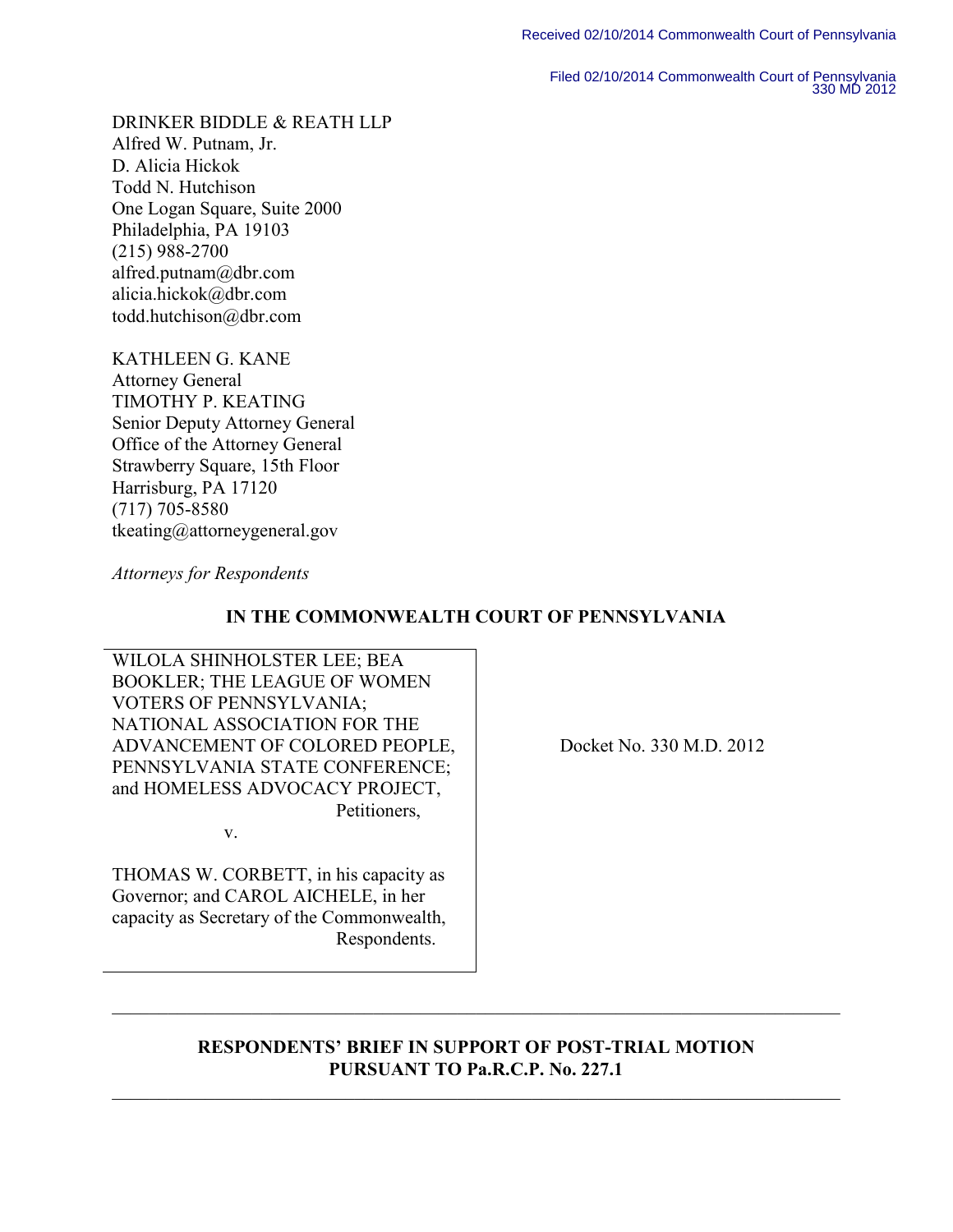# **TABLE OF CONTENTS**

|             | A.              |    |                                                                     |    |
|-------------|-----------------|----|---------------------------------------------------------------------|----|
|             | <b>B.</b>       |    |                                                                     |    |
|             | $C$ .           |    |                                                                     |    |
|             | D.              |    |                                                                     |    |
| $I_{\cdot}$ |                 |    |                                                                     |    |
|             | A.              |    |                                                                     |    |
|             | <b>B.</b>       |    |                                                                     |    |
|             | $\mathcal{C}$ . |    |                                                                     |    |
|             | D.              |    |                                                                     |    |
| II.         |                 |    |                                                                     |    |
| III.        |                 |    |                                                                     |    |
|             | A.              |    |                                                                     |    |
|             | <b>B.</b>       |    |                                                                     |    |
|             |                 | 1. | There is No Basis for Applying Strict Scrutiny to Act $18 - an$     |    |
|             |                 | 2. | The Pennsylvania Supreme Court Did Not Establish a New              | 24 |
|             |                 | 3. | The Trial Judge Erred in His "Plainly Legitimate Sweep" Analysis 26 |    |
|             | $\mathcal{C}$ . |    |                                                                     |    |
|             |                 | 1. | The Trial Judge Failed to Heed Established Statutory Construction   | 29 |
|             |                 | 2. | The Authority of the Secretary in Administering Elections is        |    |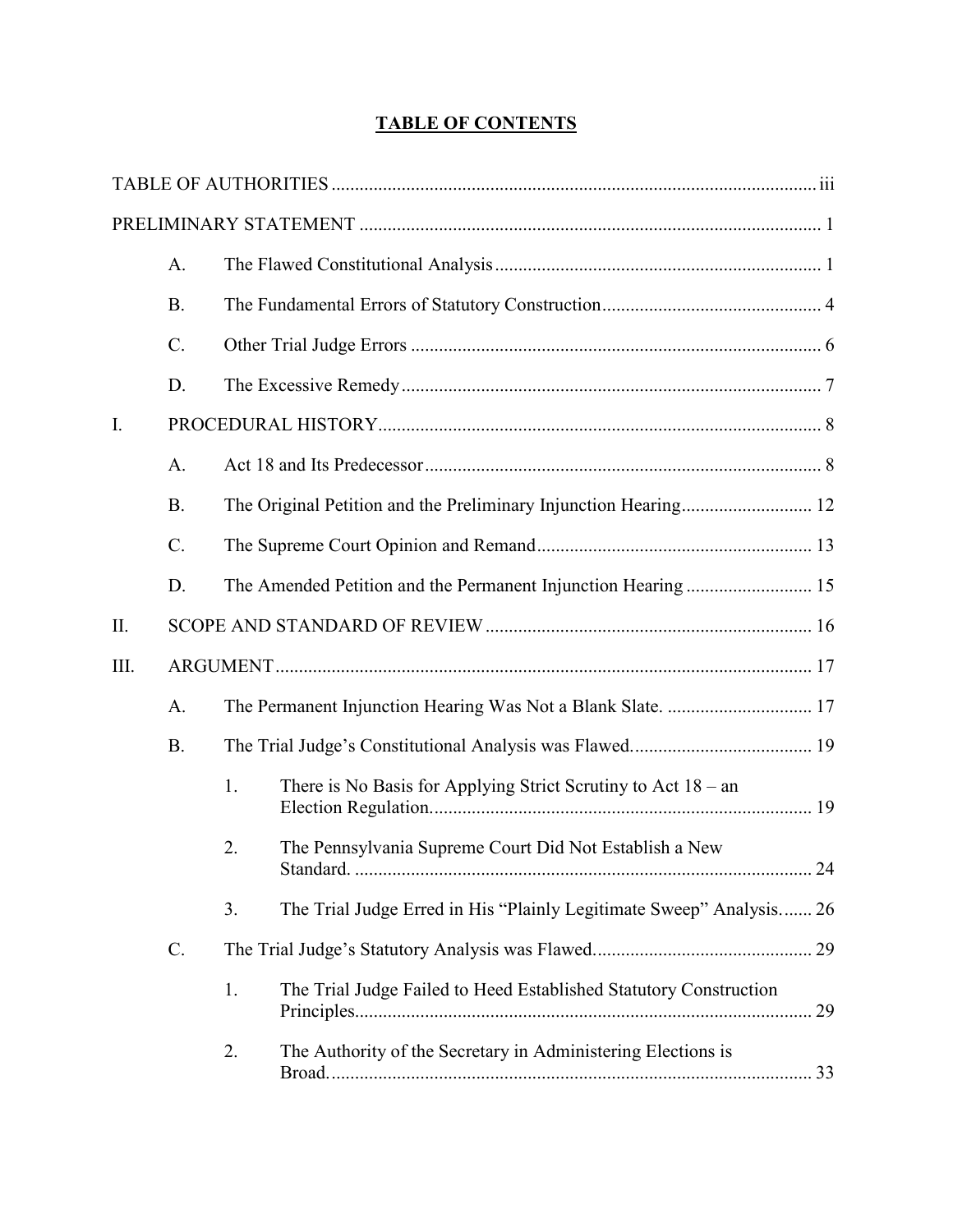|     |    | 3.             |                                                               |  |
|-----|----|----------------|---------------------------------------------------------------|--|
|     |    | 4.             |                                                               |  |
|     | D. |                |                                                               |  |
|     |    | 1.             |                                                               |  |
|     |    | 2.             |                                                               |  |
|     |    | 3 <sub>1</sub> |                                                               |  |
|     |    | 4.             | There Were Data Before the General Assembly – and the Court – |  |
|     | Е. |                |                                                               |  |
| IV. |    |                |                                                               |  |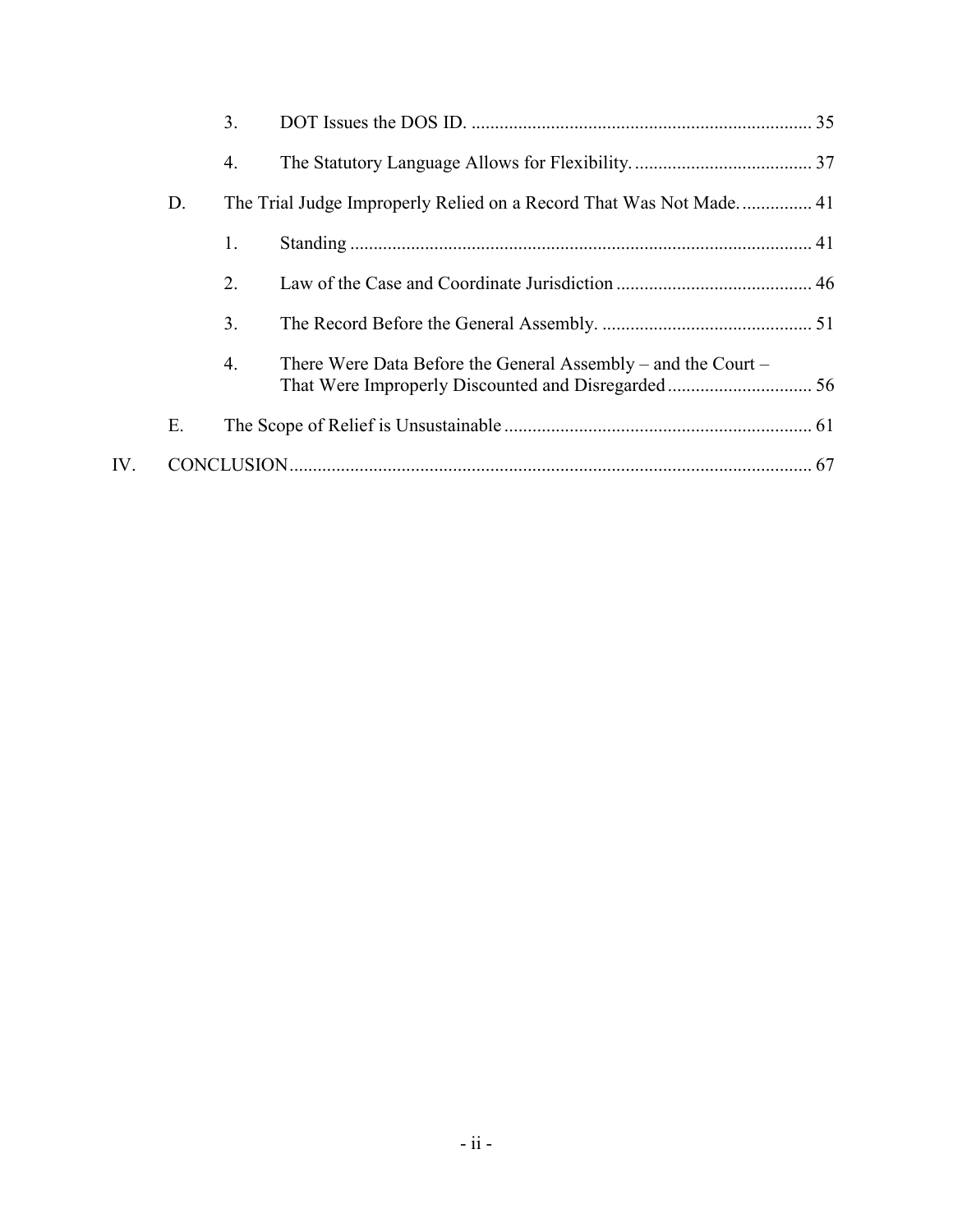# **TABLE OF AUTHORITIES**

**CASES**

| In re Adoption of S.A.J. (In re S.S.),                                                                          |
|-----------------------------------------------------------------------------------------------------------------|
| Advancement Project v. Pa. Dep't of Transp.,                                                                    |
| Anderson v. Celebrezze,                                                                                         |
| Applewhite v. Commonwealth,                                                                                     |
| Applewhite v. Commonwealth,<br>No. 330 M.D. 2012, 2012 Pa. Commw. Unpub. LEXIS 757 (Aug. 15, 2012) passim       |
| Applewhite v. Commonwealth,                                                                                     |
| Applewhite v. Commonwealth,<br>No. 330 M.D. 2012, 2012 Pa. Commw. Unpub. LEXIS 856 (Nov. 1, 2012) 14, 49, 61-62 |
| Ario v. Reliance Ins. Co.,                                                                                      |
| In re Berg,                                                                                                     |
| Bergdoll v. Kane,                                                                                               |
| Big Bass Lake Cmty. Ass'n v. Warren,                                                                            |
| Caba v. Weaknecht,                                                                                              |
| Clapper v. Amnesty Int'l USA,                                                                                   |
| Clifton v. Allegheny County,                                                                                    |
| Commonwealth v. Alessi,                                                                                         |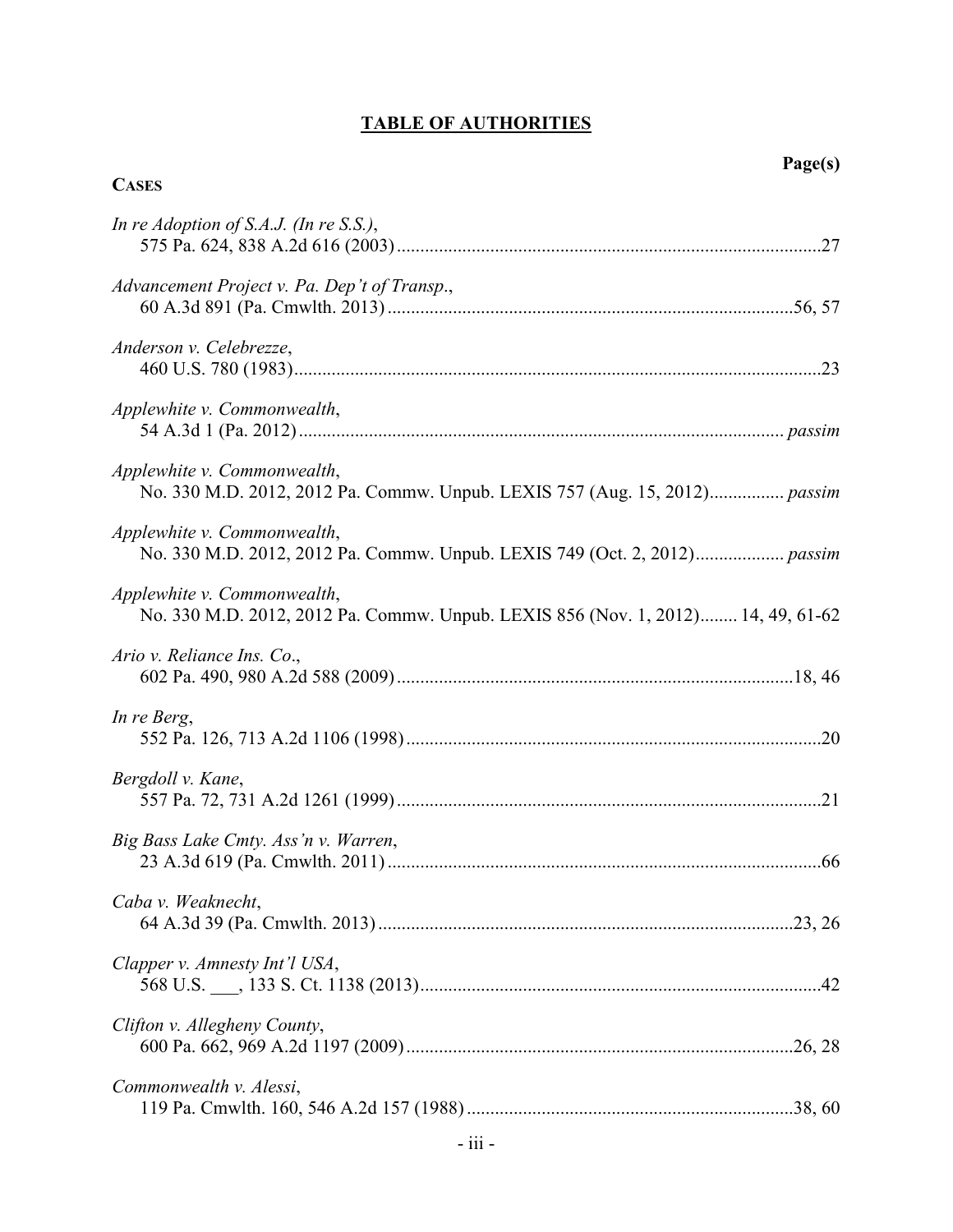| Commonwealth v. Brown,                                              |  |
|---------------------------------------------------------------------|--|
| Commonwealth v. McCoy,                                              |  |
| Commonwealth v. Neiman,                                             |  |
| Commonwealth v. Ramos,                                              |  |
| Commonwealth v. Starr,                                              |  |
| Commonwealth v. U.S. Mineral Prods. Co.,                            |  |
| Consulting Eng'rs Council v. State Architects Licensure Bd.,        |  |
| Cozen O'Connor v. City of Phila. Bd. of Ethics,                     |  |
| Crawford v. Marion Cnty. Election Bd.,                              |  |
| In re De Facto Condemnation & Taking of Lands of WFB Assocs., L.P., |  |
| Democratic Cnty. Comm. Appeal,                                      |  |
| DePaul v. Commonwealth,                                             |  |
| Erfer v. Commonwealth,                                              |  |
| Fagan v. Smith,                                                     |  |
| Foti v. McHugh,                                                     |  |
| Glenn Johnston, Inc. v. Dep't of Revenue,                           |  |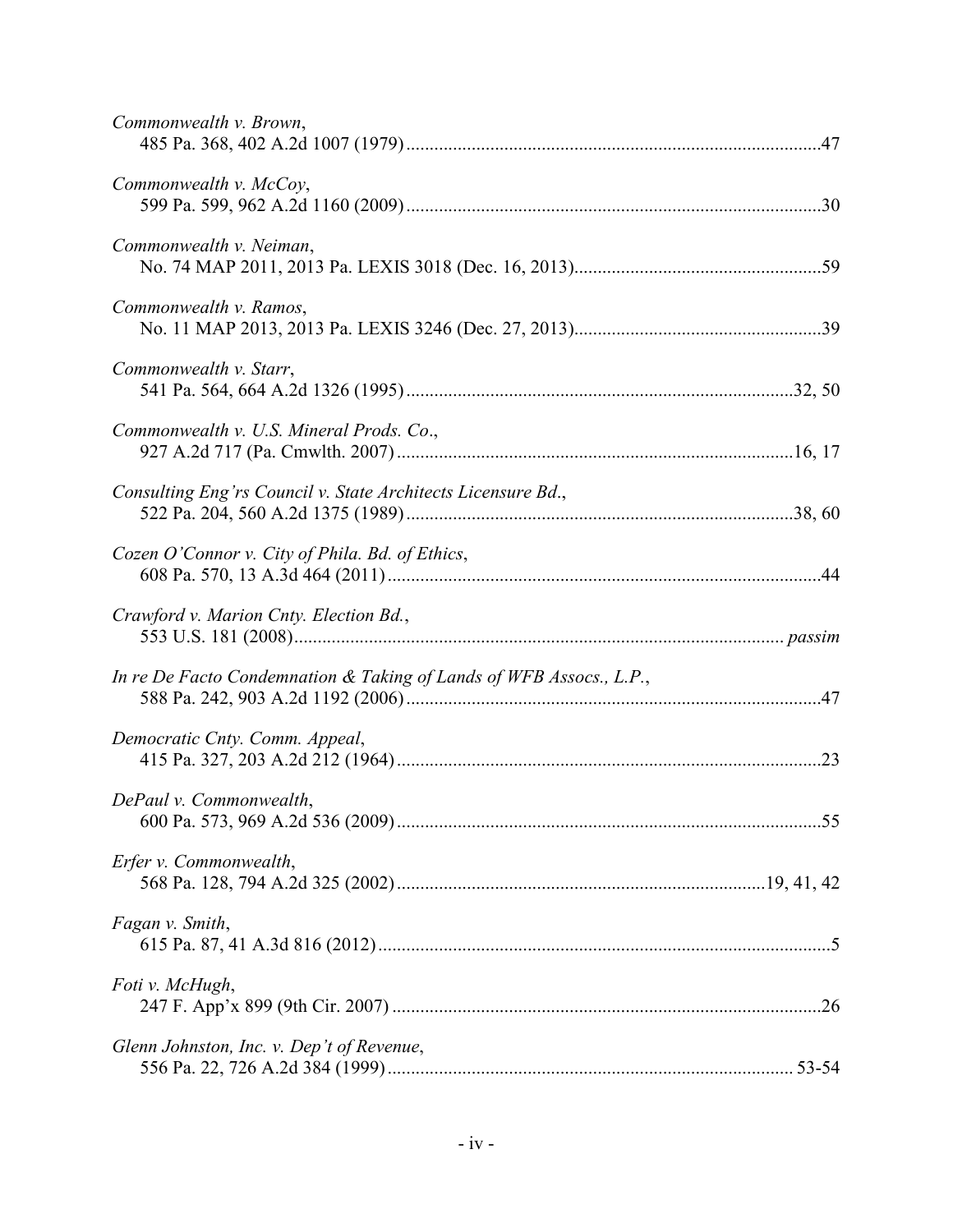| Gray v. Grunnagle,                                          |  |
|-------------------------------------------------------------|--|
| Health Care & Ret. Corp. v. Pittas,                         |  |
| Heller v. Frankston,                                        |  |
| James v. SEPTA,                                             |  |
| Jubelirer v. Singel,                                        |  |
| Kauffman v. Osser,                                          |  |
| Kincy v. Petro,                                             |  |
| Kozlowski v. Dep't of Corr.,                                |  |
| Kremer v. Grant,                                            |  |
| Kuznik v. Westmoreland Cnty. Bd. of Comm'rs,                |  |
| Mixon v. Commonwealth,                                      |  |
| Mosside Assocs., Ltd. v. Zoning Hearing Bd. of Monroeville, |  |
| Nat'l Cable & Telecomms. Ass'n v. Brand X Internet Servs.,  |  |
| In re Nomination Paper of Nader,                            |  |
| In re Nomination Petition of Rogers,                        |  |
| Office of the Governor v. Raffle,                           |  |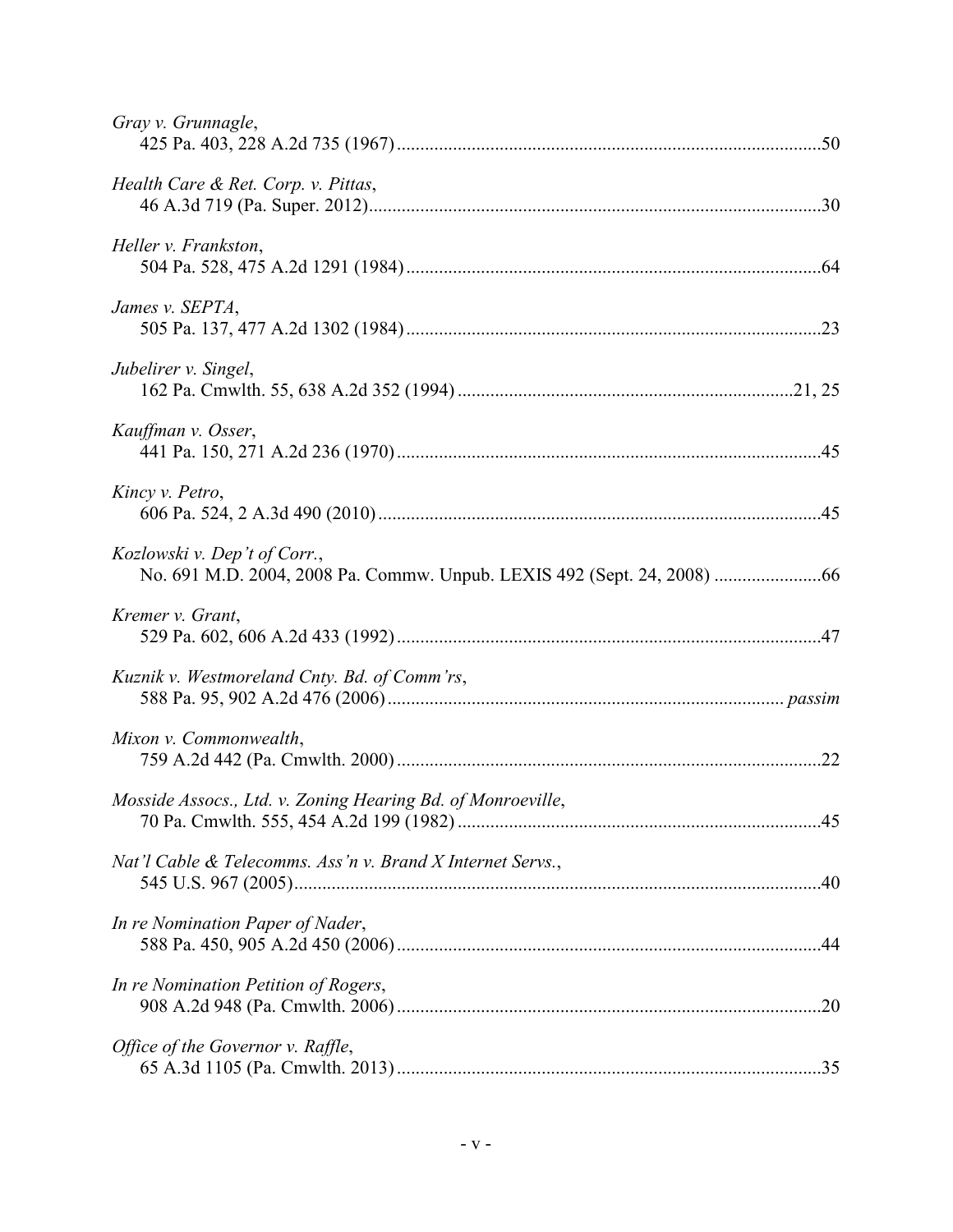| Office of the Lieutenant Governor v. Mohn,                                                       |  |
|--------------------------------------------------------------------------------------------------|--|
| Patterson v. Barlow,                                                                             |  |
| Perles v. Northumberland Cnty. Return Bd.,                                                       |  |
| In re Petition of Berg,                                                                          |  |
| Prudential Prop. & Cas. Ins. Co. v. Sartno,                                                      |  |
| Ray v. Commonwealth.                                                                             |  |
| Rendell v. Pa. State Ethics Comm'n,                                                              |  |
| Sameric Corp. of Mkt. St. v. Goss,                                                               |  |
| Smith v. Commonwealth,<br>No. 260 M.D. 2008, 2009 Pa. Commw. Unpub. LEXIS 563 (Jan. 13, 2009) 44 |  |
| Spahn v. Zoning Bd. of Adjustment,                                                               |  |
| Stas v. Pa. Sec. Comm'n,                                                                         |  |
| Strawn v. DOT,                                                                                   |  |
| Taylor v. Borough of Emmaus,                                                                     |  |
| Trizechahn Gateway LLC v. Titus,                                                                 |  |
| Vetenshtein v. City of Philadelphia,                                                             |  |
| Washington v. Dep't of Pub. Welfare,                                                             |  |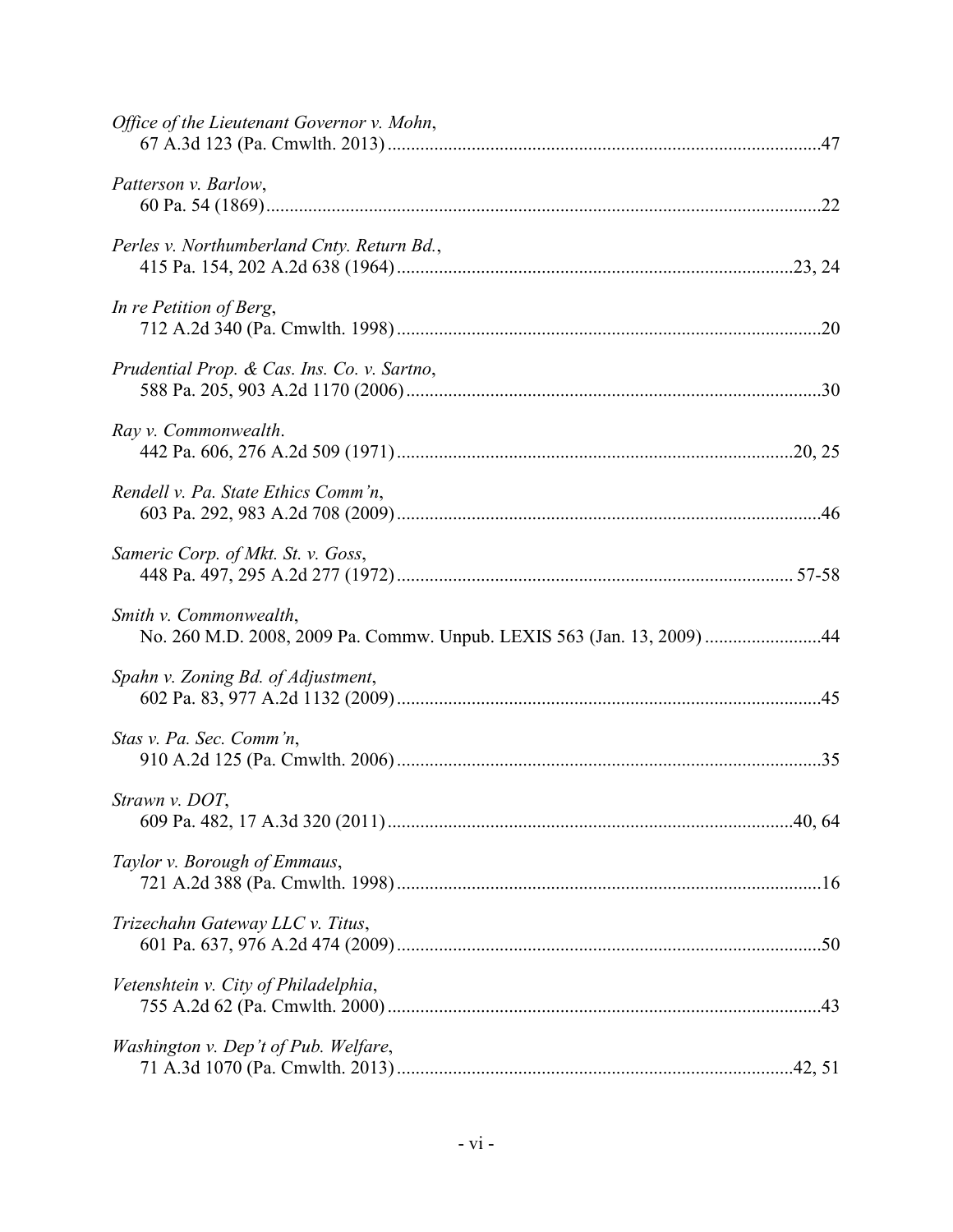| White Deer Twp. v. Napp,                 |  |
|------------------------------------------|--|
| Winston v. Moore,                        |  |
| Woodward Twp. v. Zerbe,                  |  |
| Zane v. Friends Hosp.,                   |  |
| <b>CONSTITUTIONAL PROVISIONS</b>         |  |
|                                          |  |
| <b>STATUTES, RULES &amp; REGULATIONS</b> |  |
|                                          |  |
|                                          |  |
|                                          |  |
|                                          |  |
|                                          |  |
|                                          |  |
|                                          |  |
|                                          |  |
|                                          |  |
|                                          |  |
|                                          |  |
|                                          |  |
|                                          |  |
|                                          |  |
|                                          |  |
|                                          |  |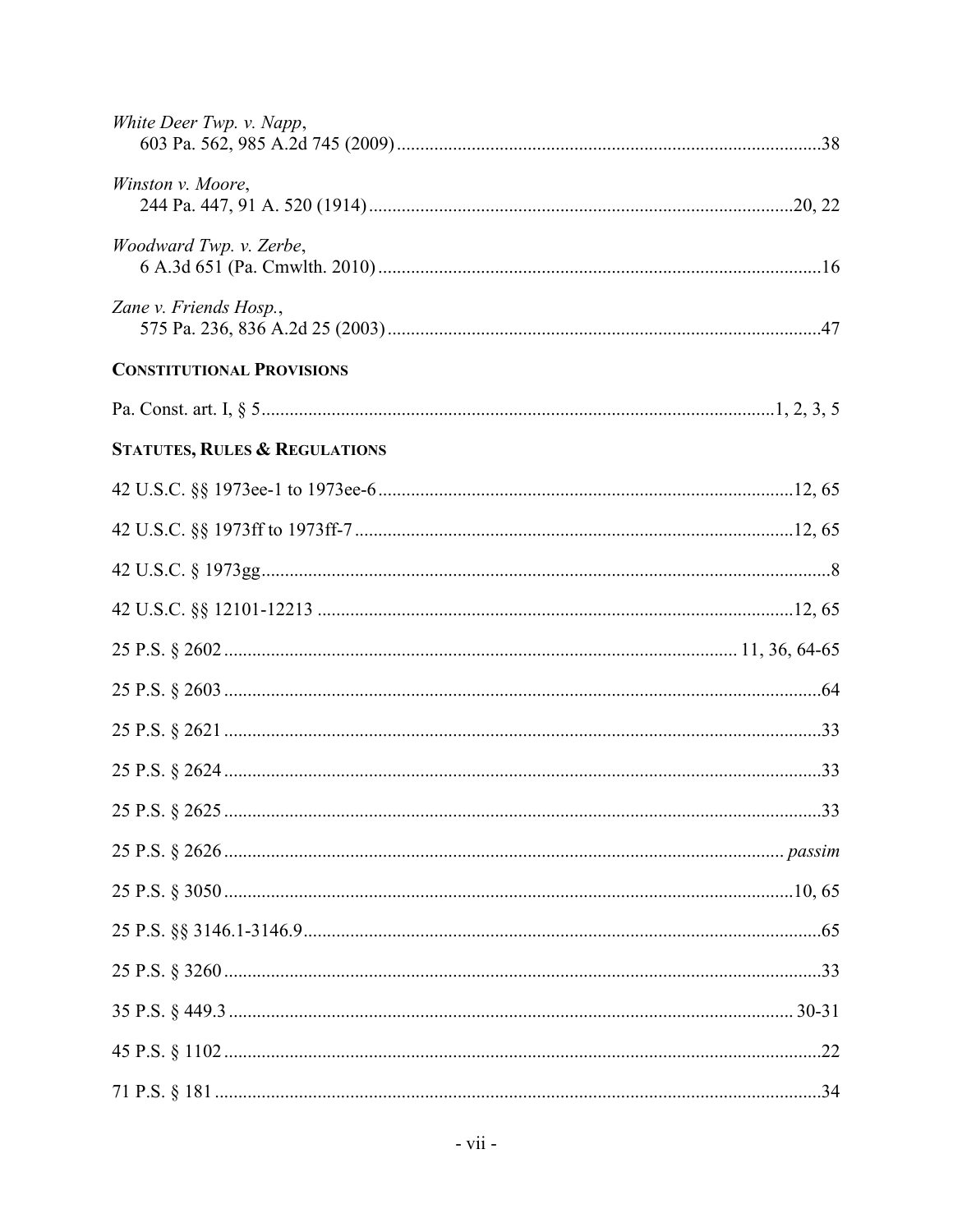| <b>LEGISLATIVE AUTHORITIES</b> |  |
|--------------------------------|--|
|                                |  |
|                                |  |
|                                |  |
|                                |  |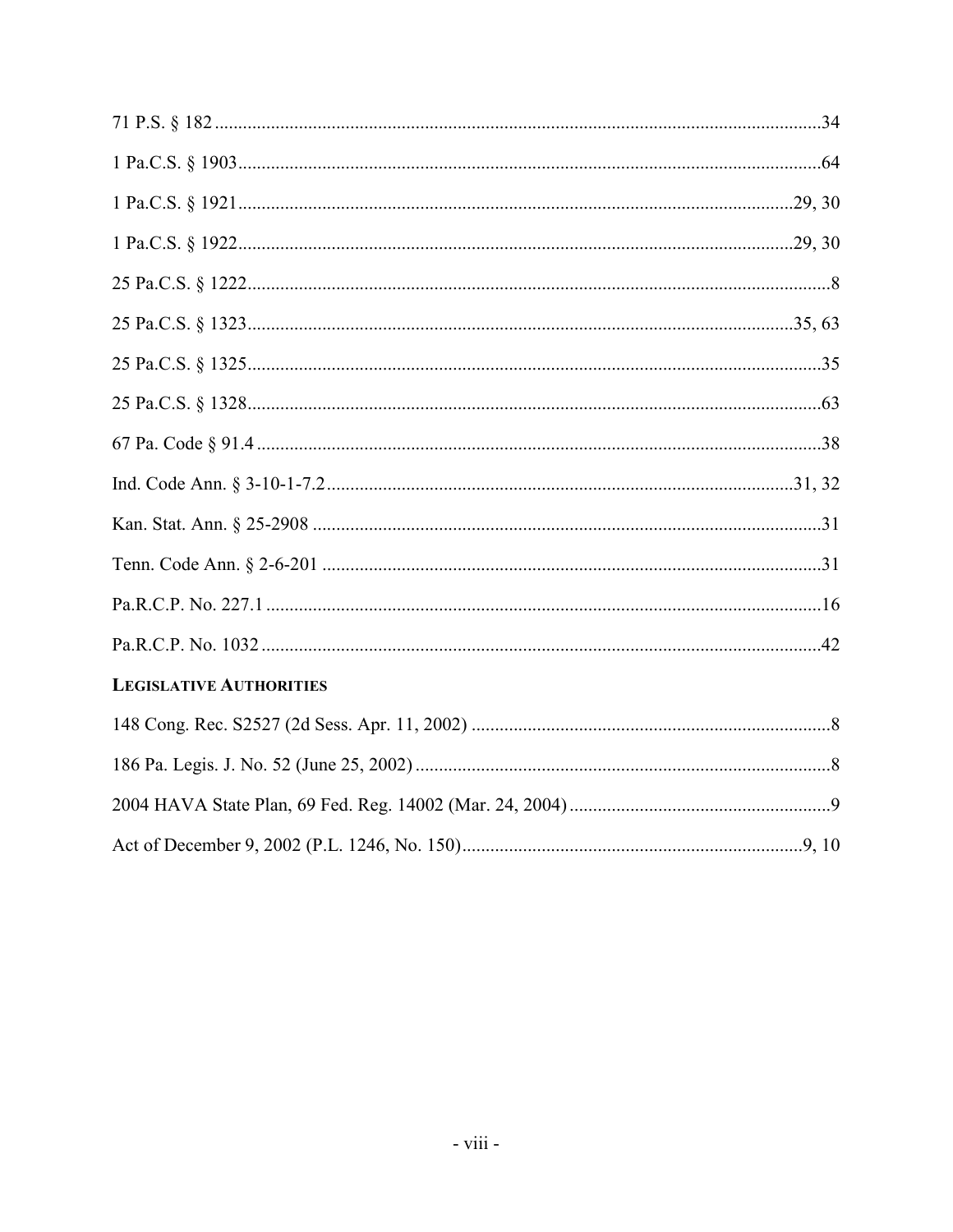#### **PRELIMINARY STATEMENT**

#### **A. The Flawed Constitutional Analysis**

Petitioners have conceded that the General Assembly has the constitutional power to require all electors to show photo identification at the polls before they may vote. *See Applewhite v. Commonwealth*, 54 A.3d 1, 4-5 (Pa. 2012) (*per curiam*) (*Applewhite II*) (Petitioners acknowledge that "there is no constitutional impediment to the Commonwealth's implementation of a voter identification requirement, at least in the abstract"). In light of Judge McGinley's rejection of Petitioners' equal protection challenge under the Pennsylvania Constitution, the central question before this Court is whether the photo identification requirement that the General Assembly has enacted – Act 18 of 2012 (amending the Pennsylvania Election Code) – comports with the Pennsylvania Constitution's requirement that "[e]lections . . . be free and equal." Pa. Const. art. I,  $\S$  5.

Acting as this Court's hearing judge for preliminary injunction proceedings, Judge Simpson of this Court clearly was convinced that Act 18 is *facially constitutional* and capable of implementation by the Commonwealth's executive branch consistent with the legislature's design and in accordance with constitutional standards. *See Applewhite v. Commonwealth*, No. 330 M.D. 2012, 2012 Pa. Commw. Unpub. LEXIS 757 (Aug. 15, 2012) (*Applewhite I*), *order vacated by Applewhite II*, 54 A.3d 1; *Applewhite v. Commonwealth*, No. 330 M.D. 2012, 2012 Pa. Commw. Unpub. LEXIS 749 (Oct. 2, 2012) (*Applewhite III*). What was needed, Judge Simpson said, was more time for proper implementation. *Applewhite III*, 2012 Pa. Commw. Unpub. LEXIS 749, at \*4-5 ("[S]tructural improvements, together with the proposed enhanced access to [photo identification] and additional time, will place the Commonwealth in a better position going forward.").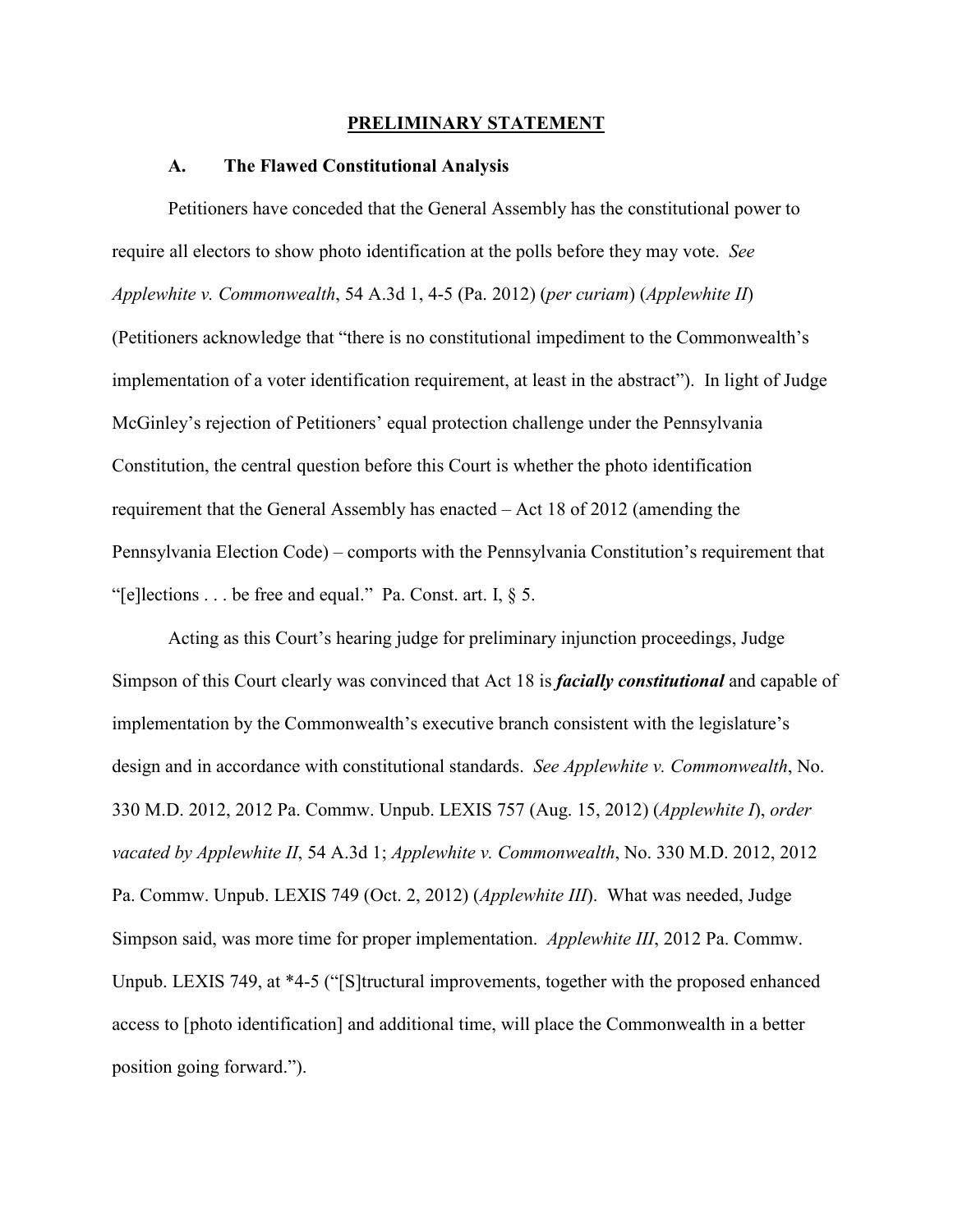The Pennsylvania Supreme Court likewise did not find Act 18 to be facially unconstitutional. Instead, the Supreme Court remanded to this Court for further consideration of Petitioners' application for a preliminary injunction based on a factual assessment of voter education efforts, the means available for procuring photo identification, and the time allowed for implementation. *See Applewhite II*, 54 A.3d at 5. Had the Supreme Court concluded that Act 18 is facially unconstitutional or incapable of constitutional implementation as a matter of law, it simply would have directed this Court to enjoin implementation of the statute. It did not do so, instead declaring that "[g]iven reasonable voter education efforts, reasonably available means for procuring identification, and reasonable time allowed for implementation, . . . the State may require the presentation of an identification card as a precondition to casting a ballot." *Id.* at 4-5.

After trial, this Court's trial judge – Judge McGinley – issued a determination and verdict that ignored the legal conclusions that had been earlier reached explicitly by Judge Simpson and implicitly by the Supreme Court. He concluded instead that Act 18's photo identification requirement *is facially* unconstitutional. Making not even a nodding reference to Judge Simpson's contrary views, or to the Supreme Court's observations in *Applewhite II* reflecting Act 18's presumed constitutionality, the trial judge boldly declared that the Act 18 photo identification regime *facially* violates the Free and Equal Elections Clause of Pa. Const. art. I, § 5. In so doing, Judge McGinley did not try to explain the differences with his Commonwealth Court colleague, nor did he provide reasons why the Supreme Court would have done as it did in *Applewhite II* – remanding to this Court for further hearings – if the photo identification requirement were unconstitutional on its face.

Even more astonishing is this: In reaching his conclusion that the photo identification requirement is facially unconstitutional, Judge McGinley held Act 18 to the most stringent

- 2 -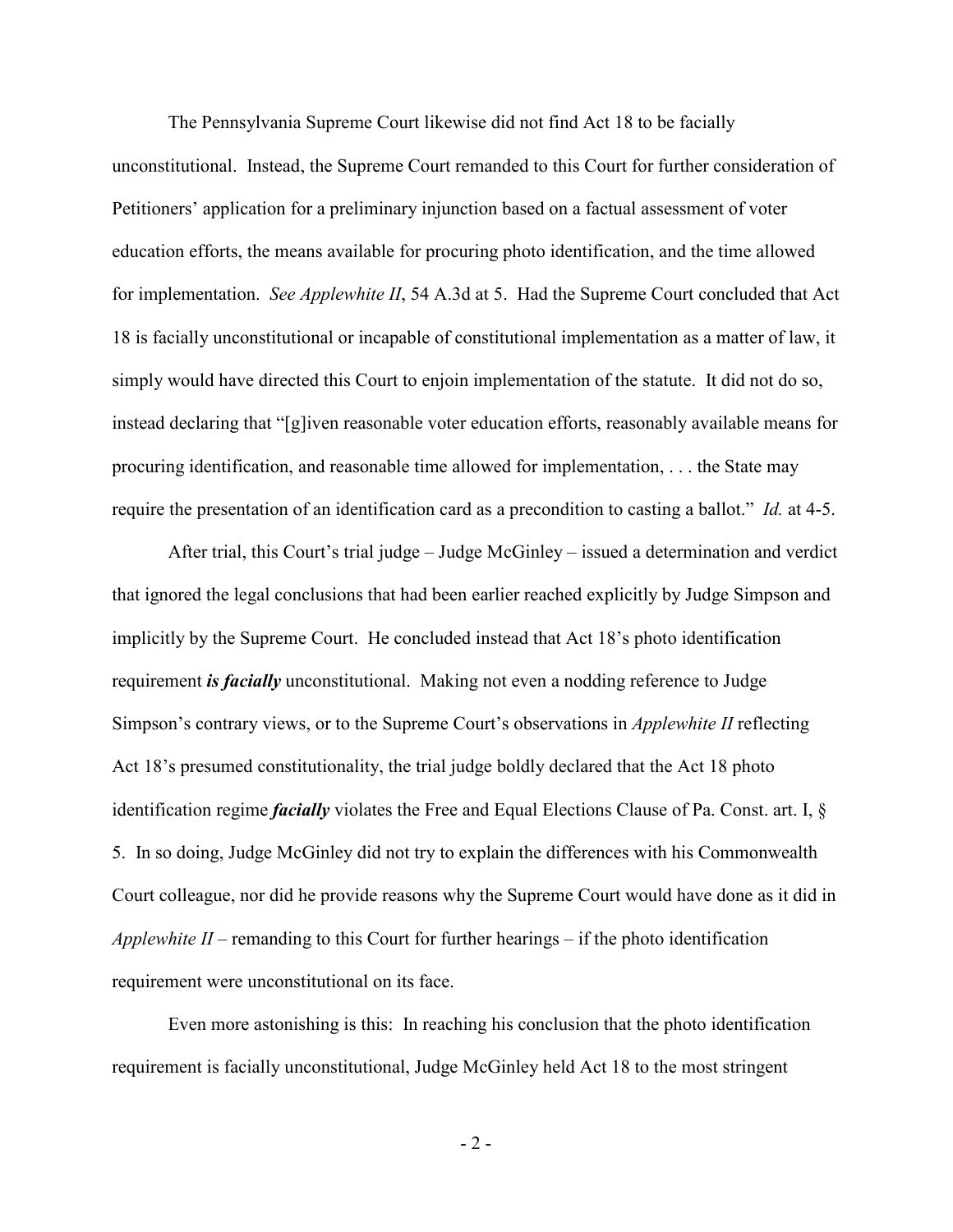constitutional test federal law has developed – *strict scrutiny* – which he determined is mandated by Pa. Const. art. I, § 5. Judge Simpson in *Applewhite I* reached *precisely* the *opposite* conclusion. *See Applewhite I*, 2012 Pa. Commw. Unpub. LEXIS 757, at \*52 ("I conclude that the 'strict scrutiny' approach advocated by Petitioners is *not* the appropriate measure for this facial challenge. Instead, a more deferential standard should be employed." (Emphasis added)). In fact, as Judge Simpson aptly observed, "there is no clear, relevant Pennsylvania authority to support [a strict scrutiny] approach" to assessing the constitutionality of state voter identification laws. *Id.* at \*83. Moreover, as Judge Simpson correctly noted, neither federal courts nor most state courts apply strict scrutiny in evaluating the constitutionality of voter identification laws. *Id.* In this regard, it is significant that, despite Judge Simpson's crystal clear statements made in *Applewhite I* about the proper constitutional analysis to apply under the Pennsylvania Constitution, and his recognition that the level of scrutiny is a substantial legal question, *id.* at \*89, the Supreme Court in its instructions to this Court in *Applewhite II* said *not one word* that would suggest that Judge Simpson was wrong and that this Court on remand should instead apply strict scrutiny.

In reviewing the trial court's decision and verdict on post-trial motions, this Court must correct these fundamental constitutional errors. There is simply no basis under the law to conclude that Act 18 is unconstitutional on its face.

Perhaps even more critical to the proper interpretation and application of the Pennsylvania Constitution going forward is the trial judge's fundamental error in declaring that strict scrutiny is to be applied to statutes challenged under Pa. Const. art. I, § 5. As Judge Simpson correctly held in *Applewhite I* (with the Supreme Court's implicit imprimatur in *Applewhite II*), this Court should instead evaluate Act 18 and all challenges under the Free and

- 3 -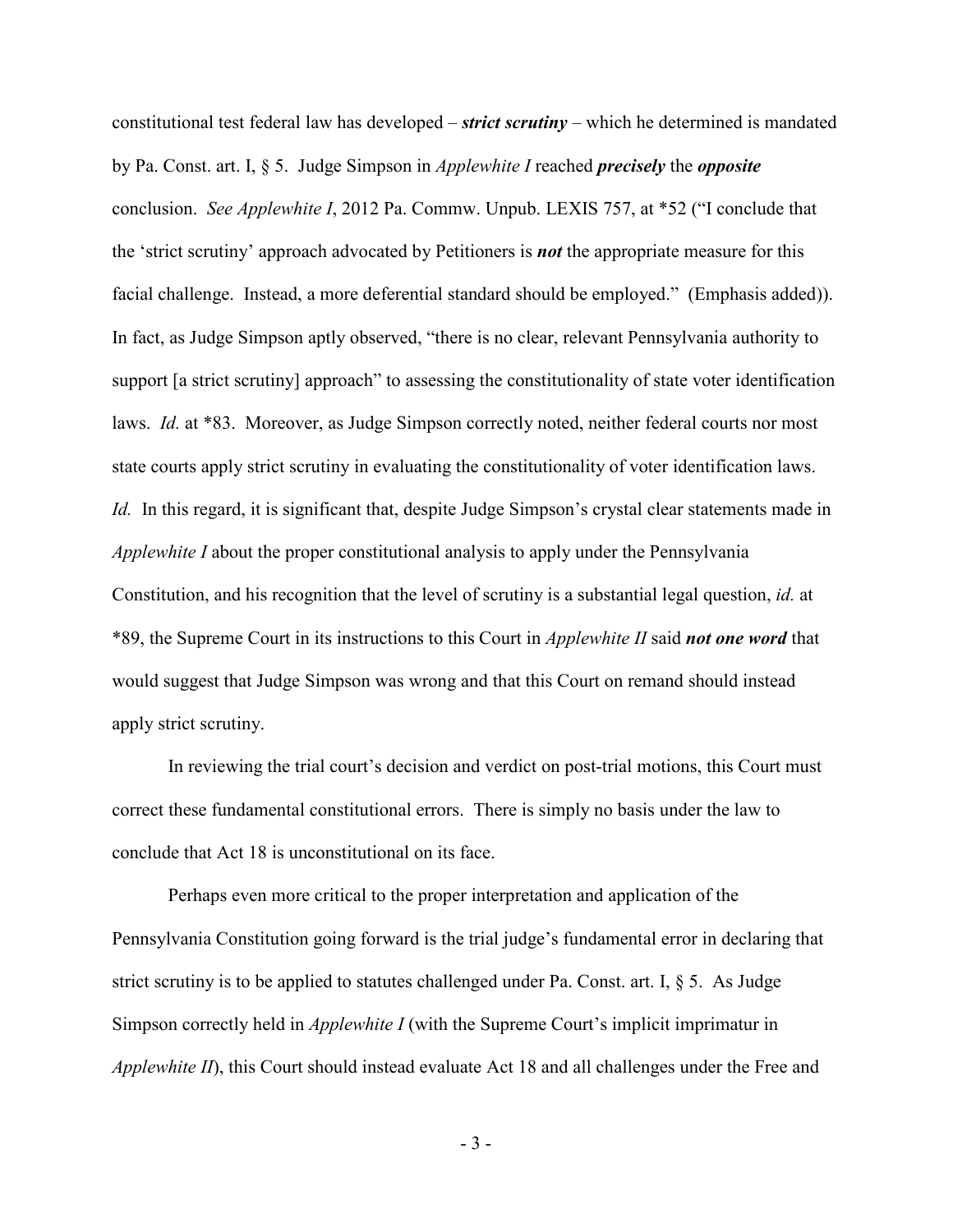Equal Elections Clause with deference to the General Assembly's policy judgments. As the Pennsylvania Supreme Court has explained, the protections under that clause are no greater than the protections of either the federal or state equal protections clauses.

Because of the critical importance of the constitutional issues presented by this case, and because the mistakes that the trial judge made in his constitutional analysis go directly to the way in which courts approach constitutional questions, Respondents will address these issues first in this brief supporting their motion for post-trial relief.

#### **B. The Fundamental Errors of Statutory Construction**

This Court also must correct the flawed statutory construction that the trial judge undertook – employing an improper analysis that contributed enormously to the trial judge's erroneous conclusion that the statute is unconstitutional on its face.

Petitioners claim that the Commonwealth has failed to comply – and cannot comply – with Act 18's addition of section 206(b) to the Pennsylvania Election Code. Section 206(b) requires the Department of Transportation ("DOT") to issue an identification card – at no cost – to a registered elector who has made application for photo identification, and who has included with the completed application a signed statement declaring under oath or affirmation that the elector does not possess proof of identification required for voting purposes. *See* 25 P.S. § 2626(b). The statute directs DOT to issue photo identification under section 206(b) notwithstanding the requirements of 75 Pa.C.S. § 1510(b), but otherwise consistent with identification it issues under that provision of the Vehicle Code. *Id.* 

Petitioners claim – and the trial judge held – that the photo identification program that the Department of State and DOT jointly established (*i.e.*, the so-called DOS ID) in an effort to satisfy the requirements of section 206(b) of the Election Code cannot remedy a key flaw

- 4 -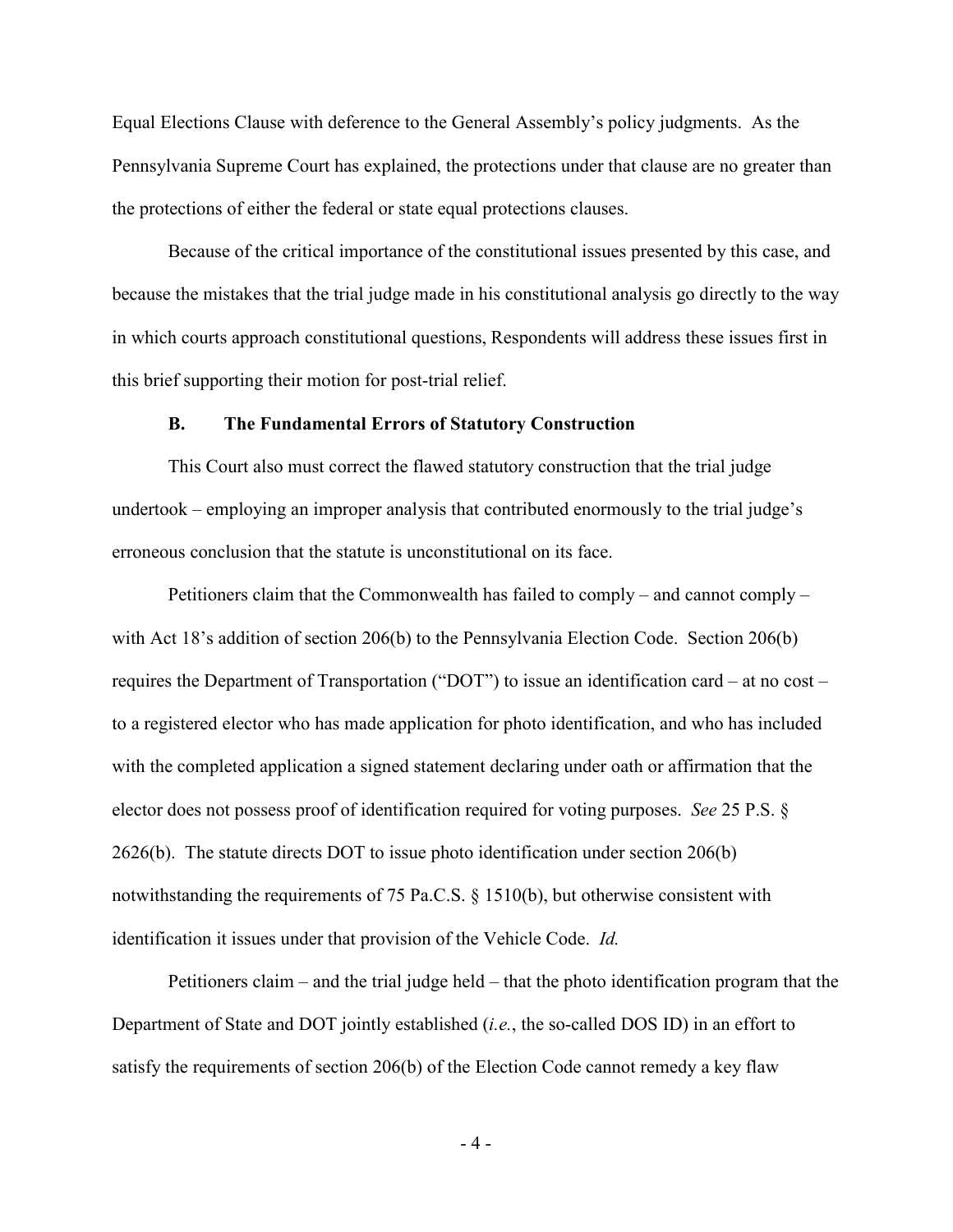embedded in Act  $18 - i.e.$ , the inaccessibility of the *secure* photo identification that DOT customarily issues under 75 Pa.C.S. § 1510(b).

In construing section 206(b) of the Election Code as mandating that the Department of Transportation do what it could not lawfully do – *i.e.*, issue *secure* photo identification to anyone who requested it, *without* requiring the applicant to establish his or her identity to the satisfaction of DOT – while declaring the DOS ID *ultra vires* and illegitimate, the trial judge effectively reversed the application of the principle that statutes are to be construed to avoid constitutional infirmity. *See Fagan v. Smith*, 615 Pa. 87, 94, 41 A.3d 816, 820 (2012). Instead of interpreting section 206(b) of the Election Code in a manner that would *avoid* constitutional difficulties in implementing Act 18's photo identification regime, *the trial judge read the statute in the only way that would make it impossible for it to be implemented in a constitutional manner*. This was fundamental error.

The trial judge said this:

Like a house of cards, everything rises and falls upon the legitimacy of the DOS ID. As analyzed above, the DOS ID is an unauthorized agency creation, and is difficult to obtain.

Op. at  $35<sup>1</sup>$  He then proceeded to find the statute unconstitutional on its face under Pa. Const. art. I, § 5, because the *secure* photo identification customarily issued by DOT was not liberally available, which he believed was required by section 206(b) of the Election Code. As described above, the trial judge conducted his analysis under an unprecedented level of strict scrutiny, but he compounded that error with an unduly aggressive reading of the statute coupled with a harsh criticism of the executive's implementation of the statute – reasoning that together they show the

 $\frac{1}{1}$  The trial judge's decision was comprised of three documents: an Opinion ("Op."), Findings of Fact ("FOF"), and Conclusions of Law ("COL").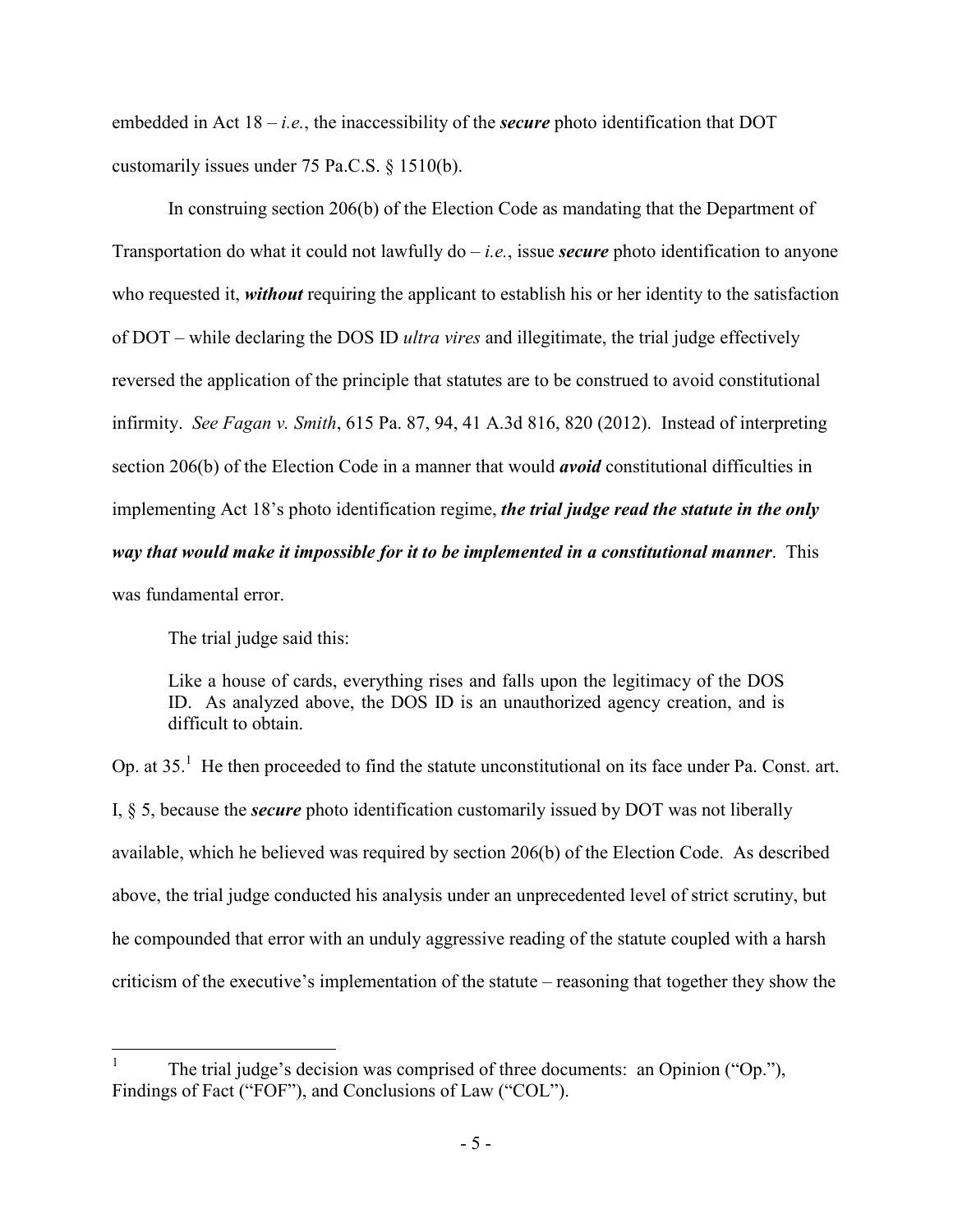statute to be unconstitutional. Cramped statutory interpretation of a statute and perceived flaws in its implementation are not proper measures of a statute's constitutionality.

In the process, the trial judge needlessly eviscerated the sensible manner in which two Commonwealth agencies – the Department of State and DOT – laudably had collaborated to make available a form of photo identification that *both* constitutes "proof of identification" as defined by Act 18 *and* is readily available to *every registered elector in the Commonwealth* at no cost to the elector. This was error.

In working together to accomplish the General Assembly's purposes, the agencies used the infrastructure that the Department of Transportation already employs to issue photo identification to 9.8 million Pennsylvanians. The proliferation of photo identification already issued by DOT (before even considering the DOS ID and other forms of widely used photo identification that meet Act 18's requirements) nearly equals the estimated number of Pennsylvania citizens (9.9 million) who are of voting age. Thus, it was eminently reasonable for the General Assembly to identify DOT as the issuer of the photo identification that all would be able to obtain, and for the Secretary of the Commonwealth – the state official responsible for the administration of elections – to partner with DOT to accomplish the General Assembly's statutory vision of the liberal availability of photo identification that could be used to vote under Act 18.

#### **C. Other Trial Judge Errors**

The fundamental statutory and constitutional errors set forth above are ones that this Court confronts and corrects regularly, and are frequently the only questions presented. Here, however, there are also threshold issues (such as standing) and issues that arise from the multiple proceedings that occurred prior to the permanent injunction hearing (such as law of the case and

- 6 -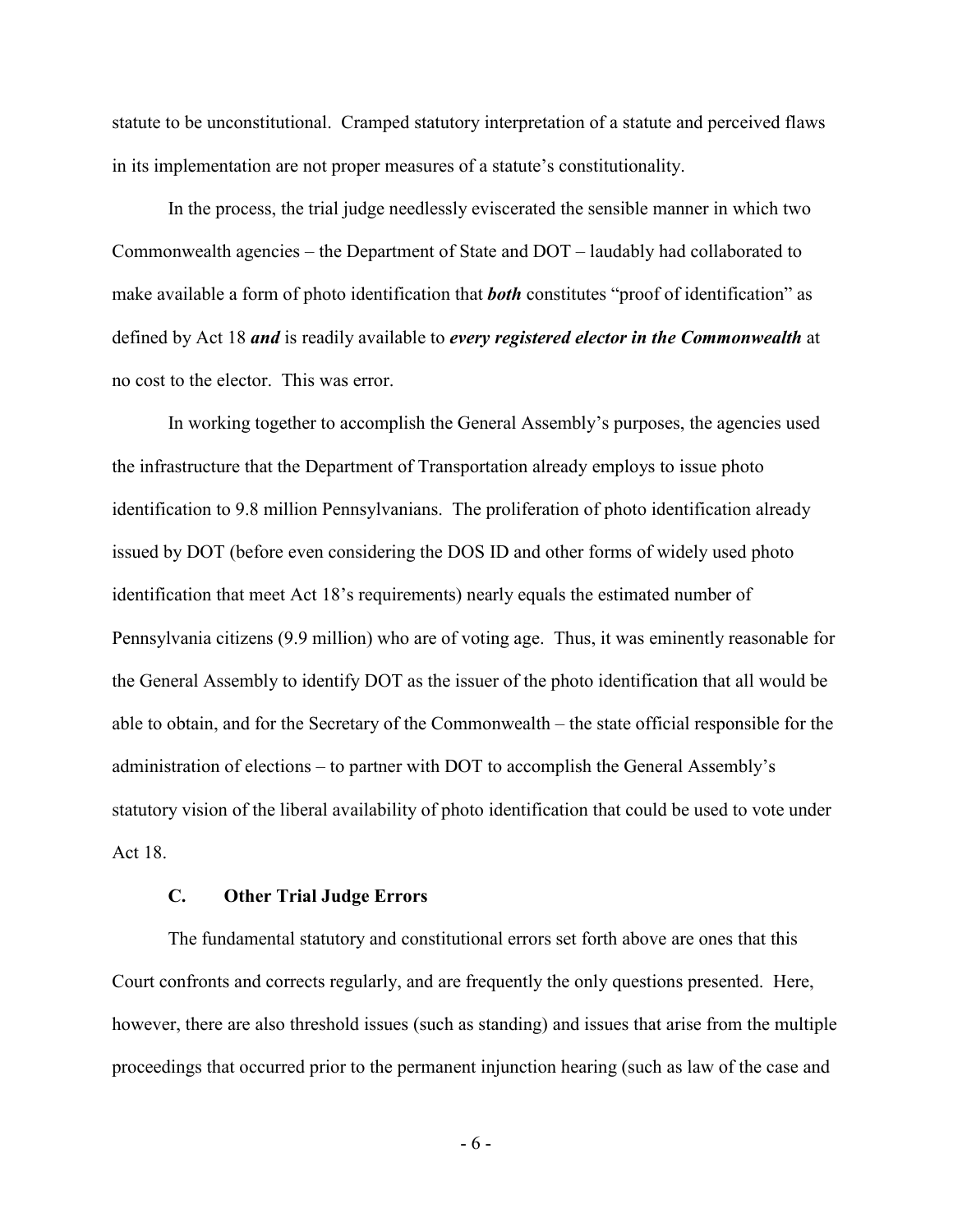coordinate jurisdiction) that independently merit reversal of the verdict before the Court even reaches the constitutional and statutory questions. The trial judge erred fundamentally in brushing past threshold issues such as these: Have Petitioners carried their burdens? Have they demonstrated that they are aggrieved? How should the record before the Court be viewed? These questions cannot be brushed aside, and Respondents ask this Court to address them properly.

#### **D. The Excessive Remedy**

With the proper constitutional framework and statutory structure erected, the final task for the Court is to review the record to determine whether the Secretary and those assisting her have established the administrative structure needed to administer the photo identification law in a manner that is consistent with the legislature's intentions and in conformity with the requisite constitutional safeguards. Respondents contend that the executive has established a proper platform for implementing the statute.

Should this Court determine otherwise upon review of the record, the statute, and the Constitution, however, the Court nonetheless would have no basis for declaring the statute facially unconstitutional or for permanently enjoining its implementation. Rather, the equitably proper response would be to declare what the law requires to be done that has not been done (or that has not been done satisfactorily), to instruct the executive in the lawful performance of its duties, to accord the Secretary time to comply with the Court's declarations and instructions, and to continue the preliminary injunction already in place (or to modify it, if need be) until such time as the executive has complied with the Court's directions.<sup>2</sup>

 $\frac{1}{2}$  Respondents would ask the Court to note that they have determined it would be administratively impractical under any circumstances at this point to implement Act 18's photo identification requirement for any election held in 2014, including the General Election to be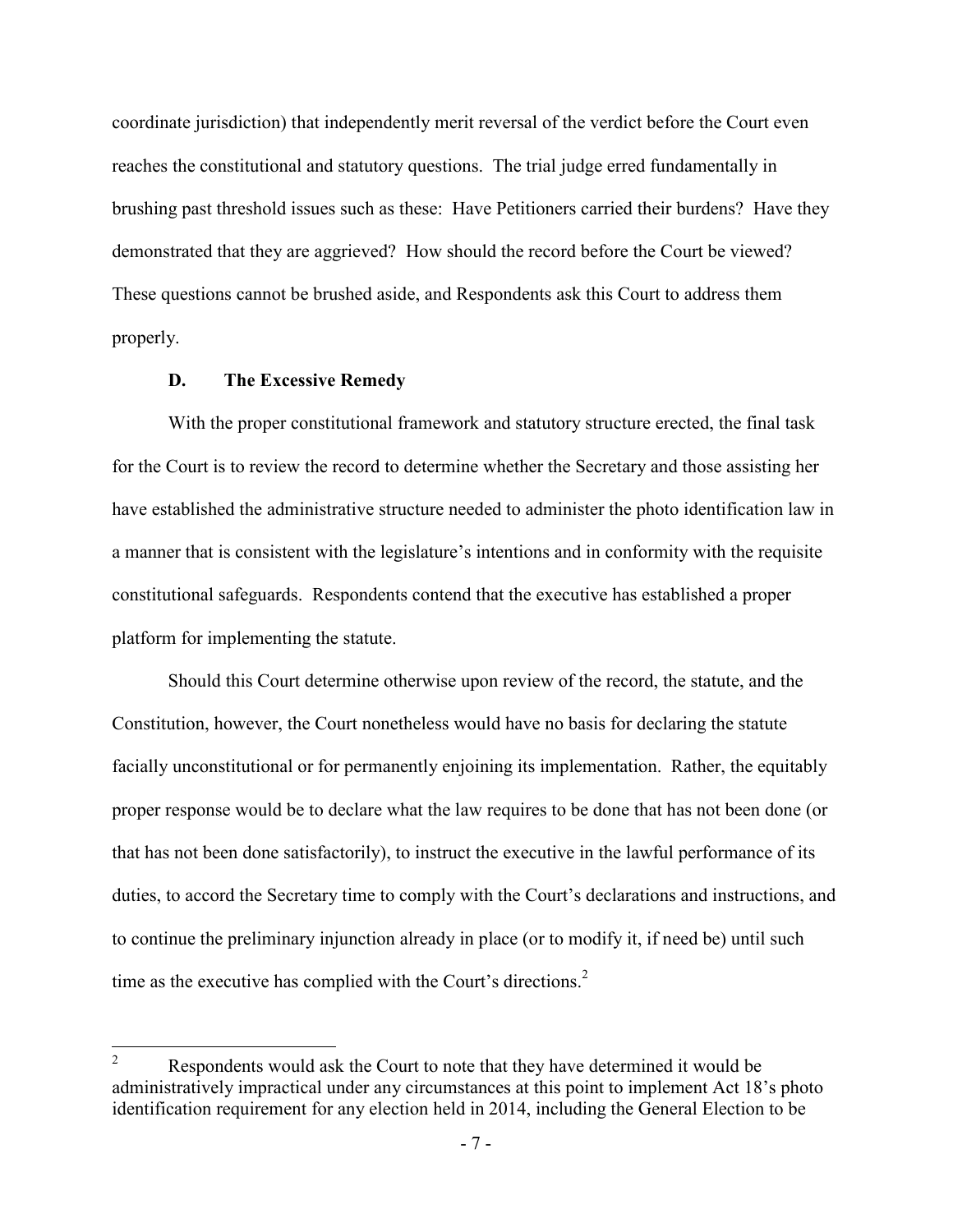### **I. PROCEDURAL HISTORY**

 $\overline{a}$ 

#### **A. Act 18 and Its Predecessor**

Act 18 was not enacted in a vacuum; it was passed in the context of an intricate backdrop of federal and state election regulations, designed to protect the integrity of the vote while strengthening the overall integrity of the process. In 1993, Congress enacted the National Voter Registration Act ("NVRA") to promote increased participation in the electoral system while protecting against fraud. 42 U.S.C. § 1973gg(b) (identifying both vote-promoting and integritypreserving purposes of the Act). In 2002, arising out of public disaffection in response to the Bush/Gore election and follow-on litigation, Congress enacted the Help America Vote Act ("HAVA"), which included a requirement for states to maintain accurate lists of registered electors so that the states could minimize both opportunities for and incidences of fraud. Indeed, then-Senator Chris Dodd of Connecticut explained the Act's purpose as making it "easier to vote, but harder to defraud the system." 148 Cong. Rec. S2527, S2529 (2d Sess. Apr. 11, 2002) (statement of Sen. Dodd). At that time, Pennsylvania was already considering enacting new identification requirements for in-person voting. *See* 186 Pa. Legis. J. No. 52 at 1439 (June 25, 2002).

 Pursuant to the new federal mandate and state legislation, Pennsylvania established the Statewide Uniform Registry of Electors ("SURE") database. *See* 25 Pa.C.S. § 1222. The database was created from legacy county databases, and was implemented pursuant to a Memorandum of Understanding between Department of State and DOT. *See* FOF 86; H.T.

conducted in November. Consequently, the relief that Respondents seek from the permanent injunction order included in the trial court's determination and verdict is limited to elections that occur *after* 2014. Practically speaking, then, even if this Court were to grant post-trial relief, *Respondents would support this Court's entry of an appropriate injunction to be in effect through the end of 2014*.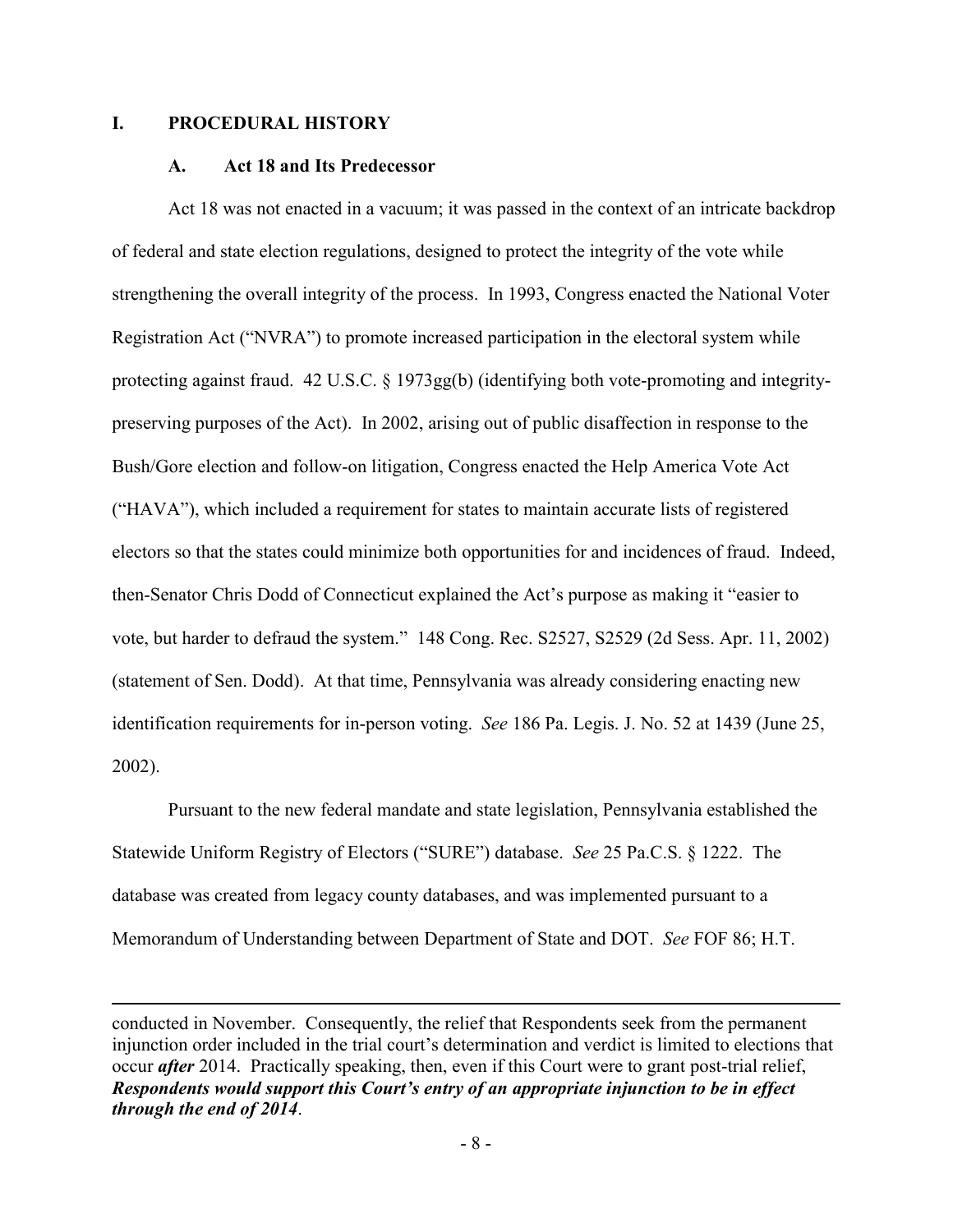(Marks) at 658:10-13, 659:17-25, 1640:23-1641:24; R-3, Memorandum of Understanding, October 5, 2005 (Memorandum of Understanding re HAVA and SURE). Likewise, the 2004 HAVA State Plan, 69 Fed. Reg. 14002 (Mar. 24, 2004), set forth the Commonwealth's stated goal: "to guarantee that all voters of Pennsylvania have the opportunity to participate fully in the election process and to cast their votes independently and privately."

 In another response to HAVA, the General Assembly enacted a statute patterned in part after the federal provisions. Act 2002-150 amended the Election Code to require qualified electors voting for the first time in an election district or precinct to present identification. Like HAVA, Act 150 favored photo identification, including:

- (1) a valid driver's license or identification card issued by the Department of Transportation;
- (2) a valid identification card issued by any other agency of the Commonwealth;
- (3) a valid identification card issued by the United States Government;
- (4) a valid United States passport;
- (5) a valid student identification card;
- (6) a valid employee identification card; or
- (7) a valid armed forces of the United States identification card.

*See* Act of December 9, 2002 (P.L. 1246, No. 150), § 12.

As a failsafe, and consistent with HAVA, Act 150 permitted the use of alternative forms

of identification, including:

- (1) nonphoto identification issued by the Commonwealth, or any agency thereof;
- (2) nonphoto identification issued by the United States government, or agency thereof;
- (3) a firearm permit;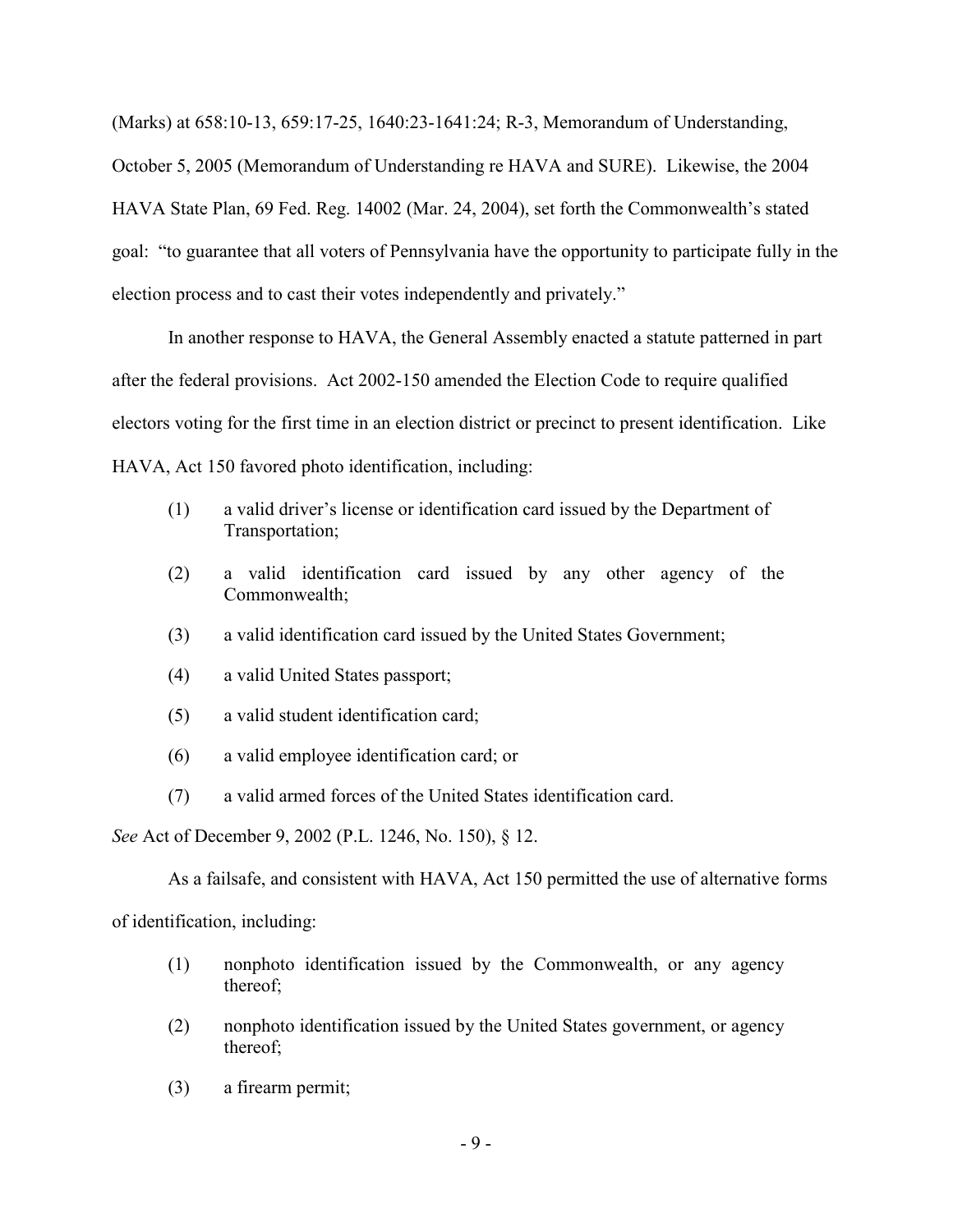- (4) a current utility bill;
- (5) a current bank statement;
- (6) a paycheck; [or]
- (7) a government check.

*See id.*; former 25 P.S. § 3050(a.1).

 Act 150 was on the books for a decade without challenge. No one questioned that election workers must ask some electors to produce identification before casting a vote at a polling place. But in 2012, the General Assembly concluded that it had not gone far enough in securing the Commonwealth's polling places from imposters who would vote improperly in the name of another. This legislative judgment was based in part on information contained in a report of a commission jointly headed by Jimmy Carter and James Baker, recommending that a system of photo identification be established for America's polling places, and in part on testimony presented to the House State Government Committee.<sup>3</sup> Based on the record before it, the General Assembly enacted Act 18, amending the list of acceptable forms of identification and making the requirements of Act 150 applicable to all electors voting in person at a polling place, not just those voting there for the first time.

As amended by Act 18, section 1210(a) of the Election Code provides as follows:

At every primary and election *each elector* who appears to vote and who desires to vote shall first present to an election officer proof of identification. The election officer shall examine the proof of identification presented by the elector and sign an affidavit that this has been done.

25 P.S. § 3050(a) (emphasis added).

-

<sup>3</sup> These materials and others that were before the General Assembly were attached to the Motion *in Limine* to Exclude Testimony or other Evidence Regarding the Prevalence of Certain Types of Voter Fraud and the Efficacy of Act 18 in Addressing Them.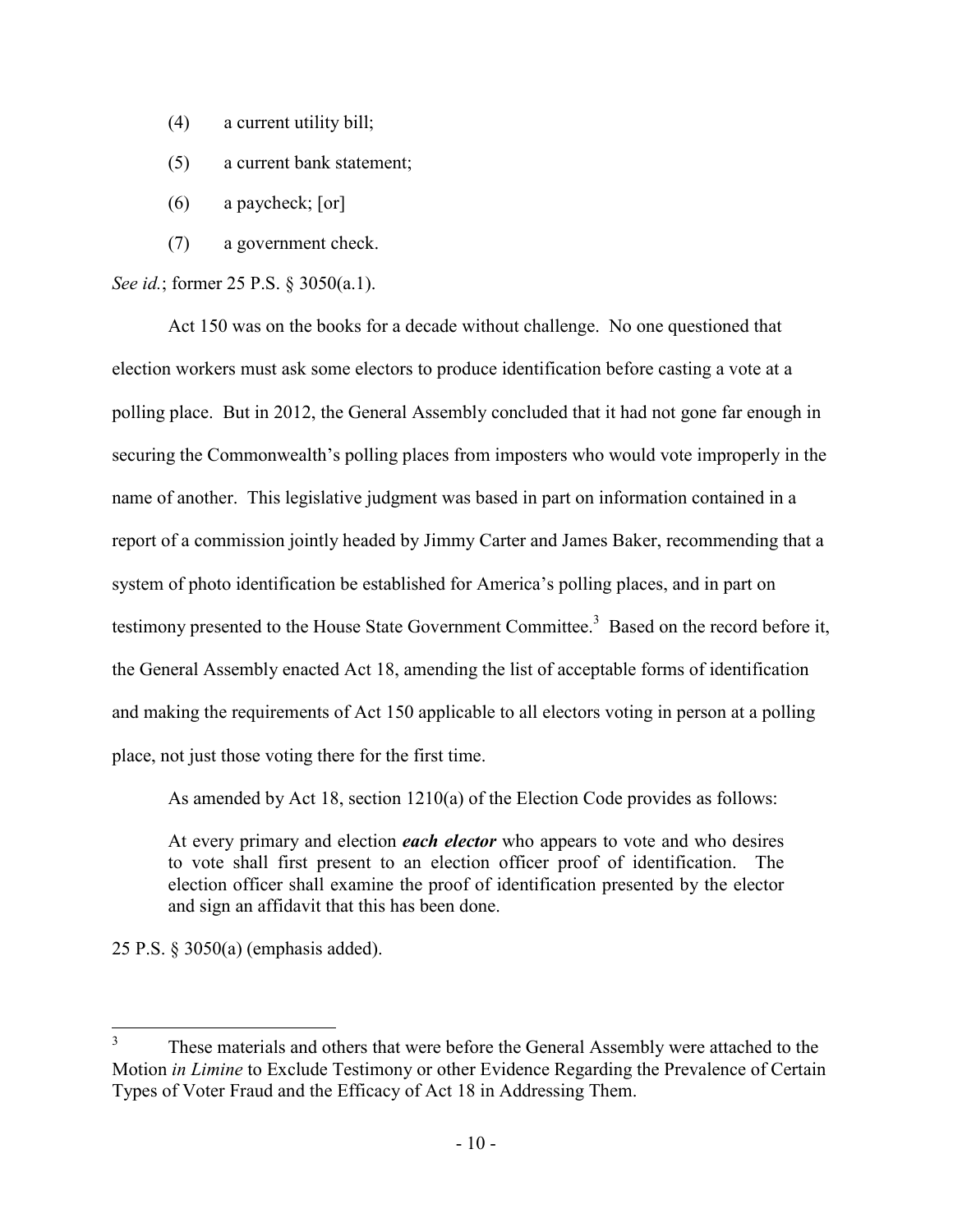The Election Code as amended by Act 18 defines "proof of identification" as follows:

- (1) In the case of an elector who has a religious objection to being photographed, a valid-without-photo driver's license or a valid-withoutphoto identification card issued by the department of transportation.
- (2) For an elector who appears to vote under section 1210 [*i.e*., at the polling place], a document that:
	- (i) Shows the name of the individual to whom the document was issued and the name substantially conforms to the name of the individual as it appears in the district register;
	- (ii) Shows a photograph of the individual to whom the document was issued;
	- (iii) Includes an expiration date and is not expired, except:
		- (A) For a document issued by the department of transportation which is not more than twelve (12) months past the expiration date; or
		- (B) In the case of a document from an agency of the Armed Forces of the United States or their reserve components, including the Pennsylvania National Guard, establishing that the elector is a current member of or a veteran of the United States Armed Forces or National Guard which does not designate a specific date on which the document expires, but includes a designation that the expiration date is indefinite; and
	- (iv) Was issued by one of the following:
		- (A) The United States Government.
		- (B) The Commonwealth of Pennsylvania.
		- (C) A municipality of this Commonwealth to an employee of that municipality.
		- (D) An accredited Pennsylvania public or private institution of higher learning.
		- (E) A Pennsylvania care facility.

25 P.S. § 2602(z.5) (defining "proof of identification").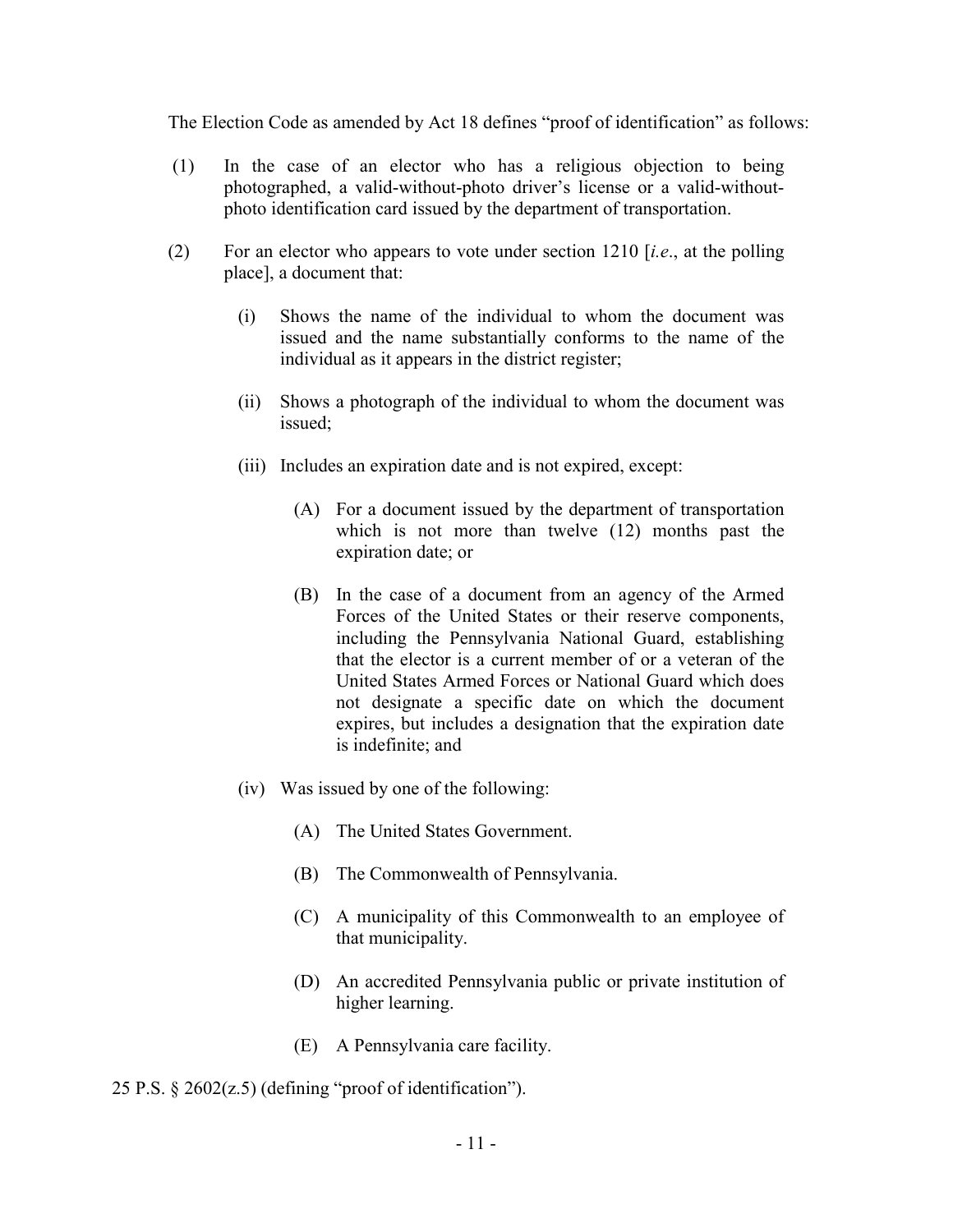The Election Code is also intertwined with, and in some cases subject to, federal laws enacted for the protection, *inter alia*, of senior and disabled citizens, as well as overseas citizens (including military personnel). *See* 42 U.S.C. §§ 1973ee-1 to 1973ee-6 (Voting Accessibility for the Elderly and Handicapped Act); 42 U.S.C. §§ 12101-12213 (Americans with Disabilities Act); 42 U.S.C. §§ 1973ff to 1973ff-7 (Uniformed and Overseas Citizens Absentee Voting Act) ("UOCAVA") (protecting voting rights of military voters and their spouses and dependents as well as overseas civilian voters); *see also* H.T. (Marks) at 1632:15-19. Pennsylvania also has chosen to adopt a version of the Uniform Military and Overseas Voters Act, which is a stateinitiated protection that extends UOCAVA protections to hospitalized and bedridden veterans as covered persons. H.T. (Marks) at 1632:10-19. Under state and federal law, there are absentee and alternative ballot provisions, some of which are subject to the provisions of these federal laws. Absentee voting, though relevant to the questions in this case, has not been challenged.

#### **B. The Original Petition and the Preliminary Injunction Hearing**

Two months after Act 18 was signed into law and before it was ever implemented, Petitioners filed their original petition. In it, they claimed that Act 18 violated Article I, §§ 1, 5, and 26, and Article VII, § 1 of the Pennsylvania Constitution. This Court held a hearing on Petitioners' request for a preliminary injunction beginning in July 2012, after which the hearing judge (Judge Simpson) denied the requested relief. *Applewhite I*, 2012 Pa. Commw. Unpub. LEXIS 757. The judge determined, *inter alia*, that: (1) certain of Petitioners' witnesses lacked credibility based on demeanor and bias; (2) Respondents' witnesses were credible and acting in good faith; and (3) Act 18 was subject to judicial review under the gross abuse of discretion standard. Applying that standard, Judge Simpson found that the General Assembly's reasons for enacting Act 18 were "relevant, neutral and non-discriminatory justifications." *Id.* at \*12 n.16,

- 12 -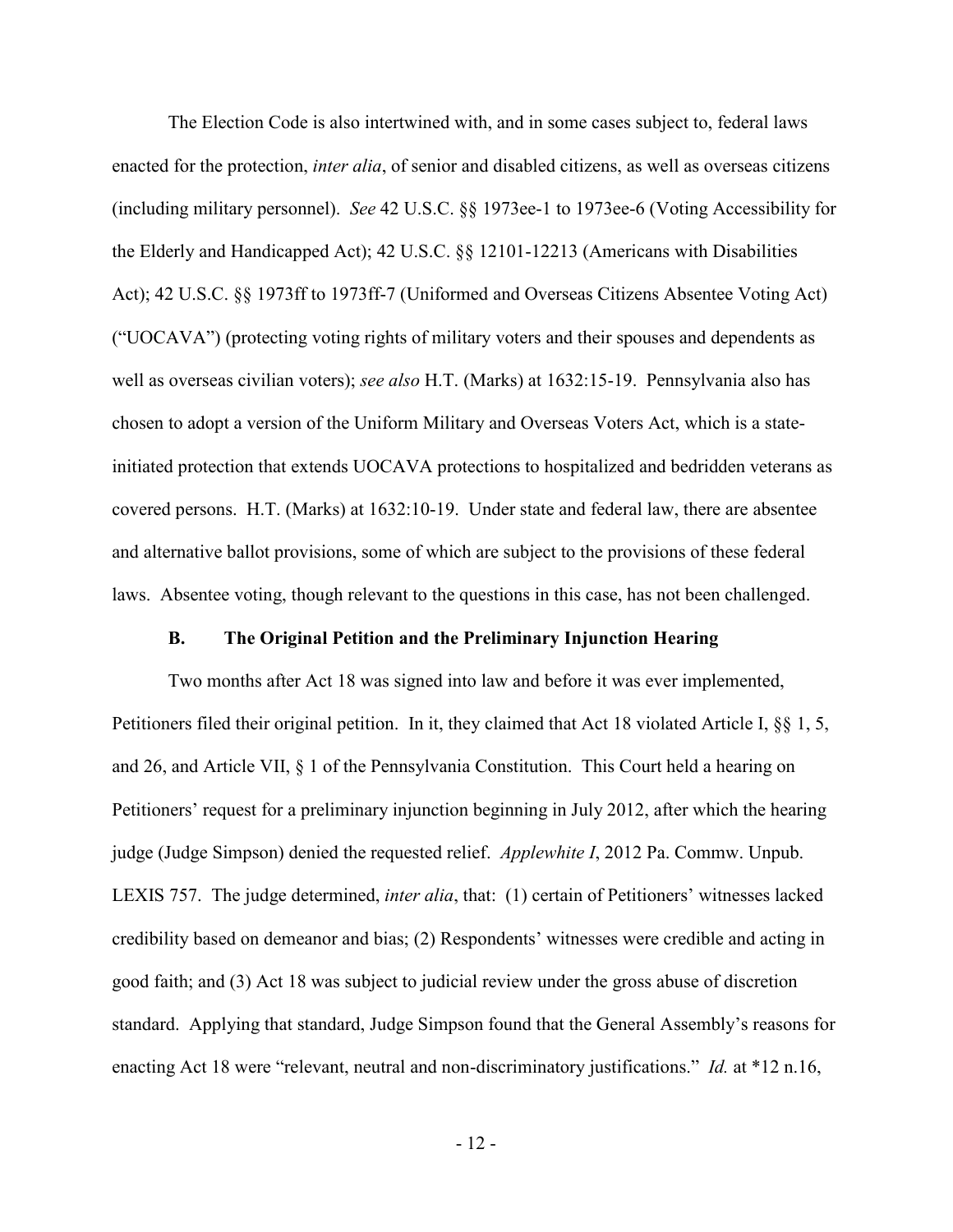\*16-18, \*83, \*85. In so finding, he also necessarily ruled that the testimony of Petitioners' expert Lorraine Minnite was of very limited relevance, because "the absence of proof of inperson voter fraud in Pennsylvania is not by itself dispositive." *Id.* at \*86.

#### **C. The Supreme Court Opinion and Remand**

Petitioners appealed the denial of the preliminary injunction to the Pennsylvania Supreme Court. At oral argument, Petitioners conceded – and the Supreme Court found – that "there is no constitutional impediment to the Commonwealth's implementation of a voter identification requirement, at least in the abstract." *Applewhite II*, 54 A.3d at 4-5. Nevertheless, the Supreme Court expressed concern that the implementation of Act 18 "created a number of conceptual difficulties." *Id.* at 5. In particular, the Court was concerned whether Judge Simpson's prediction for the long run could adequately address implementing a new form of identification for an election only eight weeks away. *Id.* This was particularly true given that the DOS ID had become available beginning only in August 2012. *Id*. at 4, 5. The Supreme Court accordingly vacated the order denying the preliminary injunction and remanded the matter for consideration "whether the procedures being used . . . comport with the requirement of liberal access which the General Assembly attached to the issuance of PennDOT identification cards." *Id.* at 5. Alternatively, this Court was to determine whether "there [would] be no voter disenfranchisement arising out of the Commonwealth's implementation of a voter identification requirement *for the purposes of the upcoming election*," *i.e.*, the then-impending November 2012 General Election. *Id.* (emphasis added).

On remand, Judge Simpson held a two-day hearing on September 25 and 27, 2012. Following that hearing, he issued a preliminary injunction limited in scope to determining whether measures were needed to abate any "offending activity." *Applewhite III*, 2012 Pa.

- 13 -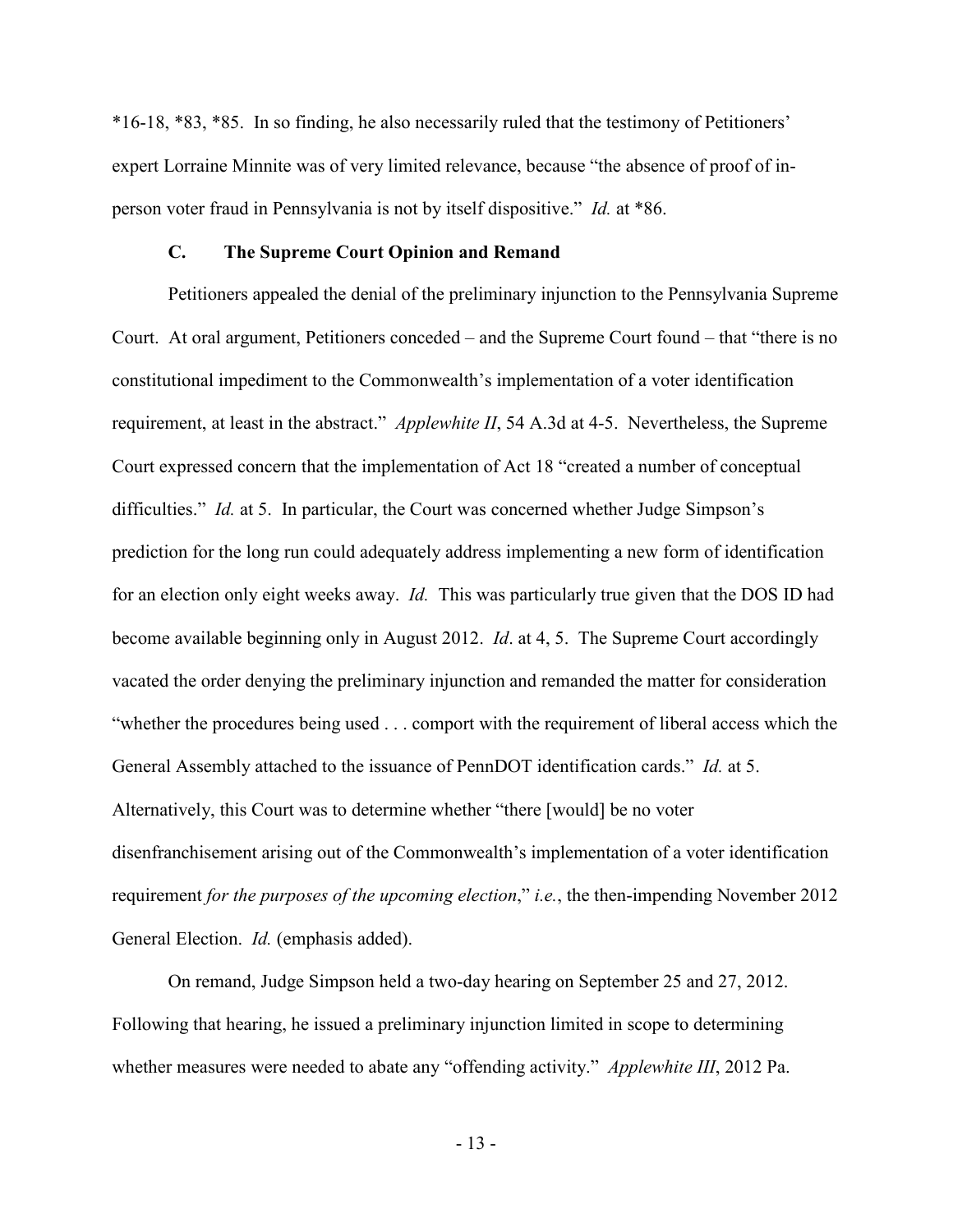Commw. Unpub. LEXIS 749, at \*17. Consistent with the Supreme Court's finding and Petitioners' concession, Judge Simpson concluded that the requirement to present photo identification is *not* the offending activity. *Id.* at \*8-9 ("I reject the underlying assertion that the offending activity is the request to produce photo ID . . . .").

Instead, Judge Simpson preliminarily enjoined certain provisions of Act 18 relative to provisional ballots, namely those provisions that provide that a provisional ballot will not be counted if a voter has failed to show proof of identification within six days of the election. *Id.* at \*11. The injunction also precluded Respondents from "[r]equiring that a registered elector must apply for a PennDOT product prior to the elector's seeking issuance of a free DOS ID," thus enjoining the so-called "exhaustion requirement," which Department of State and DOT had already rescinded in response to the Supreme Court's decision. Consistent with his finding that the request to show proof of identification was *not* the offending activity, Judge Simpson did not enjoin the photo ID provisions. *Id.* at \*8-9. He also refused to enjoin the Secretary's education efforts given that the General Assembly had envisioned continuing education under section 206(a) of the Election Code, 25 P.S. § 2626(a). *Id.* at \*8. Following the decision on remand, Petitioners challenged the steps that the Department of State was taking to educate electors in light of the injunction. Judge Simpson rejected that challenge. *See Applewhite v. Commonwealth*, No. 330 M.D. 2012, 2012 Pa. Commw. Unpub. LEXIS 856 (Nov. 1, 2012) (*Applewhite IV*) (application for supplemental injunction denied).

The preliminary injunction issued by Judge Simpson was in effect for the November 2012 General Election. The parties thereafter agreed to extend the preliminary injunction through the May 2013 Municipal Primary. The preliminary injunction thereafter expired by its own terms but it was revived by the Court based on Respondents' agreement that the preliminary

- 14 -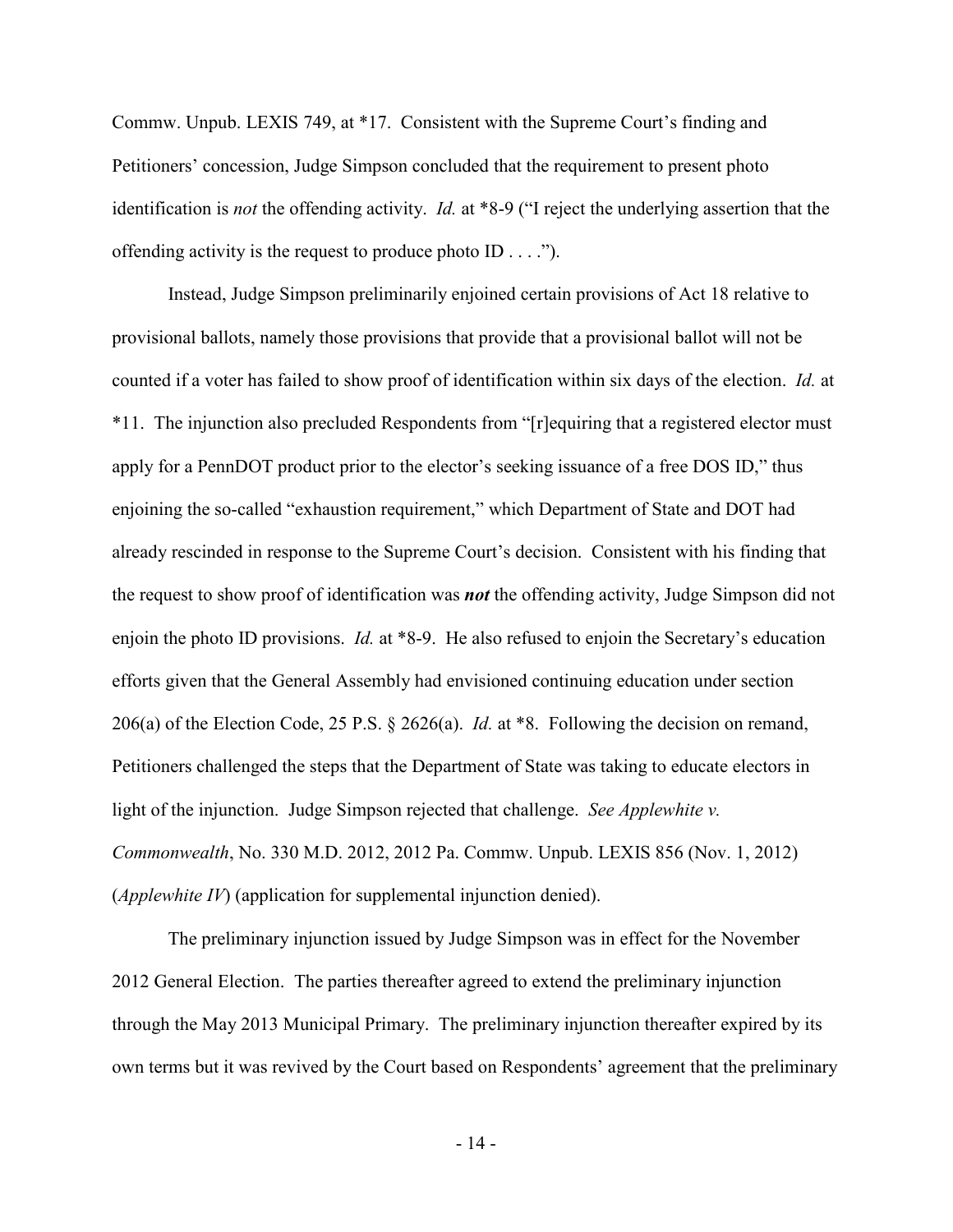injunction should reissue for the November 2013 Municipal Election. Judge McGinley issued a new preliminary injunction order, which he declared would continue until this Court finally decides this case. In the meantime, the Department of State has continued with its efforts to educate the public about Act 18, as section 206(a) of the Election Code (25 P.S. § 2626(a)) requires.

#### **D. The Amended Petition and the Permanent Injunction Hearing**

On February 5, 2013, following the remand hearing and entry of the preliminary injunction, Petitioners amended their Petition for Review to add a new claim. In their new Count I, Petitioners assert that the Commonwealth "is not implementing [Act 18] in accordance with the statutory requirements because it has failed to provide liberal access to PennDOT ID" and the free DOS ID. *See* Am. Pet. for Review at ¶¶ 163-64. Petitioners also asserted that the free DOS ID does not comply with Act 18's requirements because it is not mandated or prescribed by statute, regulation, or other legal obligation. *Id.* at  $\P$  164-65.

 Respondents filed preliminary objections to the Amended Petition, which Judge Simpson sustained in part on May 24, 2013, dismissing the Commonwealth of Pennsylvania as immune from suit and several Petitioners who had already obtained compliant photo IDs. Judge Simpson also dismissed Count IV, in which Petitioners had alleged that Act 18 improperly adds a new elector qualification in contravention of the Pennsylvania Constitution. *See* Opinion Sustaining in Part and Overruling in Part Preliminary Objections at 5-8 (*Applewhite V*). Respondents filed an Answer with New Matter on June 24, 2013, denying the allegations. Respondents deny that Count I – a purely statutory claim – states a claim of constitutional invalidity, and they raise several defenses, including a challenge to the standing of both individual and organizational Petitioners. *See* Answer with New Matter to Am. Pet. for Review at ¶¶ 201-29.

- 15 -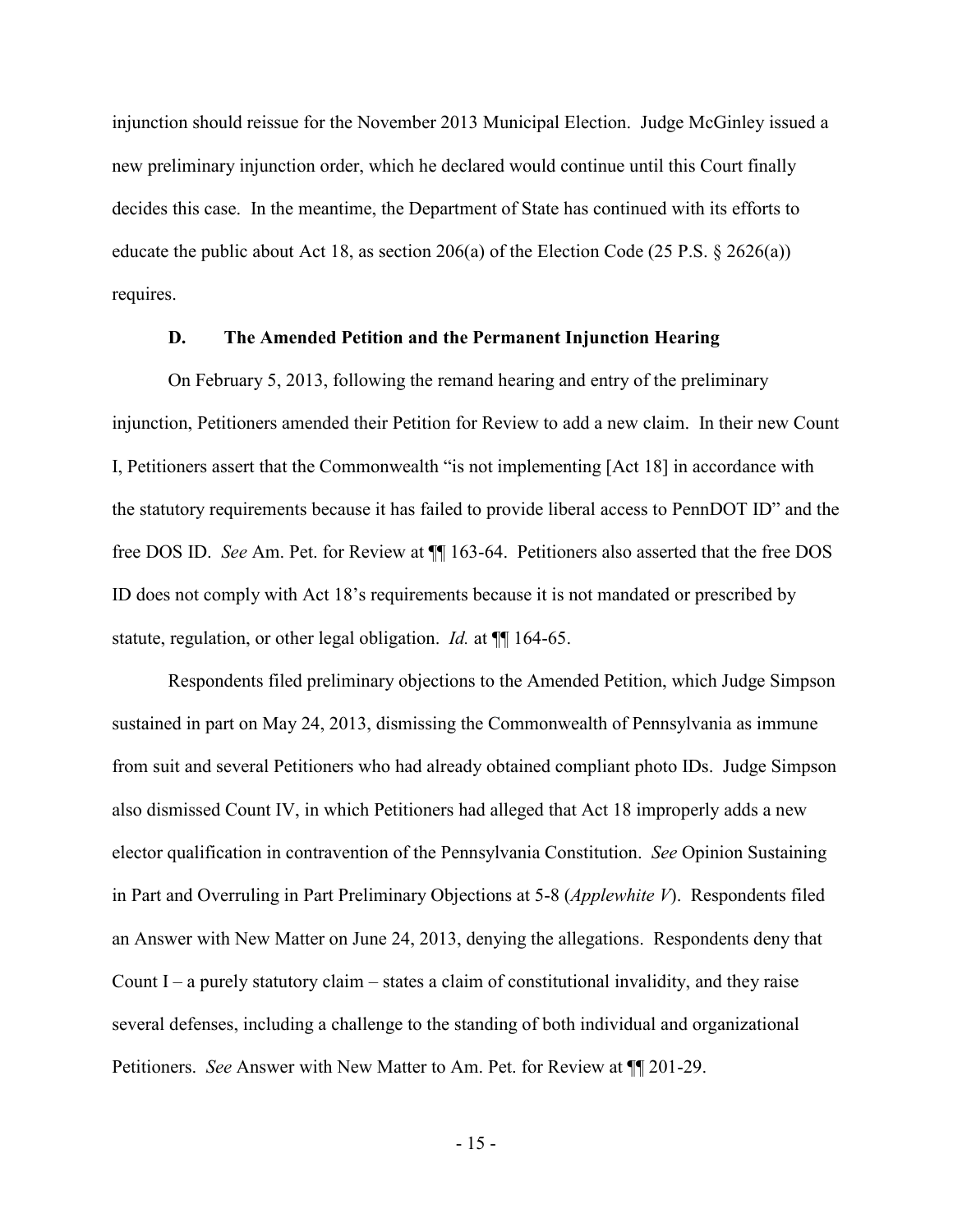The permanent injunction hearing began on July 15, 2013, with Judge McGinley presiding. Following the hearing, the trial judge extended the preliminary injunction with Respondents' consent (as noted above). Judge McGinley also modified the preliminary injunction, extending its duration until such time as Commonwealth Court "concludes proceedings on the merits of the permanent injunction," but he declined to extend the injunction until all appeals have been exhausted. *See* Determination on Renewed Application for Preliminary Injunction, slip op. at 5-6 & n.3 (Pa. Cmwlth. Aug. 16, 2013) (*Applewhite VI*).

Judge McGinley subsequently issued Findings of Fact, Conclusions of Law, and an Opinion in which he ruled that this Court should grant Petitioners' request for a permanent injunction. Judge McGinley's decision and verdict is now the subject of Respondents' Motion for Post-trial Relief.

#### **II. SCOPE AND STANDARD OF REVIEW**

Respondents' motion for post-trial relief is brought pursuant to Pa.R.C.P. No.  $227.1(a)(1)$ ,  $(2)$ , and  $(4)$ . Post-trial motions may be brought seeking a modification of injunctive relief. *Taylor v. Borough of Emmaus*, 721 A.2d 388, 390 n.6 (Pa. Cmwlth. 1998). Because the relief that is sought in this regard is based on a contention that the current injunction is too broad and not reasonably tailored to abate the harm, this Court has discretion to grant relief. *Woodward Twp. v. Zerbe*, 6 A.3d 651, 658 (Pa. Cmwlth. 2010) ("Even where the essential prerequisites of an injunction are satisfied, the court must narrowly tailor its remedy to abate the injury.").

 A new trial is warranted if one or more mistakes made at trial prejudiced the moving party. *Commonwealth v. U.S. Mineral Prods. Co*., 927 A.2d 717, 723 (Pa. Cmwlth. 2007). The Court reviews all the evidence in ruling on a motion for a new trial. *Id.*

- 16 -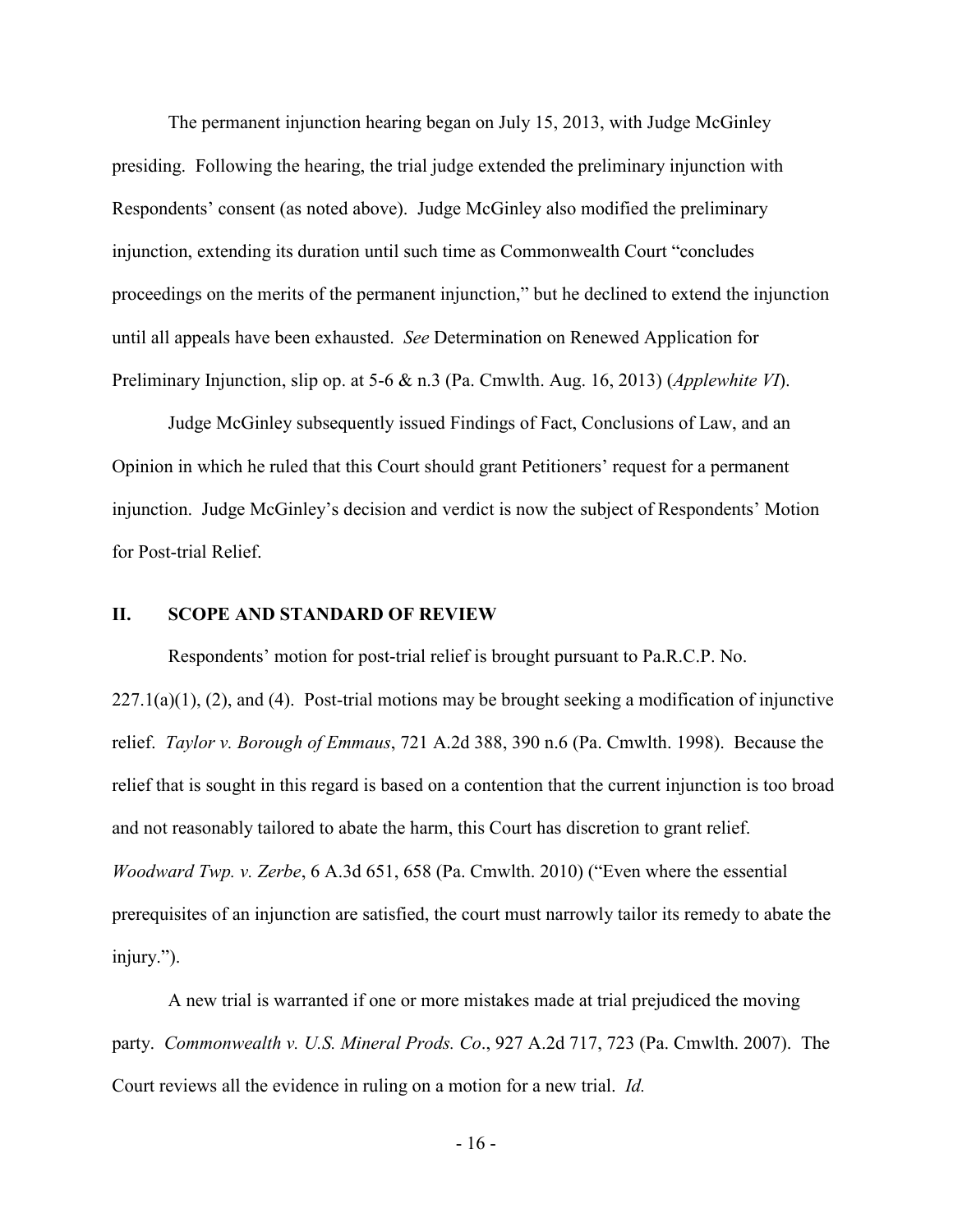Almost all of the errors asserted herein are requests for judgment notwithstanding the

verdict ("JNOV").

Judgment notwithstanding the verdict may be entered on two bases: where the movant is entitled to judgment as a matter of law, and/or where the evidence is such that no two reasonable persons could disagree the verdict should have been rendered for the movant. On the first basis, a court reviews the record and concludes that even with all factual inferences decided adverse to the movant, the law nonetheless requires a verdict in movant's favor. On the second basis, the court reviews the evidentiary record and concludes the evidence is such that a verdict for the movant is beyond peradventure. Judgment notwithstanding the verdict should not be entered where the evidence is conflicting on a material fact, and a reviewing court is required to consider the evidence, together with all reasonable inferences, in a light most favorable to the verdict winner.

*Id.* (citations omitted).

 For those evidentiary errors that might lead to a new trial rather than JNOV, Respondents as the moving party must show how the error at trial caused the result to be incorrect – because a court granting a new trial must find that there is error, and that the error is a "sufficient basis for granting a new trial," *i.e*., prejudice. *Id*. In determining whether a new trial is warranted, a court "must review all the evidence." *Id*.

## **III. ARGUMENT**

## **A. The Permanent Injunction Hearing Was Not a Blank Slate.**

Judge Simpson and Judge McGinley are co-equal judges, sitting together on this Court. Both have presided over proceedings in this case; indeed, both have taken into account the Supreme Court's interlocutory opinion and order. And yet, the reading of the record as taken before Judge Simpson was very different in Judge McGinley's hands than it was in those of Judge Simpson. For that matter, the judges' readings of the Supreme Court's opinion are profoundly different as well. Many of the differences between the judges' findings and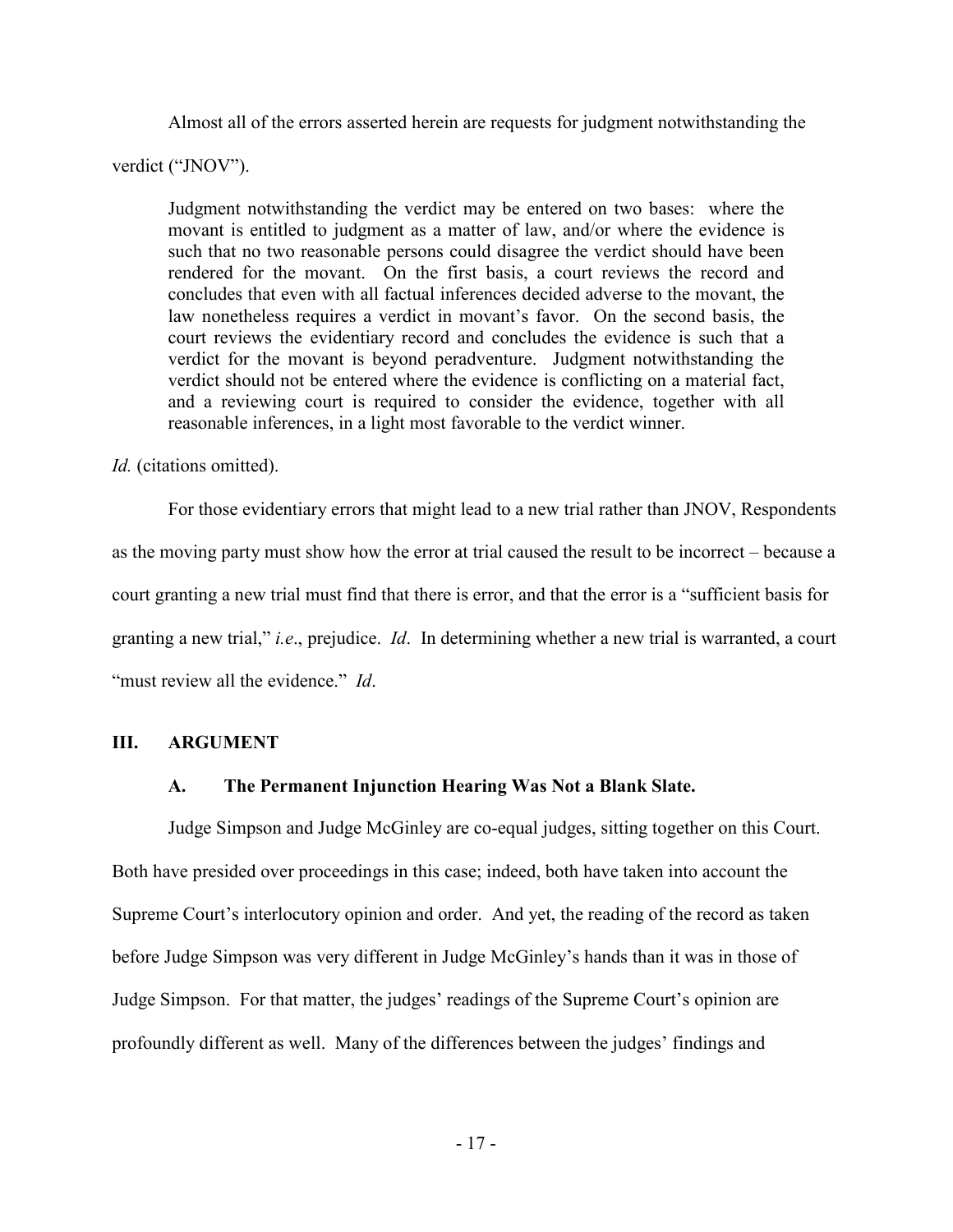conclusions arise out of different appraisals of credibility and testimony.<sup>4</sup> But Pennsylvania law is clear that only one judge – the judge taking the testimony – is to make those appraisals; and Pennsylvania law presupposes respect for the work of predecessor judges and courts through its application of the doctrines of the law of the case, coordinate jurisdiction, *stare decisis*, and others of that "family." *Ario v. Reliance Ins. Co*., 602 Pa. 490, 514, 980 A.2d 588, 602 (2009) (Castille, C.J., concurring).

 A recurring theme throughout this brief – and particularly in Section III.D – is the troubling discord between the opinions of Judge Simpson and the Supreme Court on the one hand, and Judge McGinley on the other. Another recurring theme is the trial judge's willingness to excuse Petitioners' failure to meet their burdens of proof. Sometimes, such as with standing, Judge McGinley did not ask for any showing. Other times, he improperly shifted the burden to Respondents. Typically, such errors would be set forth first, because they present threshold issues. But because the constitutional and statutory analyses before this Court are pure and compelling questions of law, those sections are set forth first in this brief.

 $\frac{1}{4}$  For instance, part of the trial judge's measure of implementation was based on witnesses who were not involved with the implementation of Act 18 at the pertinent times, and whose testimony reflected their lack of knowledge. In crediting their testimony, the trial judge ignored the testimony to the contrary of persons such as Shannon Royer, Megan Sweeney, and Jonathan Marks, who were intimately involved with the implementation of Act 18. *Compare* FOF 14, 101, 112, 121, 127, 189, 216, 262 (finding facts of implementation based on Oyler), *with* FOF 37 ("In spring 2012, Sweeney took over this role from Rebecca Oyler."). Indeed, the trial judge purported to acknowledge the limited utility of David Burgess's testimony, FOF 36, but nonetheless relied on that testimony for events after Burgess's involvement had ended, FOF 133- 34, 143. In addition, the trial judge mischaracterized Oyler's testimony by failing to recognize that the scope of her estimates was limited to *DOT* ID, not all forms of compliant ID. *Compare* FOF 60, 61 (crediting her number of persons lacking compliant ID), *and* Op. at 12 (one percent of qualified electors would be precluded from exercising the franchise), *with* H.T. (Oyler) at 1020:9-1023:2 (expressing non-conclusive thoughts as to the number of persons with *DOT* ID), *and* Pre.T. (Oyler) at 484:22-485:5 (number of persons lacking *DOT* ID).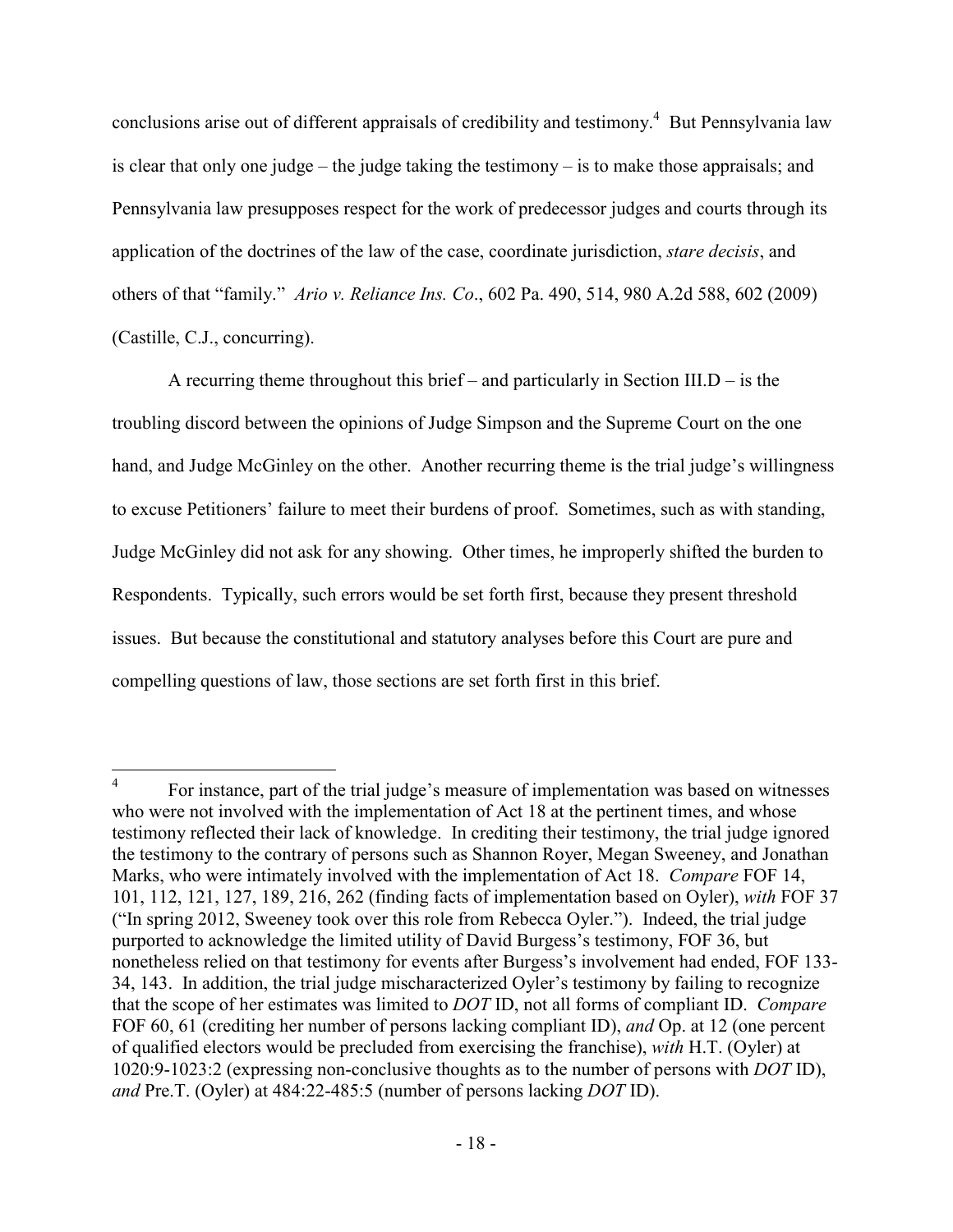#### **B. The Trial Judge's Constitutional Analysis was Flawed.**

### **1. There is No Basis for Applying Strict Scrutiny to Act 18 – an Election Regulation.**

In his opinion, the trial judge correctly recognized that Act 18 does not violate the constitutional equal protection guarantees set forth in Article I, sections 1 and 26 of the Pennsylvania Constitution. Indeed, the analysis under those provisions is straightforward, because the Pennsylvania Supreme Court has held – as the trial judge recognized – that Pennsylvania's equal protection right is coterminous with the federal right, *see Erfer v. Commonwealth*, 568 Pa. 128, 138-39, 794 A.2d 325, 332 (2002), and the United States Supreme Court has rejected a federal Equal Protection Clause challenge on very similar facts, *Crawford v. Marion Cnty. Election Bd.*, 553 U.S. 181, 197-98 (2008) (lead plurality opinion); Op. at 46, 49. But in that same case – indeed, in the very next paragraph – the Pennsylvania Supreme Court held that the analysis for the *Free and Equal Elections Clause –* the basis for Petitioners' Count II – is at the least bounded, if not controlled, by the same standards as the equal protection analysis, holding that *there is no greater protection* under the Free and Equal Elections Clause than under either the state or federal equal protections clauses. *Erfer*, 568 Pa. at 139, 794 A.2d at 332.

It follows that Petitioners' failure to establish a federal equal protection claim disposed of **both** state constitutional claims. The trial judge instead concluded that the free and equal elections claim should be assessed using a federal strict scrutiny standard. By raising the standard of scrutiny far above that applied to the equal protection claims, he reached a different conclusion; and, contrary to *Erfer*, the trial judge held the Free and Equal Elections Clause to provide greater protection than the Equal Protection Clause.

- 19 -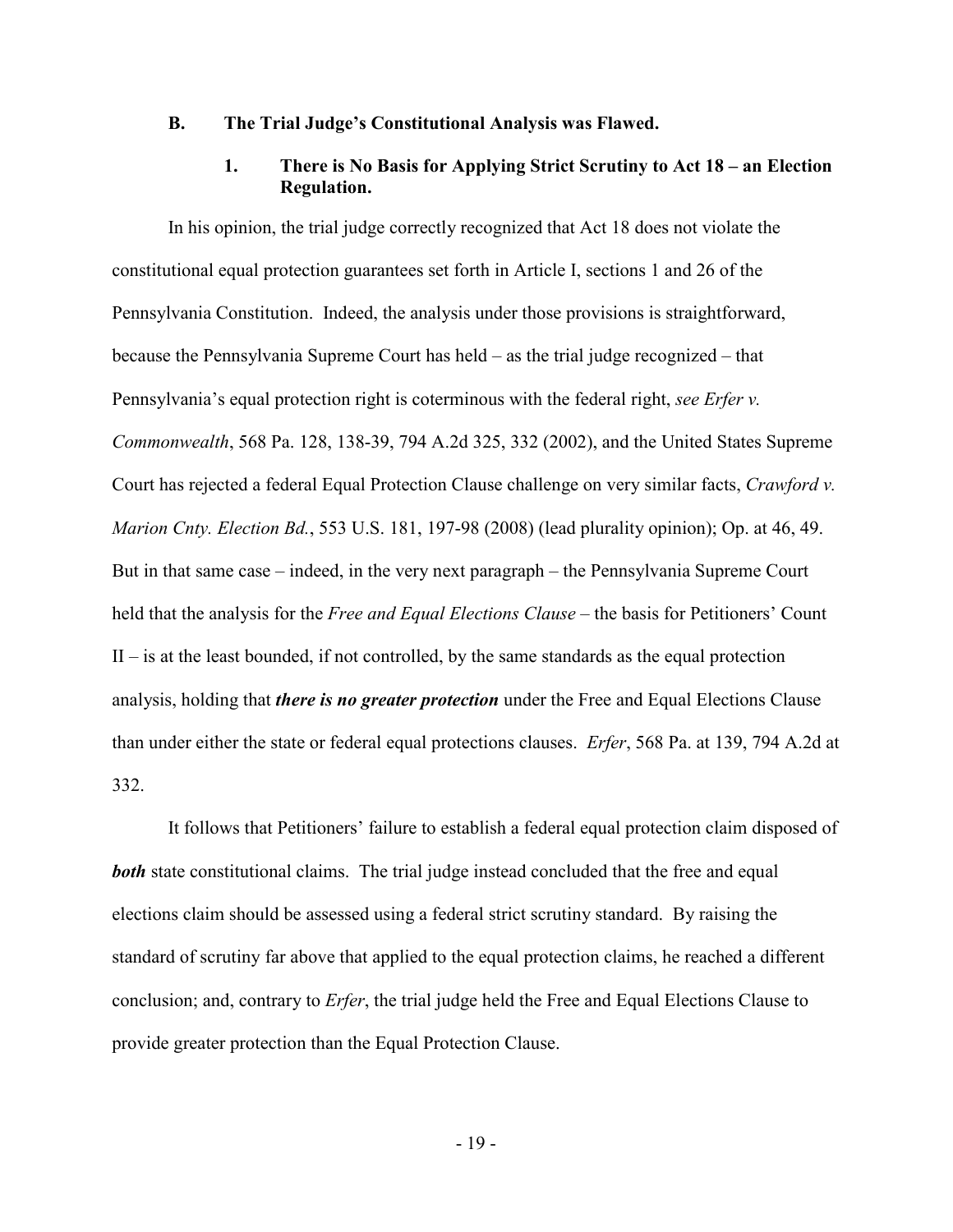Oddly, the trial judge's decision to apply federal strict scrutiny did not address *Erfer* at all, and he rejected the concomitant *Marion County* standard in a footnote. Op. at 37 n.25.<sup>5</sup> Instead, the trial judge cited a single-judge opinion of this Court as support for applying a "narrowly tailored, compelling interest" test to this Pennsylvania constitutional question. COL 33 (citing *In re Petition of Berg*, 712 A.2d 340 (Pa. Cmwlth. 1998) (single-judge opinion by Doyle, J.)). But in *Berg*, in which a person challenged under the U.S. Constitution the requirement that there be 100 signatures from ten counties as placing undue value on the electors of less populous counties, this Court expressly *rejected* strict scrutiny, and applied a rational basis standard instead. Affirming, the Supreme Court recognized that"[t]o subject every voting regulation to strict scrutiny and to require that the regulation be narrowly tailored to advance a compelling state interest would tie the hands of states seeking to assure that elections are operated equitably and efficiently." *In re Berg*, 552 Pa. 126, 133, 713 A.2d 1106, 1109 (1998).

Indeed, a strict scrutiny test has never before been held to be appropriate in a situation such as this, in which legislative deference plays a crucial role. *In re Nomination Petition of Rogers*, 908 A.2d 948, 954 (Pa. Cmwlth. 2006) (single-judge opinion by Colins, P.J.) (citing, *inter alia*, *Winston v. Moore*, 244 Pa. 447, 91 A. 520 (1914), and characterizing the proper standard as "gross abuse"). Although not labeled as "gross abuse," the Supreme Court employed the same process in *Ray v. Commonwealth*. 442 Pa. 606, 609, 276 A.2d 509, 510 (1971) ("This Court does not sit to judge the wisdom of the Legislature's policies. The exception as enacted is within the permissible scope of legislative authority and we are satisfied that it does not violate

<u>.</u>

<sup>5</sup> The trial judge construed the test applied in *Marion County* as a rational basis test applied by the U.S. Supreme Court to measure a voter identification statute. As Judge Simpson recognized, the test federal courts employ in the election context is in fact more properly described as a balancing test. *Applewhite I*, 2012 Pa. Commw. Unpub. LEXIS 757, at \*64 ("Thus, the Court found applicable the balancing test set forth by the U.S. Supreme Court in *Anderson* and later reaffirmed in *Burdick* and *Crawford*.").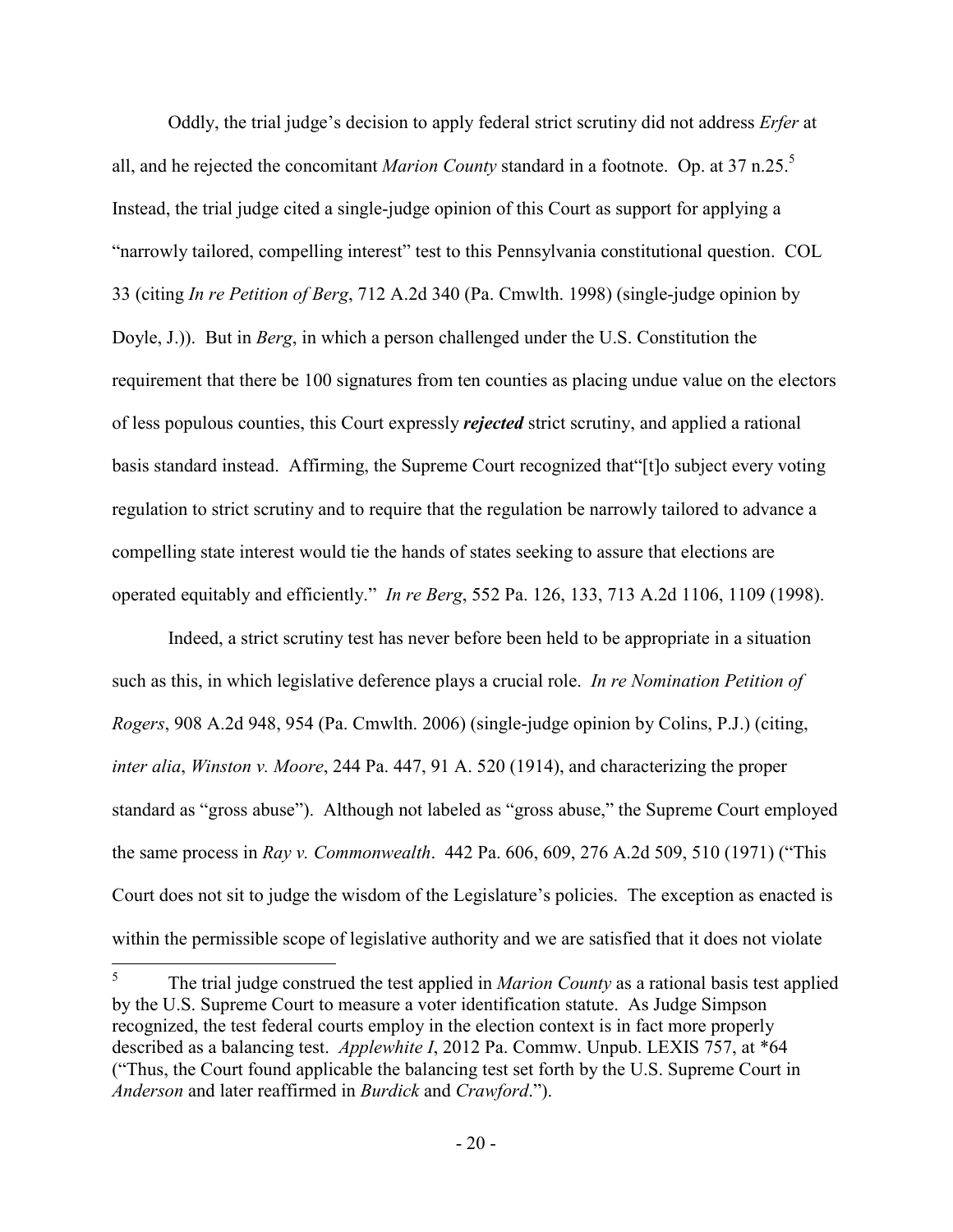any provision of either the Pennsylvania or United States Constitutions."); *cf*. *Jubelirer v. Singel*, 162 Pa. Cmwlth. 55, 68, 638 A.2d 352, 359 (1994) (first setting forth the presumption that the legislature did not intend to violate the Constitution and then testing the alleged violation against the intended constitutional protection at issue).

One reason that legislative deference is so important in cases of this kind is that the right to vote animates both the legislation itself and the challenge to the legislation. *See Kuznik v. Westmoreland Cnty. Bd. of Comm'rs*, 588 Pa. 95, 116, 902 A.2d 476, 488 (2006). Although the trial judge found that asking a person to travel to DOT was "disenfranchising," he failed to acknowledge that the General Assembly sought to protect the integrity of the vote *in order to avoid disenfranchisement*, because electors whose votes are diluted are disenfranchised. In cases such as *Bergdoll v. Kane*, 557 Pa. 72, 85, 731 A.2d 1261, 1269 (1999), relied on by the trial judge, the right to vote was implicated only in *one* direction. In *Bergdoll*, for example, a challenge was raised to a ballot measure that set forth two separate constitutional amendments but without an opportunity to approve one and reject the other. *Id.* Asking whether there is one question or two is very different than weighing the relative effect of protecting the franchise through regulating its exercise.

Indeed, in *Kuznik* itself, the Supreme Court quoted a HAVA Conference Report that sets forth the very interests that were weighed by the General Assembly here:

The right to vote is a cornerstone of our democracy, the basic and most essential expression of citizenship. When that right is put into doubt, when citizens cannot know that a ballot cast is a ballot counted and that their unique voice has not been heard, it undermines confidence of [the] entire political system . . . . People simply must have the confidence that their vote counts. That is what this legislation is about.

*Id*. at 116, 902 A.2d at 488 (citation omitted).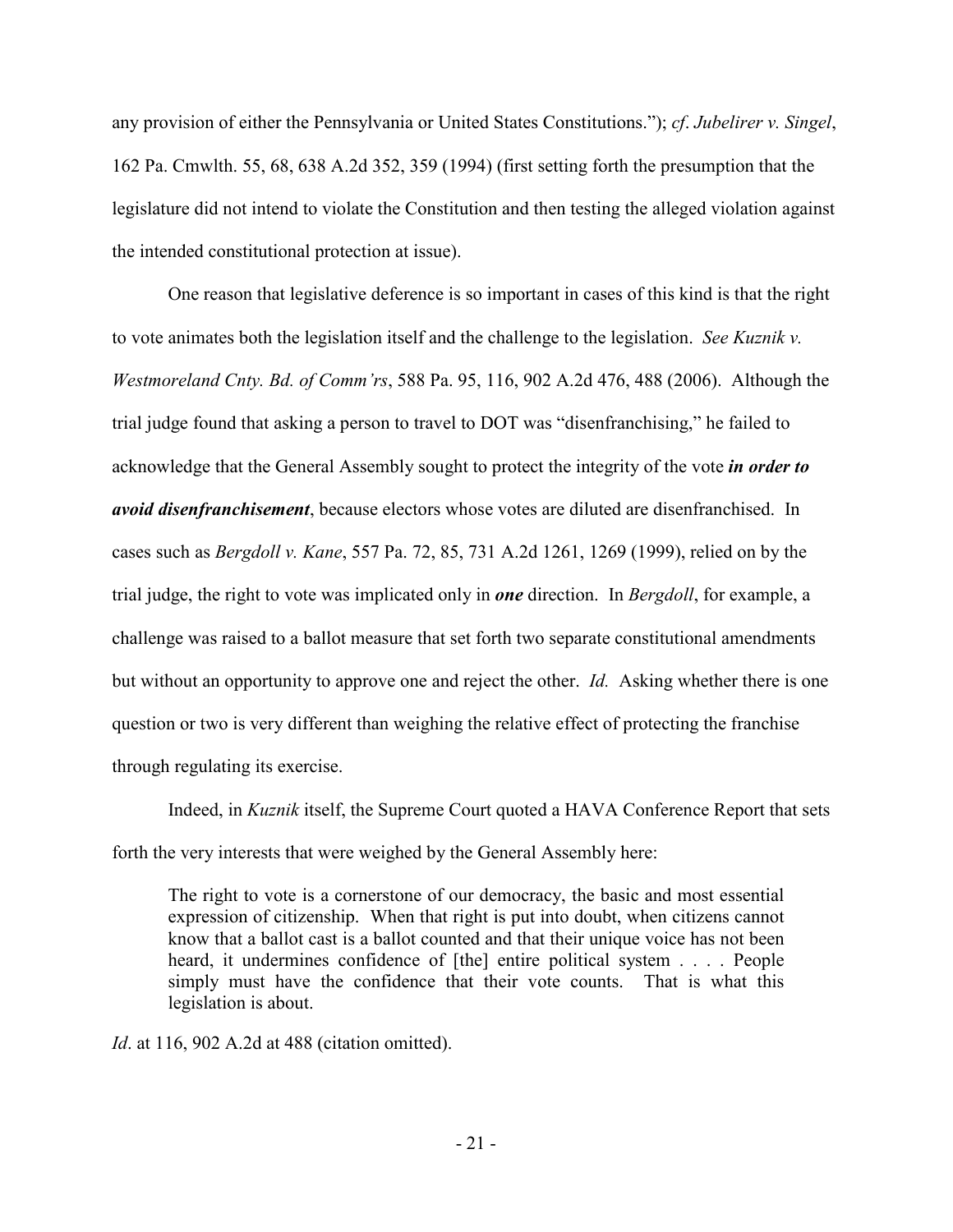Pennsylvania law has labeled the class of legislative enactments that structure the exercise of a right to vote as "voting regulations" – measured by whether the legislative enactment is directed at the exercise of the franchise or at eliminating access to it. Said another way, is the statute directed at "ascertaining who are and who are not the qualified electors, and . . . designat[ing] the evidence which shall identify and prove to this tribunal the persons and the qualifications of the electors?" *Patterson v. Barlow*, 60 Pa. 54, 75 (1869).<sup>6</sup> Here, the answer to those questions is indisputably "yes." Indeed, Petitioners conceded that a request to show identification at the polls is a regulation. H.T. (Pet'rs' Closing) at  $1975:23-1976:13.^7$ 

The hallmark of a voting regulation is the fact that "[t]he power to regulate elections is legislative, and has always been exercised by the lawmaking branch of the government." *Mixon v. Commonwealth*, 759 A.2d 442, 449 (Pa. Cmwlth. 2000), *aff'd*, 566 Pa. 616, 783 A.2d 763 (2001). The photo identification requirement fits precisely within the class of election

45 P.S. § 1102(12) (emphasis added).

 $\frac{1}{6}$  This is consistent with the definition of regulation in the Commonwealth Documents Law:

<sup>&</sup>quot;REGULATION" means any rule or regulation, or order in the nature of a rule or regulation, promulgated by an agency under statutory authority in the administration of any statute administered by or relating to the agency, or *prescribing the practice or procedure* before such agency.

<sup>7</sup> In his decision in this case, Judge McGinley at one point stated that a regulation is impermissible if it either denies the franchise or "make[s] it so difficult as to amount to a denial." Op. at 36 (quoting *Winston*, 244 Pa. at 457, 91 A. at 523). But in the Findings of Fact and Conclusions of Law, the trial judge went further, reasoning that because not all qualified electors have compliant identification and not all have the documentation to get secure DOT identification, "[t]he effect of the Voter ID Law is *de facto* disenfranchisement of all qualified electors who lack a compliant photo ID enumerated in the statute," and "[t]he Voter ID Law is not an election regulation with which all qualified electors could comply at the polls." FOF 255; COL 44.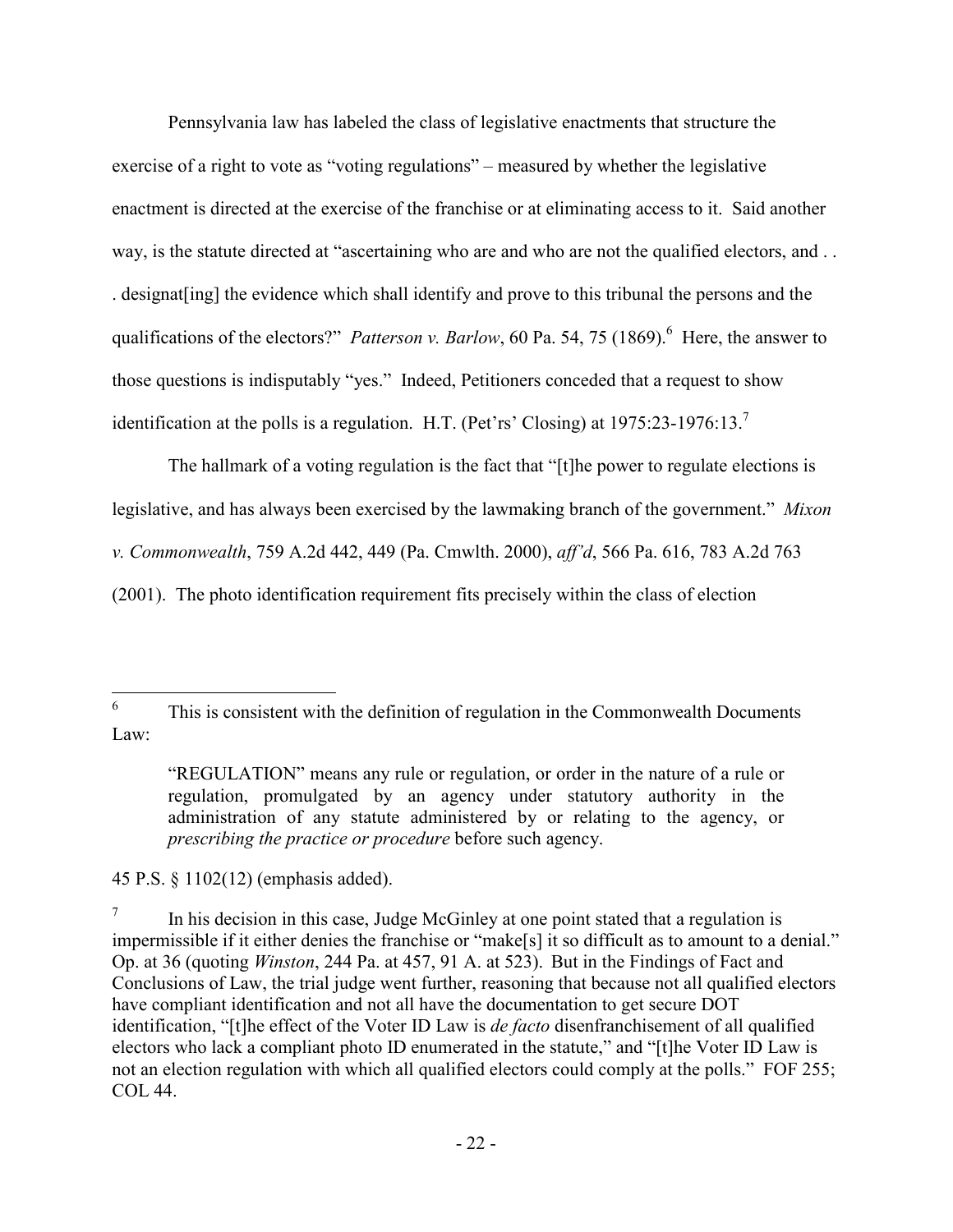regulations that this Court and others have reviewed under the standards discussed above.<sup>8</sup> It is a regulation to ensure that the persons who come to the polls are who they say they are, and that each can be assured that the person next to him or her is as well. In such a system, votes are not diluted and electors are not discouraged. Measured against a backdrop of deference (rather than hostility) toward the General Assembly, it is apparent that this law was enacted to regulate the exercise of the right to vote.

The trial judge viewed Act 18 as outside the range of permissible regulations because he concluded that the statute denies the franchise to electors. In so holding, the judge in three separate places relied on *Perles v. Northumberland County Return Board*, 415 Pa. 154, 202 A.2d 638 (1964).<sup>9</sup> See COL 32 ("strictest scrutiny"), COL 42 (if "even one person" is disenfranchised), and COL 31 (asserting that the documentation requirement associated with the DOT secure identification "disenfranchises qualified electors, and is facially unconstitutional"). But the *Perles* Court was not applying strict scrutiny to an election regulation; indeed, the Court did not reach the merits of the case before it at all, because the appellant had waived the issues he sought to raise. *Perles*, 415 Pa. at 158, 202 A.2d at 540. The case was brought by a disgruntled candidate who challenged the commingling of challenged and unchallenged ballots. After

 8 This is true under federal law as well. Typical regulations affect registration, qualifications of voters, the selection and eligibility of candidates and the voting process itself – all of which "inevitably affect[,] at least to some degree[,] the individual's right to vote." *Anderson v. Celebrezze*, 460 U.S. 780, 788 (1983); *Democratic Cnty. Comm. Appeal*, 415 Pa. 327, 339-40, 203 A.2d 212, 218-19 (1964); *cf. Caba v. Weaknecht*, 64 A.3d 39, 58 (Pa. Cmwlth. 2013) ("But by enacting the licensing scheme for carrying a concealed weapon, the General Assembly created a path by which Commonwealth citizens who meet certain statutory eligibility criteria are entitled to obtain *the benefit* of exercising their constitutional right to bear arms in defense of themselves in a way that is not automatically available to all Commonwealth citizens.").

<sup>9</sup> The trial judge also cited *James v. SEPTA*, 505 Pa. 137, 477 A.2d 1302 (1984), a Fourteenth Amendment Equal Protection challenge in another context.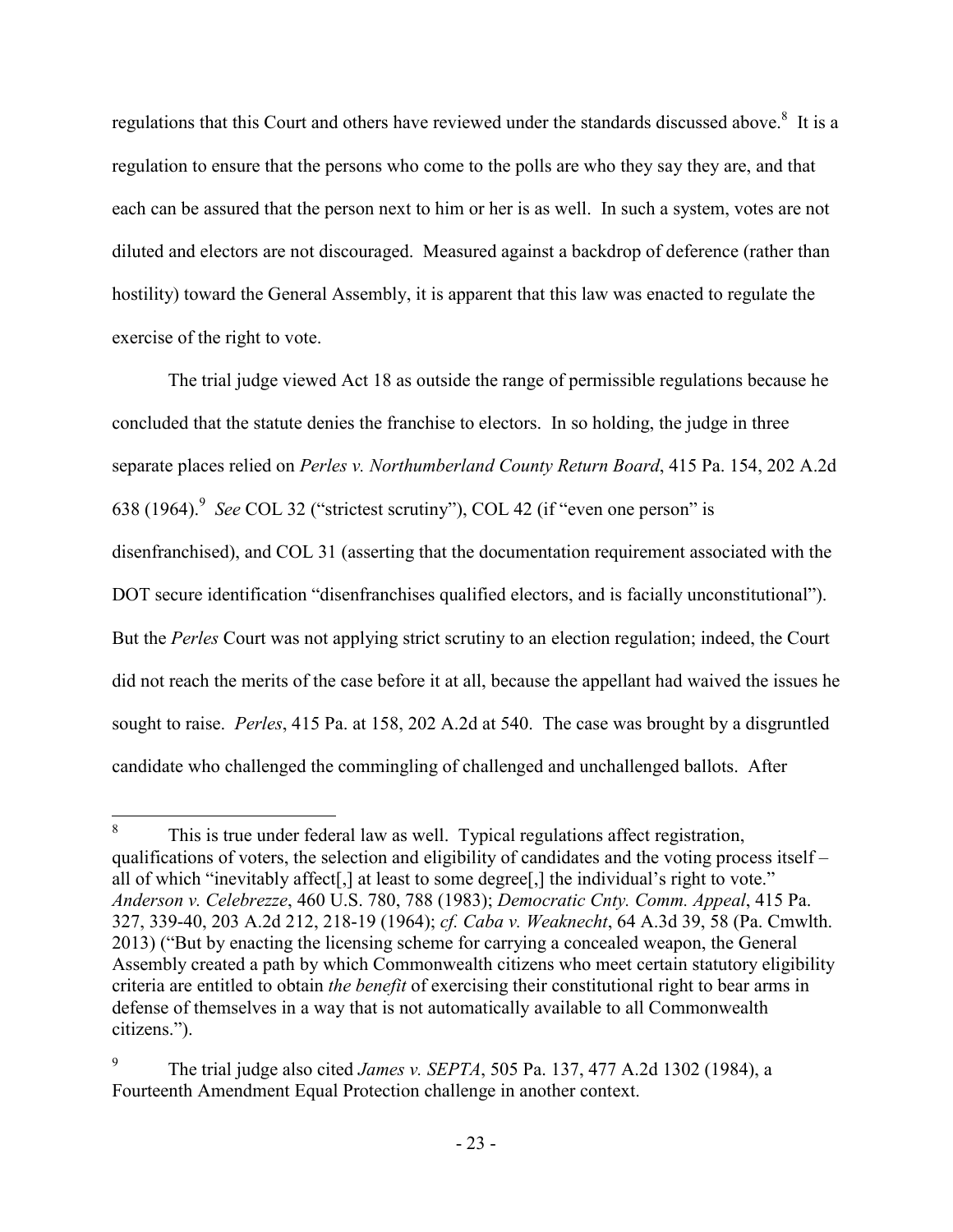explaining why it would not reach the merits, the Court commented on the plaintiff's overreaching in trying to invalidate all of the ballots cast. In that context, it observed that if it were to review the ballots, it would not strike the indisputably valid ballots, because disenfranchisement of "even one person" who had validly cast his vote was an "extremely serious matter." *Id*. at 158, 202 A.2d at 540. Of course it would be an extremely serious matter; but that in no way justifies applying strict scrutiny here.

### **2. The Pennsylvania Supreme Court Did Not Establish a New Standard.**

Ironically, the trial judge also drew on the Pennsylvania Supreme Court's opinion in this case, reasoning that the remand was a "mandate[]" that there be "'no voter disenfranchisement' as to all future elections held under the Voter ID Law, not merely the first election following enactment." Op. at 37 n.24. What the Court actually instructed this Court to examine on remand was whether the DOS ID card is liberally accessible. If not, and

if the Commonwealth Court is not still convinced in its predictive judgment that there will be no voter disenfranchisement arising out of the Commonwealth's implementation of a voter identification requirement *for purposes of the upcoming election*, that court is obliged to enter a preliminary injunction.

*Applewhite II*, 54 A.3d at 5 (emphasis added).

 It is hard to read the instruction in *Applewhite II* as anything but an instruction to this Court on remand to predict what would happen in the November 2012 General Election (which is exactly how Judge Simpson read it). *See Applewhite III*, 2012 Pa. Commw. Unpub. LEXIS 749, at \*19-20. Carrying the instruction forward, however, the message would not change. If there were no assurance that the implementation had been effective, then enter a preliminary injunction (or modify an existing one) tailored to ensuring that the statute is carried into effect constitutionally. *See Applewhite II*, 54 A.3d at 5.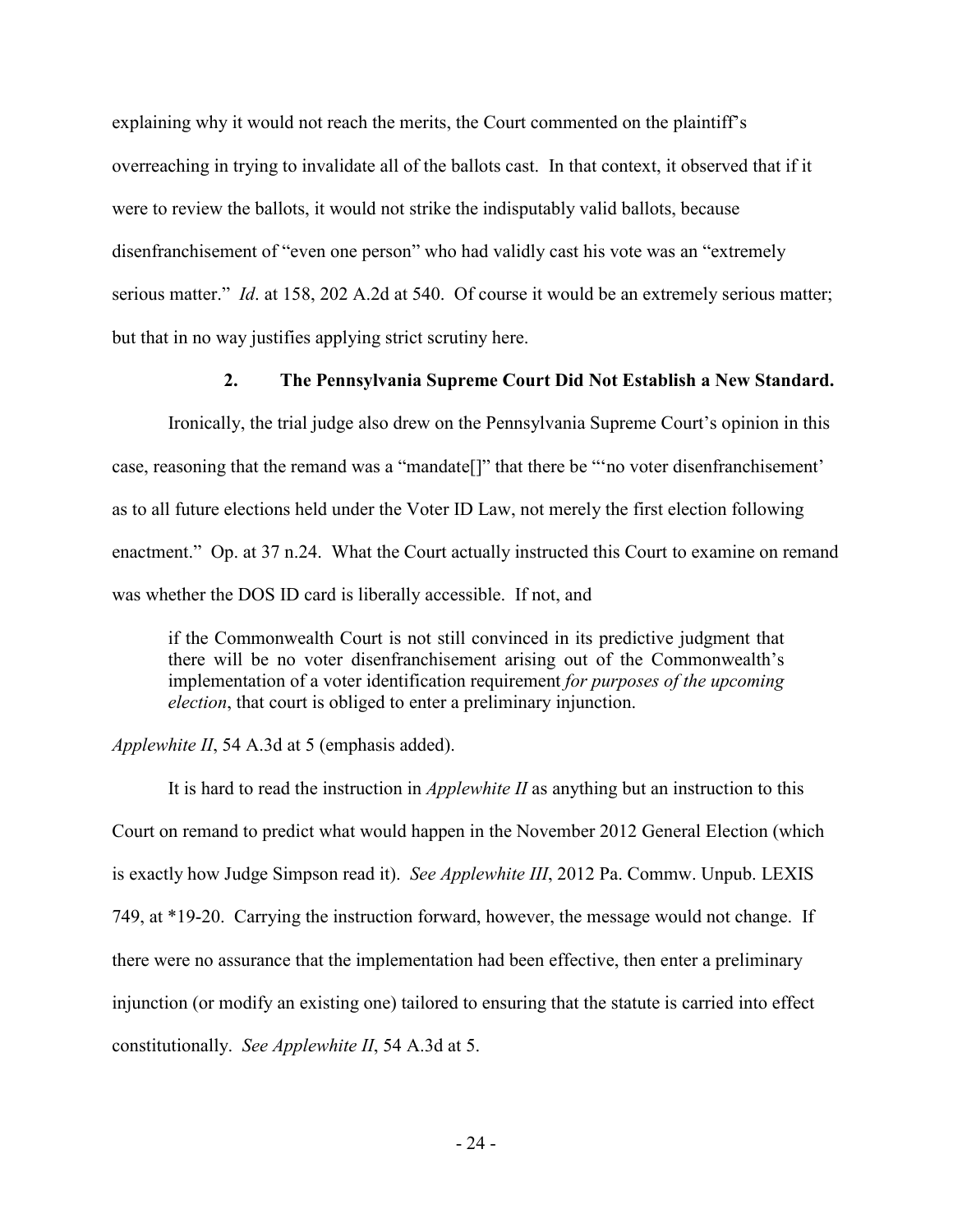To be sure, the trial judge sought to insulate himself from error by disclaiming any suggestion that "any increased proof of identification requirements, which may include photo IDs, cannot be constitutional." Op. 45 n.30. But as will be explained at greater length *infra* in Section III.C and D, the construct the trial judge set in place ensured precisely the result he disclaimed. The trial judge defined the injury to Petitioners as being "unable to exercise their right to vote without obtaining a compliant photo ID from a PennDOT DLC located in the Commonwealth," Op. at  $13-14$ ,  $^{10}$  a definition of injury that he later rendered self-fulfilling by discounting as meaningless any other compliant form of identification or voting alternative a person might have or use – such as absentee voting (as Petitioner Bookler does, *see* H.T. (Marks) at 1659:20-1660:7), ID obtained from DOT without the need to travel there (as witness Rogoff was able to do, *see* H.T. (Rogoff) at 700:15-21, 705:3-12), or any other alternatives and safety nets set forth in Act 18.

 By defining away the statutory alternatives, the trial judge left no room for any statute that does not absolutely ensure that every person actually has photo identification without incurring any cost or expending any effort that would cause inconvenience. He then concluded that the possibility that a person does not have identification already is a measure of disenfranchisement. Op. at 37; *see also id.* at 36 ("*In the majority of its applications*, the Voter ID Law renders Pennsylvania's fundamental right to vote so difficult to exercise as to cause *de facto* disenfranchisement." (First emphasis added)). This is a very different analysis than the courts employed in *Ray*, 442 Pa. at 609, 276 A.2d at 510, and *Singel*, 162 Pa. Cmwlth. at 68, 638 A.2d at 359, where the courts viewed the presumption that the General Assembly did not intend

<sup>10</sup> <sup>10</sup> This new characterization of the right represented a remarkable departure from the trial judge's earlier position on this very issue: "[M]erely *asking* an elector to produce compliant photo ID does not cause disenfranchisement." *See Applewhite VI*, slip op. at 7.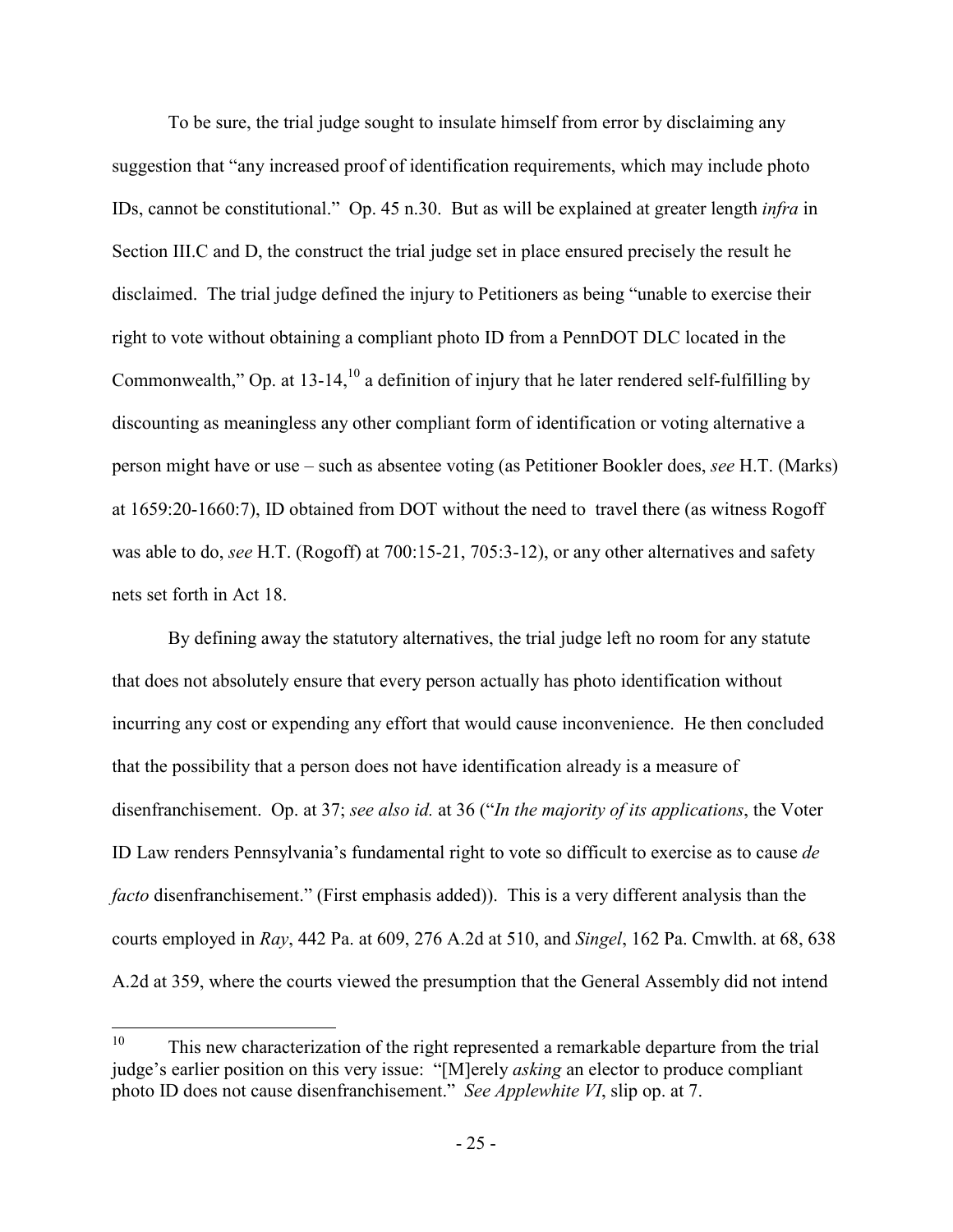to violate the Constitution as the first principle. Had the trial judge applied that principle, the analysis of the statute – and the verdict – would have been very different.

#### **3. The Trial Judge Erred in His "Plainly Legitimate Sweep" Analysis.**

 As explained *infra* in Section III.D.1, by establishing the threshold for harm so low, the trial judge set forth an interest that gave anyone standing – even someone who did not provide any testimony. The trial judge then sought to justify this result by reasoning that he was applying a "lenient 'plainly legitimate sweep' standard" under *Clifton v. Allegheny County*, 600 Pa. 662, 705 n.36, 969 A.2d 1197, 1223 n.36 (2009), whereby he needed to answer only whether there are a substantial number of applications in which the statute would be unconstitutional. Op. at 33, 36. If the fact that "a substantial number" of persons are perceived as needing to get ID to vote can – without more – render a statute facially invalid, no statute could ever limit or channel  $-i.e.,$  regulate  $-$  a person's exercise of his rights.

Yet it is precisely the "without more" that separates Judge McGinley's analysis from that of Judge Simpson – and of the Supreme Court – *i.e*., holdings that the harm was *not* the request to show ID at the polling place. Indeed, when the Supreme Court considered the case at the preliminary injunction stage, it credited Petitioners' concession that there was no "impediment to the Commonwealth's implementation of a voter identification requirement, at least in the abstract . . . . The gravamen of their challenge lies solely in the implementation." *Applewhite II*, 54 A.3d at 4-5; *Applewhite III*, 2012 Pa. Commw. Unpub. LEXIS 749, at \*8-9 (rejecting Petitioners' "underlying assertion that the offending activity is the request to produce photo ID"); *cf*. *Foti v. McHugh*, 247 F. App'x 899, 901 (9th Cir. 2007) (courthouses may require persons to show identification; the right of access to courts is not a "constitutional right to enter the federal building anonymously"); *Caba*, 64 A.3d at 58 ("But by enacting the licensing scheme for carrying a concealed weapon, the General Assembly created a path by which Commonwealth

- 26 -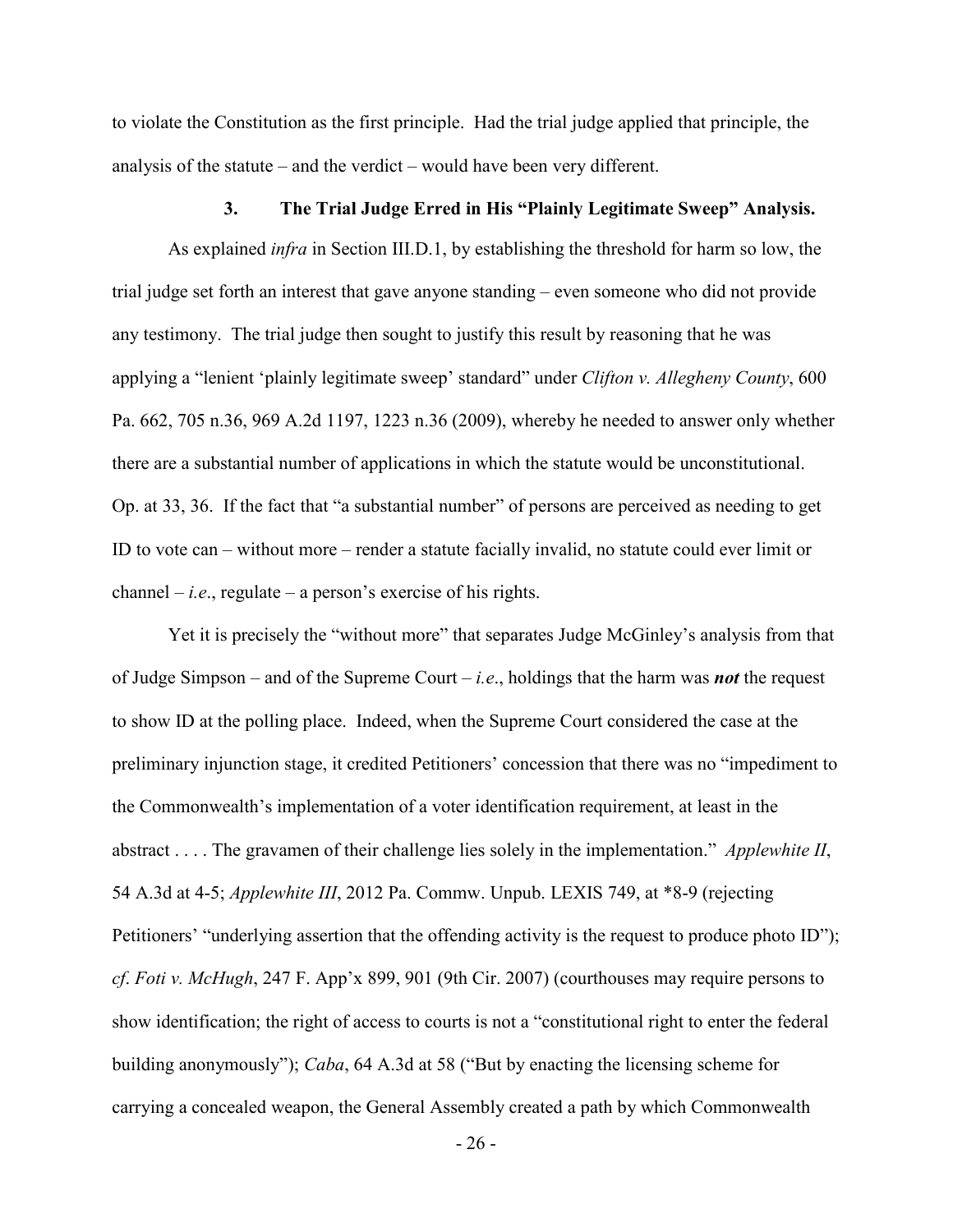citizens who meet certain statutory eligibility criteria are entitled to obtain the benefit of exercising their constitutional right to bear arms in defense of themselves in a way that is not *automatically* available to all Commonwealth citizens." (Emphasis added)). Petitioners are judicially estopped from contending otherwise at this stage. *See In re Adoption of S.A.J. (In re S.S.)*, 575 Pa. 624, 631 n.3, 838 A.2d 616, 620 n.3 (2003) (recognizing that the fact that the party prevailed in the proceeding in question meant that the Court did not need to resolve the conflict in authorities as to whether judicial estoppel requires that the contrary assertion be successful).

Even though the trial judge attributed his "plainly legitimate sweep" standard to *Clifton*, his approach cannot be squared with that case – nor, for that matter, with the opinion of the U.S. Supreme Court in *Marion County*. As Judge Simpson explained in *Applewhite I*:

With the foregoing in mind, I preliminarily conclude that Petitioners are unlikely to prevail on a facial challenge to Act 18, for several reasons. First, they do not acknowledge the extremely rigorous legal standard for facial challenges requiring a demonstration that there are *no set of circumstances* under which the statute may be valid. Indeed, they did not mention the legal standard at all, not in the pre-hearing brief, not in the opening address, not in the closing argument, and not in the post-hearing brief.

*Applewhite I*, 2012 Pa. Commw. Unpub. LEXIS 757, at \*27 (emphasis added). It is obvious that "no set of circumstances" is not the same as "affects a substantial number of persons." The trial judge misapprehended the scope of "plainly legitimate sweep."

"Plainly legitimate sweep" is, of course, a federal constitutional analysis that began with First Amendment jurisprudence but also was discussed in *Marion County*, 553 U.S. at 202-03 (lead plurality opinion) ("A facial challenge must fail where the statute has a 'plainly legitimate sweep.' When considering SEA 483's broad application to all Indiana voters, it 'imposes only a limited burden on voters' rights.'" (citations omitted)). Read in the context of the *Marion County* decision, it is obvious that the question the U.S. Supreme Court was addressing was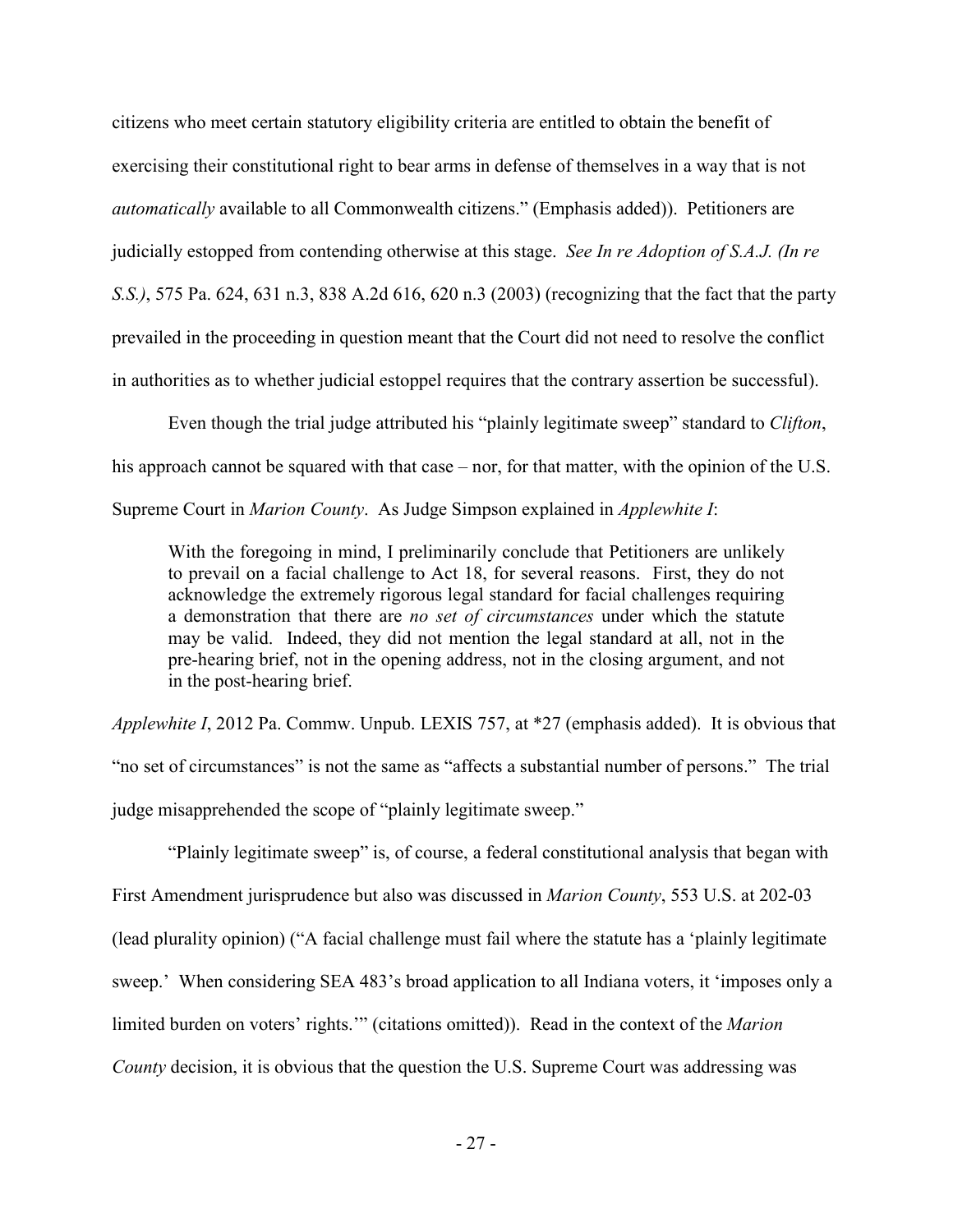simple: Looking at the entirety of the population and the persons affected, is there pervasive invalidity? In *Marion County*, the answer was no; and the Court honored the presumption that the statute was valid.

 In any event, it makes no sense to read *Clifton* as support for finding Act 18 facially invalid. In *Clifton*, the Supreme Court twice rejected the invitation to find facial invalidity. *See* 600 Pa. at 669-70, 969 A.2d at 1201 ("For the reasons that follow, we disagree with the trial court's holding that the statutes are unconstitutional on their face. Nevertheless, for many of the same reasons cited by the trial court, we hold that the base year method of property valuation, as applied in Allegheny County, violates the Uniformity Clause."); *id*. at 703, 969 A.2d at 1222 ("Preliminarily, however, we make clear that, unlike the trial court, we are not prepared to hold the statutory base year provisions facially unconstitutional. *A statute is facially unconstitutional only where no set of circumstances exist under which the statute would be valid*." (Emphasis added)).

 The trial judge here never asked if there was any set of circumstances under which the statute would be valid. Instead, and as discussed at greater length below, he found that the legislative enactment was unconstitutional by evaluating whether the implementation was flawed. Nowhere is this conflation clearer than at page 44 of his Opinion: "The statute as intended assures entitlement to ID so that no one will be disenfranchised if they complete a simple, two-point self-effectuating affirmation. The statute as implemented, imperfectly and inaccurately, does not assure the franchise, it *de facto* denies it." Likewise, at page 37: "These electors are subjected to the burdens Respondents erected to obtaining it at limited locations and during limited times, and run the real risk of improper denial of free voting ID given database inconsistencies and deficiencies."

- 28 -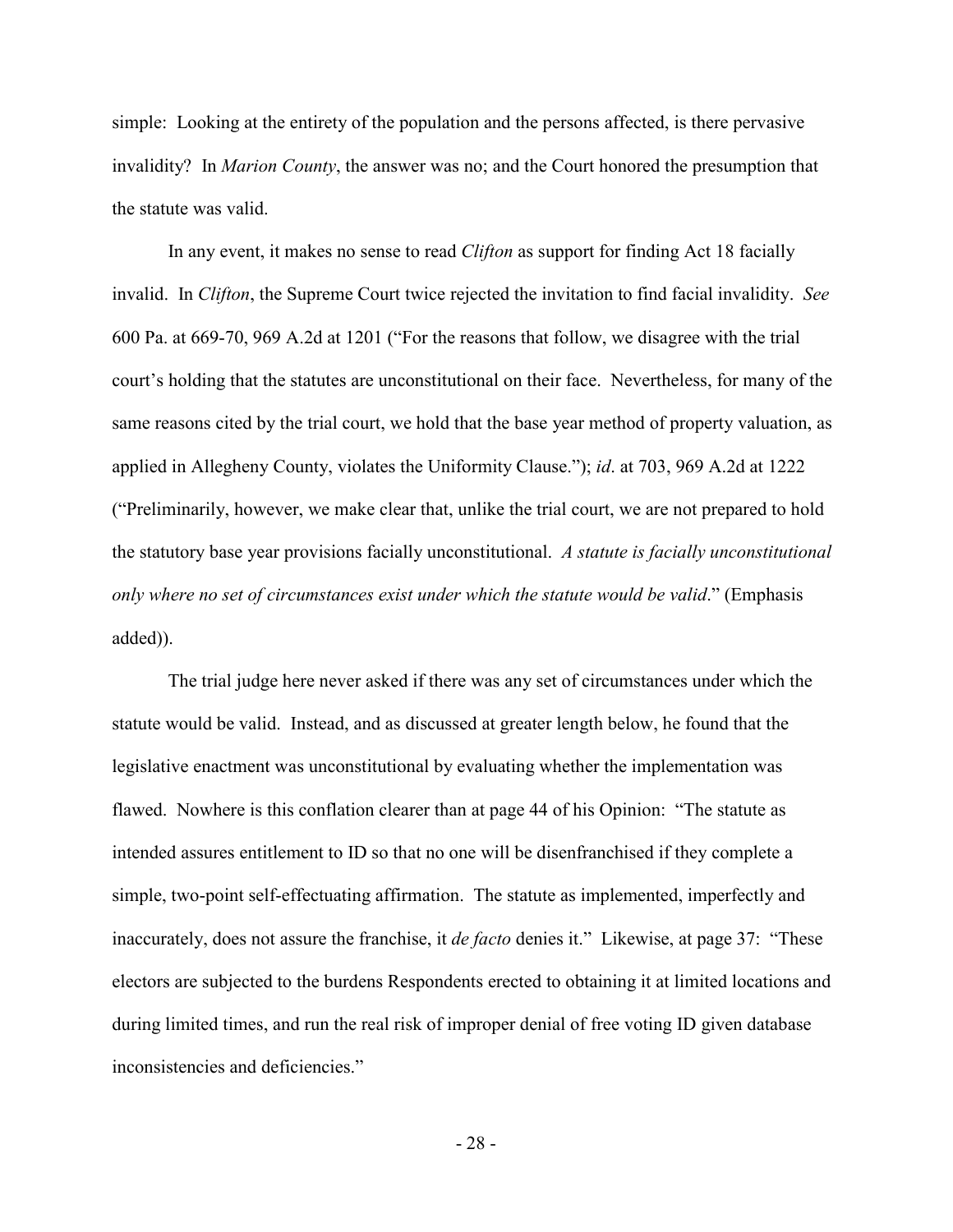### **C. The Trial Judge's Statutory Analysis was Flawed.**

## **1. The Trial Judge Failed to Heed Established Statutory Construction Principles.**

Statutory construction applies the presumptions in 1 Pa.C.S. § 1922:

- (1) That the General Assembly does not intend a result that is absurd, impossible of execution or unreasonable.
- (2) That the General Assembly intends the entire statute to be effective and certain.
- (3) That the General Assembly does not intend to violate the Constitution of the United States or of this Commonwealth.
- (4) That when a court of last resort has construed the language used in a statute, the General Assembly in subsequent statutes on the same subject matter intends the same construction to be placed upon such language.
- (5) That the General Assembly intends to favor the public interest as against any private interest.

1 Pa.C.S. § 1922.

 Rather than apply those presumptions and tools of construction, the trial judge engaged in the opposite exercise. He identified every aspect of the statute that he thought was weak, and he used those "weaknesses" as evidence that the statute was flawed. Thus, for example, he found fault with the General Assembly for failing to mandate alternate forms of identification and for failing to define "substantially conform" and "indigency" within the statute. COL 18, 25. But the failure to define terms is neither uncommon nor unprovided for. The statutory construction rules instruct what to do when a term is undefined. *See* 1 Pa.C.S. § 1921(c) ("[w]hen the words of a statute are not explicit"). Moreover, the General Assembly was not legislating in a vacuum; it *amended* the list of acceptable forms of identification that had been in place for a decade under Act 150 – forms of identification the issuance of which was never mandated and never questioned.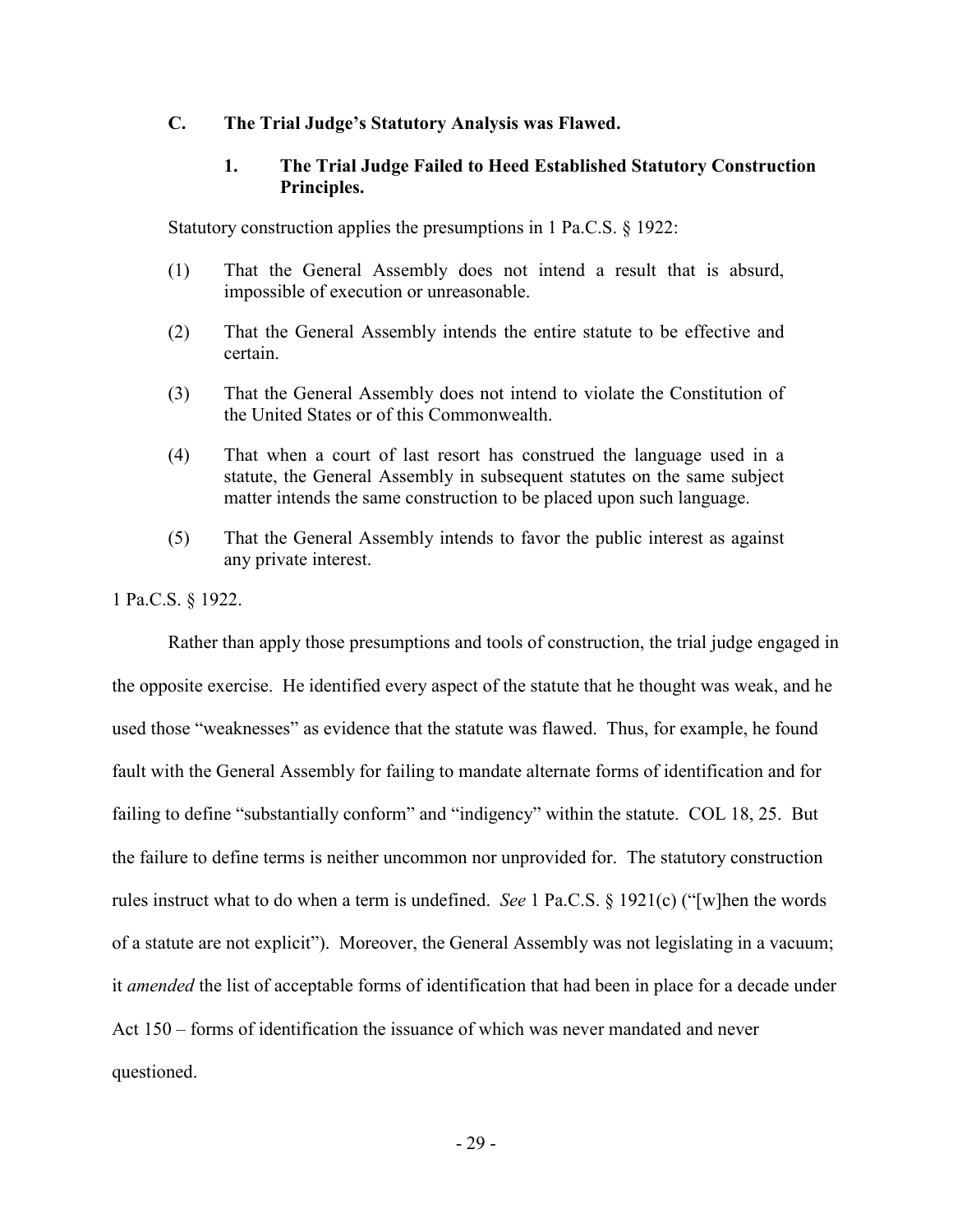Although neither the Supreme Court nor Judge Simpson found the above terms problematic, the trial judge denigrated the terms as undefined to minimize the protections that the General Assembly had built into the statute. He went on to characterize indigency as "a difficult, if not impossible status to profess, much less affirm under criminal penalties, when Respondents ostensibly provide 'free' compliant photo ID." Op. at 43. The reading of the term in that way violates several principles of statutory construction: it does not give effect to all statutory provisions; it does not read the provision with reference to the entire statute; and it turns the term "indigency" into at least a superfluous, if not an absurd term. 1 Pa.C.S. § 1922(a); 1 Pa.C.S. § 1921(a); *see Commonwealth v. McCoy*, 599 Pa. 599, 613, 962 A.2d 1160, 1167-68 (2009) ("We are not permitted to ignore the language of a statute, nor may we deem any language to be superfluous.").

 Nor was this a necessary – or even the natural – reading of the term. The cost of securing ID is not necessarily limited to the charge for the card itself. In *Prudential Property & Casualty Insurance Co. v. Sartno*, the Supreme Court explained that while one could say that a person was not carrying property for a fee because there was no delivery charge, that was a narrow interpretation; the broader interpretation was that he *did* carry property for a fee, because his deliveries occurred during the course of his wage-earning employment. 588 Pa. 205, 216-17, 903 A.2d 1170, 1177 (2006). Likewise, indigency has been understood in the case law to apply to persons with limited resources, as well as those with no resources. "'Indigent' includes, but is not limited to, those who are completely destitute and helpless. It also encompasses those persons who have some limited means, but whose means are not sufficient to adequately provide for their maintenance and support." *Health Care & Ret. Corp. v. Pittas*, 46 A.3d 719, 723-24 (Pa. Super. 2012), *pet. for allowance of appeal denied*, 63 A.3d 1248 (Pa. 2013); *cf.* 35 P.S. §

- 30 -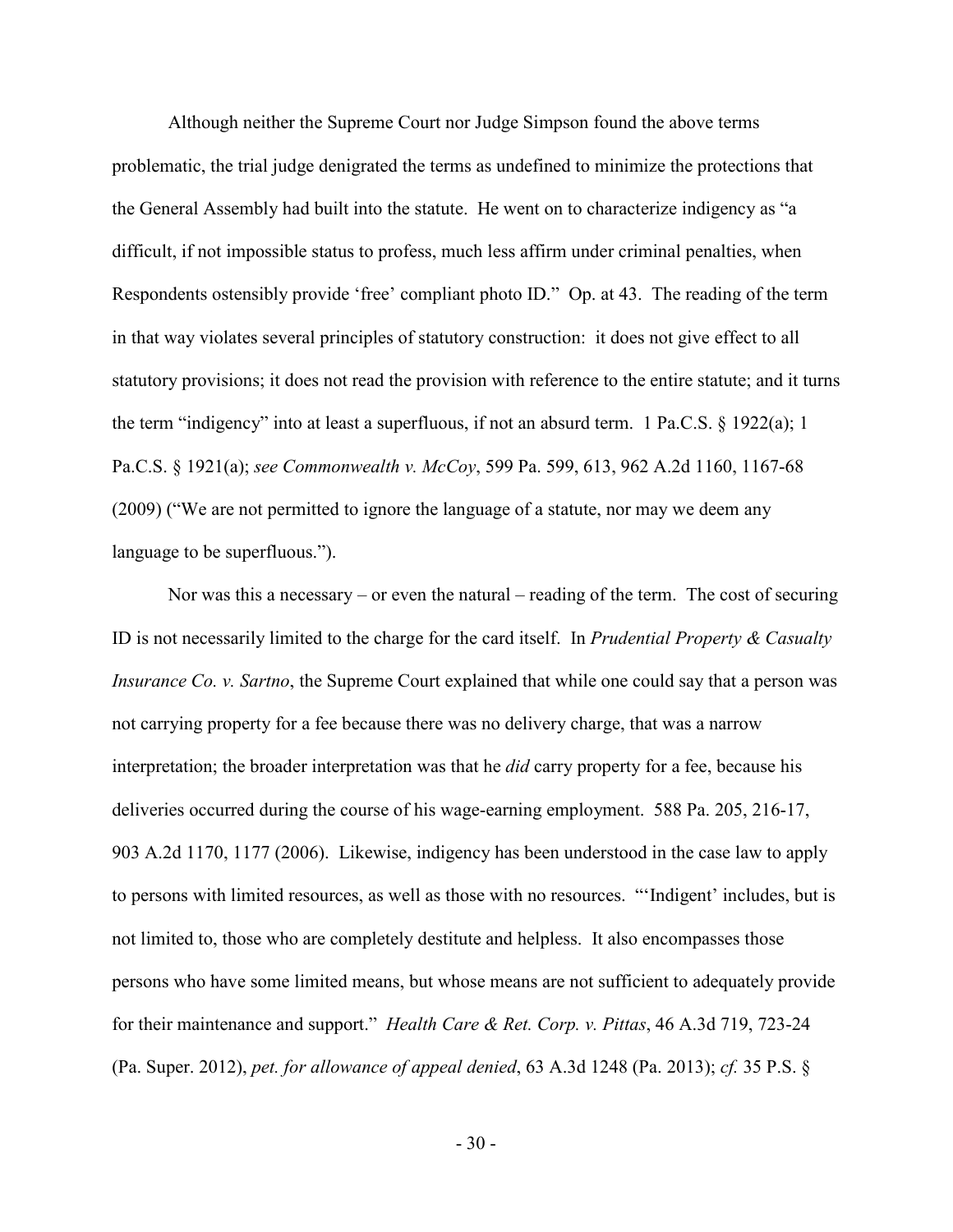449.3 (Health Care Cost Containment Act) (defining indigent care as "[t]he actual costs, as determined by the council, for the provision of appropriate health care, on an inpatient or outpatient basis, given to individuals who cannot pay for their care because they are above the medical assistance eligibility levels and have no health insurance or other financial resources which can cover their health care").

Construing the term in line with *Pittas* and *Sartno*, the indigency provision is a robust safety net: Any person who, because it would be so costly as to impose a burden to get to DOT, whether because of the cost of transportation or the loss of work time, can execute the indigency affirmation instead. And because the affirmation is self-executing, and can be made at the polling place, it is a very real "safety net" of the very sort that the trial judge said was lacking.

Of the twenty or so states that have enacted photo ID laws, the trial judge identified specific provisions from a handful that he said would have made the statute better. Op. at 42-44. But several of even the handful of statutes he cited differ in significant ways from his portrayal of them.<sup>11</sup> Perhaps most significantly, the General Assembly had established provisional ballots as an additional safety net. The trial judge found that provisional ballots are not the same as regular ballots and that Pennsylvania is in stark contrast to Indiana. "Indiana permits electors to affirm registered status at the polls and cast a regular ballot based on the affirmation. Such a safety net prevents disenfranchisement." Op. at 43; *see also id.* at 44. In fact, however, Ind. Code Ann. § 3-10-1-7.2 states the following:

 $11$ <sup>11</sup> For example, Tennessee – listed in the opinion as allowing photographic identification issued by any "branch, department, agency or other entity of the State of Tennessee, any other state, or the United States" – was amended in 2013 to truncate the list to the State of Tennessee and the United States. Op. at 42-43 (citing Tenn. Code Ann. § 2-6-201). Kansas – identified as permitting expired licenses – permits them only if the bearer is over 65 years of age. *Id.* at 43; *see* Kan. Stat. Ann. § 25-2908(h).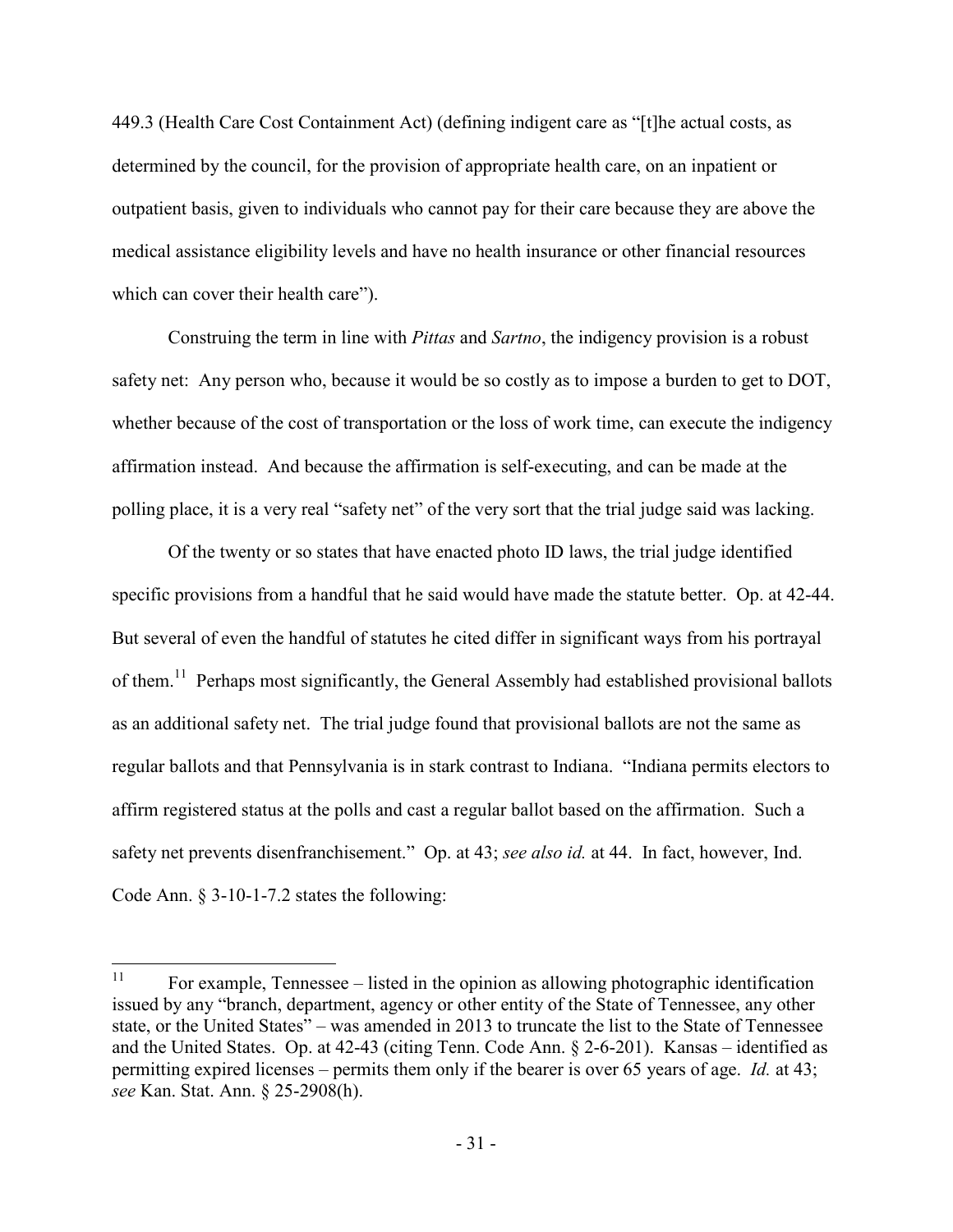- $(c)$  If:
	- (1) the voter is unable or declines to present the proof of identification; or
	- (2) a member of the precinct election board determines that the proof of identification presented by the voter does not qualify as proof of identification under IC 3-5-2-40.5; a member of the precinct election board shall challenge the voter as prescribed by IC 3-11-8.
- (d) If the voter executes a challenged voter's affidavit under section 9 [IC 3-10-1-9] of this chapter or IC 3-11-8-22.1, the voter may:
	- (1) sign the poll list; and
	- (2) *receive a provisional ballot*.

*Id*. (emphasis added). This makes sense, of course, because in *Marion County* – the U.S.

Supreme Court case construing Indiana's statute – the lead plurality opinion expressly found that provisional ballots *are* "an adequate remedy" for persons who do not bring compliant identification to the polls. *Marion Cnty.*, 553 U.S. at 197-98 (lead plurality opinion).

### *Pennsylvania offers the same protection*.

 But the heart of the trial judge's statutory analysis is the one alluded to at the start of this brief: his conclusion that the DOS ID is a "house of cards" that collapses under the weight of the *ultra vires* acts of the Department of State. The Supreme Court's remand definitively disposed of the trial judge's conclusion: "[Commonwealth Court] is to consider whether the procedures being used for deployment of the cards comport with the requirement of liberal access which the General Assembly attached to the issuance of PennDOT identification cards." *Applewhite II*, 54 A.3d at 5. The Supreme Court's mandate makes no sense unless the Court was satisfied that the DOS ID card was (a) authorized, and (b) capable of effectuating the intent of the General Assembly. That is the law of the case. *Commonwealth v. Starr*, 541 Pa. 564, 577, 664 A.2d 1326, 1332 (1995) ("The determination of those questions which led to its appellate judgment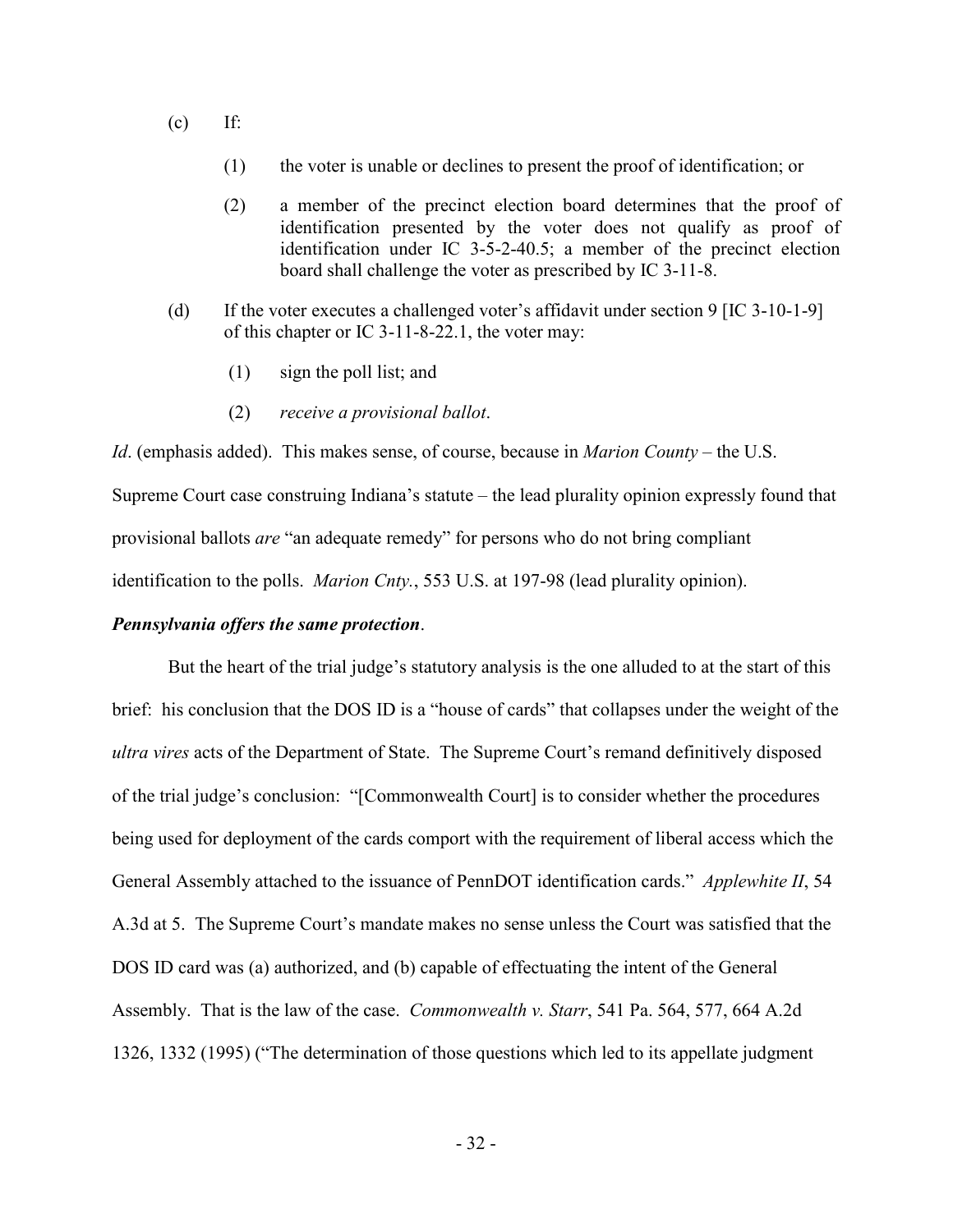constitute a 'final' adjudication which may not be lightly disturbed in later stages of the litigation.").

 Nevertheless, the trial judge impermissibly came to the precisely opposite conclusion – that the DOS ID card is "unauthorized" and, thus, incapable of satisfying the statutory requirements. He did so through three incorrect constructions of the statute: he misapprehended the breadth of the Secretary's role; he misconstrued the word "issue"; and he misstated the requirements placed on DOT by section 206(b) of the Election Code, 25 P.S. § 2626(b). These are legal errors that separately and together warrant overturning the verdict and entering judgment in Respondents' favor.

## **2. The Authority of the Secretary in Administering Elections is Broad.**

Section 206 of the Election Code (25 P.S. § 2626) is contained in Article II of the Election Code, entitled "The Secretary of the Commonwealth." Her authority includes, *inter alia*, "prescrib[ing] suitable rules and regulations to carry out the provisions of this Act," 25 P.S. § 3260(2), and "exercis[ing] in the manner provided by this act all powers granted," 25 P.S. § 2621; and her responsibilities extend from chairing a board charged with developing voting standards, 25 P.S. § 2624, and receiving the advice of the State Plan Advisory Board on the development of the state plan for conforming with federal law, 25 P.S. § 2625, to establishing a system to remedy complaints for HAVA Title III, 25 P.S. § 2621(h).

It follows that the authority – and discretion – of the Secretary is not nearly as circumscribed as the trial judge portrays it. Her authority to administer the Election Code is well-settled. *Kuznik*, 588 Pa. at 149, 902 A.2d at 508 ("Because it is within the purview of the Secretary to determine that the use of a dual system of voting would be injurious to the conduct of the Spring Primary Election and would lead to the disenfranchisement of voters, we accord

- 33 -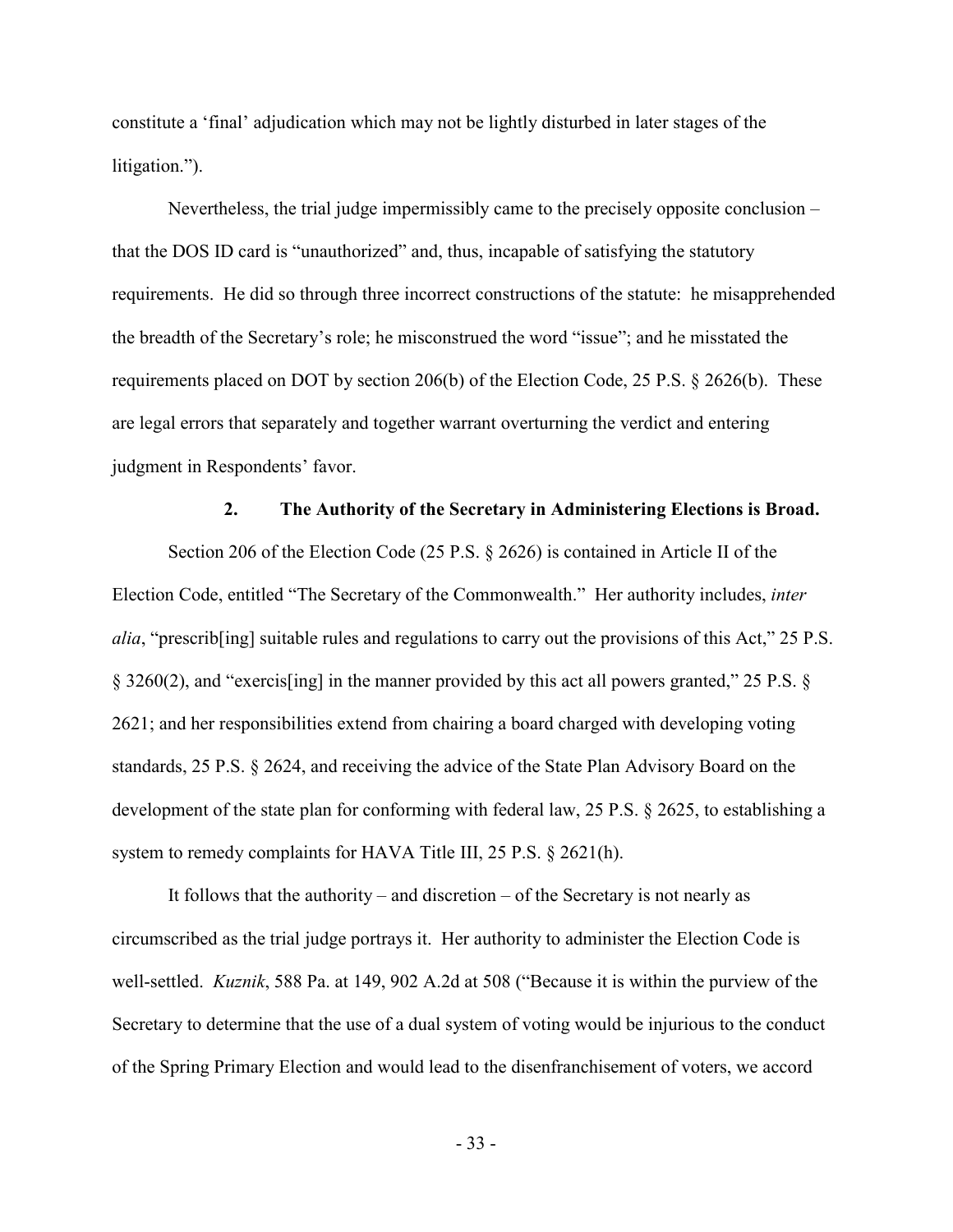deference to that decision."); *see also id*. at 143, 902 A.2d at 504 (noting that where there was no evidence to rebut the Department's testimony about confusion, disenfranchisement, and voting irregularities, "the determination of the Secretary that a referendum is not required is correct, as the conduct of such would act as an obstacle to the underlying goals of HAVA").

There is nothing *ultra vires* about working with another Commonwealth agency so that both play roles in carrying out a statutory mandate. Both agencies are specifically referenced in section 206(b) of the Election Code (25 P.S. § 2626(b)), and DOT and the Department of State have worked together to fulfill obligations under federal and state election law since the 1990s. FOF 42; R-2 (Memorandum of Understanding re Voter Registration Applications), June 10, 2002; R-3 (Memorandum of Understanding re HAVA and SURE), October 5, 2005; R-4 (Memorandum of Understanding re issuance, replacement, and updating of Voter IDs), August 15, 2012; R-5 (Memorandum of Understanding, amended), September 24, 2012. The memoranda expressly incorporate by reference section 502 of The Administrative Code of 1929:

Whenever, in this act, power is vested in a department, board, or commission, to inspect, examine, secure data or information, or to procure assistance, from any other department, board, or commission, a duty is hereby imposed upon the department, board, or commission, upon which demand is made, to render such power effective.

71 P.S. § 182; *see also* 71 P.S. § 181. Accordingly, the Department of State has an express statutory duty to render effective DOT's statutory powers under section 206(b) of the Election Code, 25 P.S. § 2626(b), just as DOT has an express statutory duty to render the Secretary of the Commonwealth's powers effective.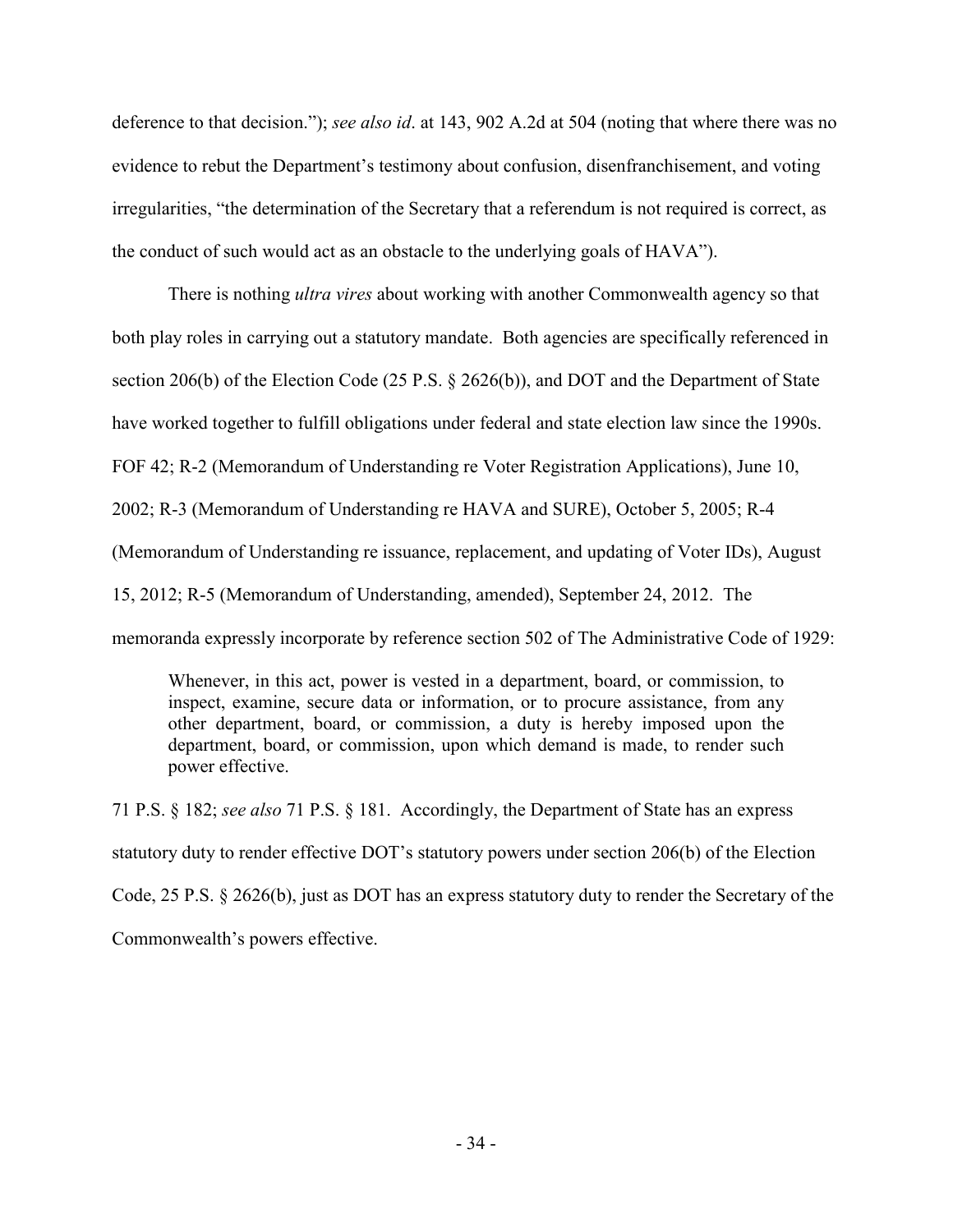## **3. DOT Issues the DOS ID.**

 In this case, the way that the two agencies worked together was through the standard Memorandum of Understanding process, $12$  whereby DOT issued the card in accordance with the statutory provisions of section 206(b) of the Election Code, using the Department of State name and the Department of State's access to SURE to ensure that the card went to registered electors. That is so because, after all, the statute states that DOT is to issue "an identification card described in 75 Pa.C.S. § 1510(b) at no cost to any *registered* elector." 25 P.S. § 2626(b) (emphasis added).

 In his opinion, the trial judge found fault with both decisions, apparently reasoning that the Department of State name changed the "issuer" from DOT to the Department of State. But that is inconsistent with both the Memorandum of Understanding, R-4 ("Prior to issuing a DOS Voter ID, PennDOT . . ."), and the ordinary meaning of "issue," which includes, *inter alia*, "to send out or distribute officially," *Stas v. Pa. Sec. Comm'n*, 910 A.2d 125, 130 (Pa. Cmwlth. 2006).

 DOT is the agency that manufactures and distributes the cards. The fact that more than one entity might contribute to the issuance of something does not undermine the issuer's status as issuer. As a recent example, in *Office of the Governor v. Raffle*, 65 A.3d 1105 (Pa. Cmwlth. 2013) (*en banc*), the question before this Court was whether government-issued telephone numbers were personal for purposes of Right-to-Know Law analysis. (This Court held that they

 $12$ There are other statutes that contemplate roles for both the Secretary of the Commonwealth and other agencies, including DOT. For example, 25 Pa.C.S. § 1323 addresses voter registration at the time of driver's license applications (*i.e.*, "Motor Voter"), and contemplates that, "[t]he secretary, in consultation with the Secretary of Transportation, [] promulgate regulations for implementing th[e] section." 25 Pa.C.S. § 1323(a)(1). Another example is 25 Pa.C.S. § 1325, which places a duty on the Secretary of the Commonwealth to work with various agencies to distribute voter registration applications and assist applicants in preparing them.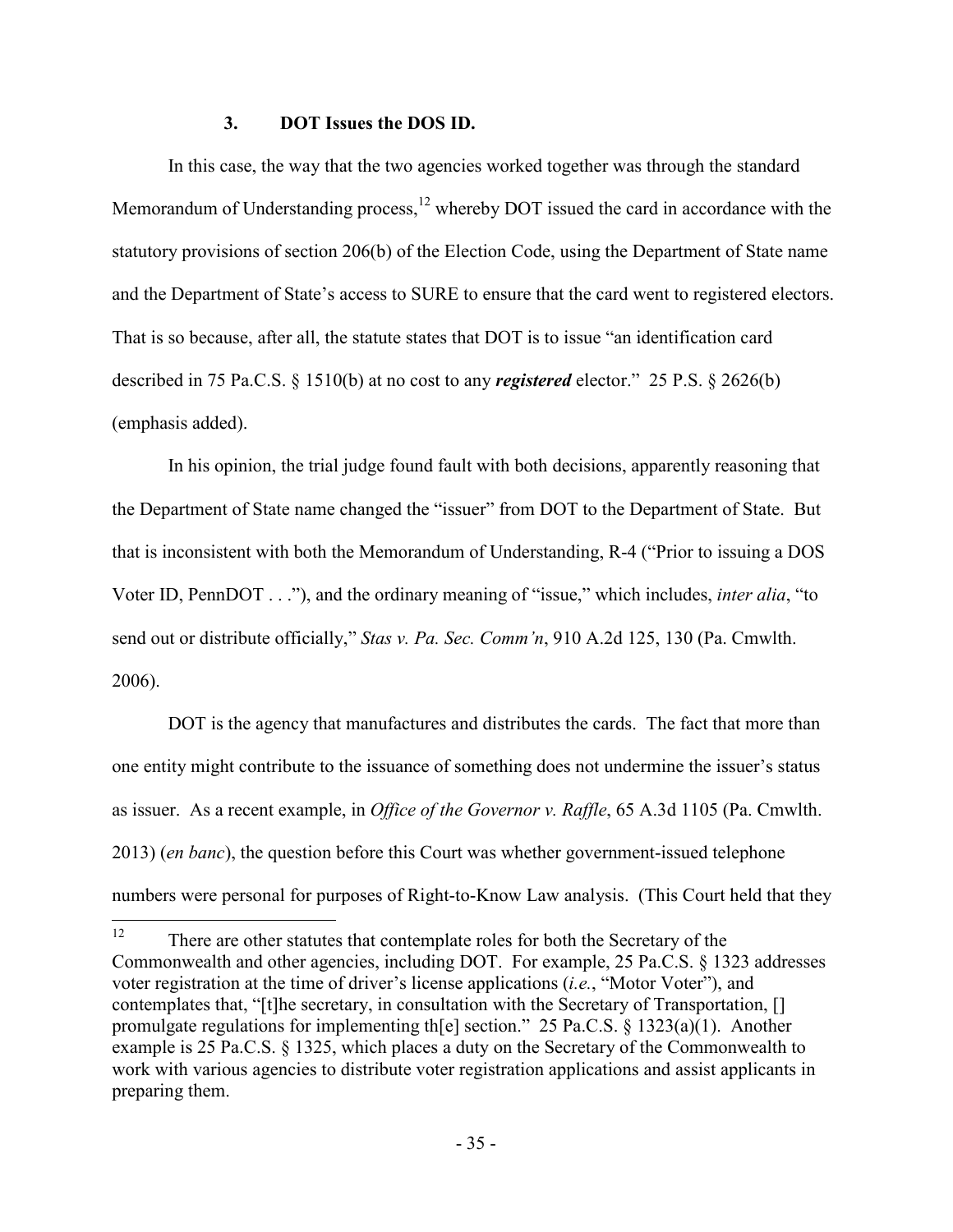were). The agencies would not have been able to issue specific cell phone numbers without access to service and underlying data that the service providers share. But that did not prevent the agencies from physically assigning the telephone numbers in the same way that DOT physically prepares and distributes the cards – as the issuer. *See Kuznik*, 588 Pa. at 148, 902 A.2d at 507 (finding legal error where trial judge fails to make an uncontradicted finding of fact).

 At note 19 of his Opinion, the trial judge credited the testimony that "the DOS ID must be issued through PennDOT in order to comport with the statute." But at page 18, the judge said the opposite, listing several "facts" that are contradicted by the record and that would, in any event, not transform the Department of State into the issuer.<sup>13</sup>

 In addition, the trial judge held the *Department of State* responsible for issuer decisions that were clearly only *DOT*'s to make. This appears to come from his assessment that the DOS ID is a Commonwealth ID within the meaning of section  $102(z, 5)$  of the Election Code (25 P.S. § 2602(z.5)), and thus can be distributed "at any county election office or polling place, and truly address the liberal access criticism." Op. at 21 n.19. But while the DOS ID certainly is a Commonwealth ID, so are the other forms of identification set forth in 75 Pa.C.S. § 1510(b), and no one complains that the others are available only at DOT's locations.

<sup>13</sup> <sup>13</sup> For example, despite uncontradicted testimony – and references in the opinion – to the fact that DOT personnel collect and process the applications for the DOS ID, the trial judge said that DOS "collects the application form." *Compare* Op. at 18, *with, e.g.*, FOF 137, *and* H.T. (Myers) at 1340:5-1343:15. He also said that the Department of State "decides to whom the DOS IDs are issued" despite uncontradicted testimony that the only input the Department of State has on an individual application is to advise whether the person is a registered voter in the SURE database. *Compare* Op. at 18, *with, e.g.*, Rem.T. (Myers) at 40:11-20, 46:17-22, *and* H.T. (Marks) at 564:6-566:19. And he said that it was the Department of State that decided that the DOS ID must be issued at driver's license centers, even though it is the *statute* that creates an obligation for DOT to issue a card; and DOT's cards are initially issued at driver's license centers. *Compare* Op. at 18, *with* 25 P.S. § 2626(b).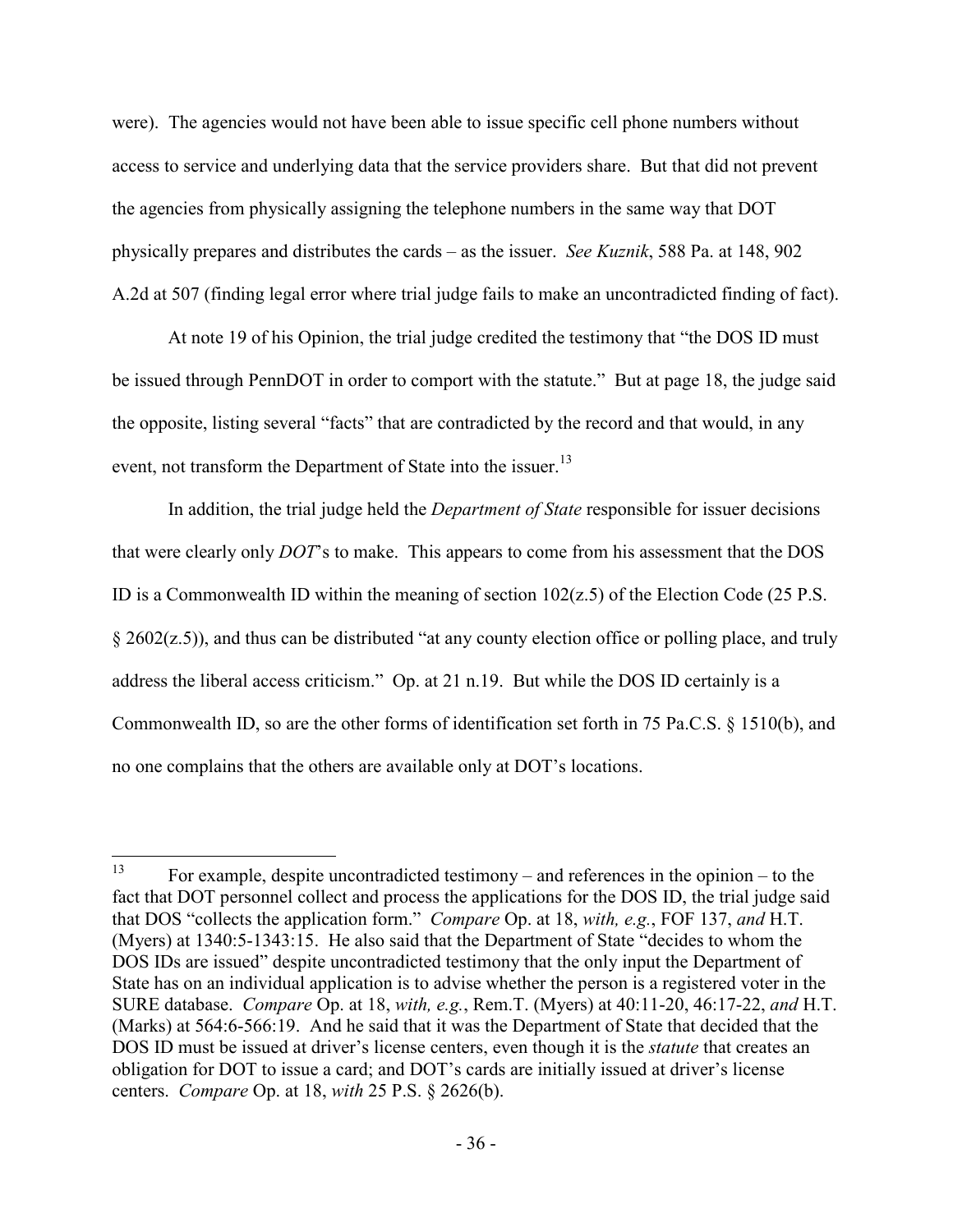In the same vein, the trial judge appeared to have made the Department of State responsible to anticipate – and apparently to fill – DOT's *infrastructure* needs. "Despite anticipating this problem in advance, *DOS* did not engage mobile units or expand the locations for obtaining a DOS ID beyond PennDOT DLCs." Op. at 28; FOF 176. But it is the infrastructure that DOT has – the same infrastructure that has allowed it to provide 9.8 million secure ID to Pennsylvanians – that the General Assembly chose to enlist. And *DOT* did at one time have mobile units, until the funding was cut during the Rendell administration for fiscal reasons:

A: At one time we [had] a mobile unit. So the answer is yes, we did. We had a mobile unit I believe in the late '90s all the way up to, I believe, 2008. And in 2008 we made the decision that it was not economically feasible, nor did it have the value to it from the standpoint of the cost associated. We would send it out in the field, and it would do three or four transactions in a day, in some cases. Then perhaps we would have four people committed to that site, quote/unquote, for that period of time. From a cost benefit analysis, it just made absolutely no sense to the taxpayers of the Commonwealth that we'd be spending that kind of money to maintain the system for so few transactions. So it was determined in the last administration that we would discontinue the unit.

Q: So the mobile unit went away during the Rendell administration?

A: That's correct.

Rem.T. (Myers) at 113:12-114:8. Petitioners did not have a single person who testified that if there had been a mobile unit that he or she could have obtained compliant ID. Constitutionality is not measured by programs that have been tried and failed.

## **4. The Statutory Language Allows for Flexibility.**

The trial judge explained that the statute requires "a free ID to be issued through

PennDOT *in accordance with Section 1510(b) of the Vehicle Code, 75 Pa.C.S. § 1510(b)*, with a simple self-proclaimed affirmation." COL 14 (emphasis added). He then found fault with the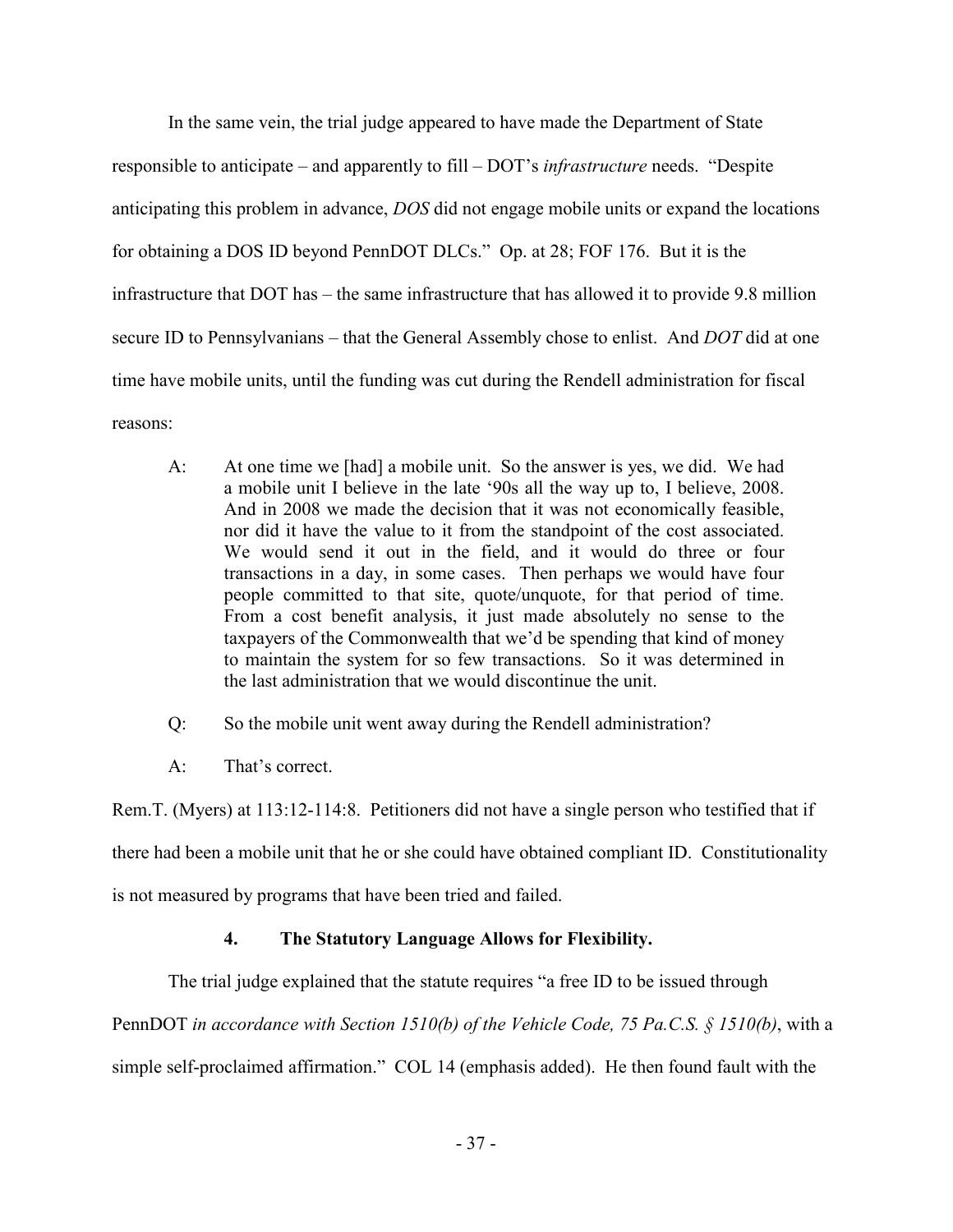way that 75 Pa.C.S. § 1510(b), in conjunction with its regulations, 67 Pa. Code § 91.4, <sup>14</sup> had been carried into practice in issuing *driver's licenses* and *non-driver's license identification* upon presentation of "rigorous supporting documentation to obtain a PennDOT-issued ID pursuant to its regulations." COL 15. This mischaracterized Respondents' adherence to section 206(b) of the Election Code (25 P.S. § 2626(b)), which specifies that DOT will, "*[n]otwithstanding the provisions of 75 Pa.C.S. § 1510(b)* . . . issue an identification card *described in* 75 Pa.C.S. § 1510 at no cost to any registered elector who signs an oath or affirmation." 25 P.S. § 2626(b) (emphasis added). The difference between the trial judge's "in accordance with" and the actual text of the statute ("notwithstanding the provisions of") is significant in two ways.

*First*, because exceptions are expressly contemplated by the statute – and because the remainder of section 206(b) of the Election Code calls for "a" card "described" in 75 Pa.C.S. § 1510(b) – it is clear that the General Assembly had no intention of affecting DOT's obligations relative to the secure IDs that are otherwise produced pursuant to 75 Pa.C.S. § 1510(b). DOT's secure ID satisfies Transportation Safety Administration standards, and one has to wonder how the people who rely on the security of their driver's license to travel and transact business would feel if they could no longer use their license because of the trial judge's conclusion that the documentation required is disenfranchising. COL 31.<sup>15</sup>

 $14$ That regulation requires documentation to verify the individual's date of birth and identity. *See* 67 Pa. Code § 91.4. It was readopted and promulgated in 1988, and thus must be assumed to have been within the contemplation of the General Assembly at the time it enacted Act 18. *White Deer Twp. v. Napp*, 603 Pa. 562, 590, 985 A.2d 745, 762 (2009).

<sup>&</sup>lt;sup>15</sup> The trial judge directed some of his findings against DOT and 75 Pa.C.S.  $\S$  1510 directly. It was error for the trial judge to do so. *Commonwealth v. Alessi*, 119 Pa. Cmwlth. 160, 163-64, 546 A.2d 157, 158-59 (1988) (refusing to find Department of Public Welfare in contempt for failing to comply with an order that was directed against it while a non-party); *Consulting Eng'rs Council v. State Architects Licensure Bd*., 522 Pa. 204, 211-12, 560 A.2d 1375, 1378-79 (1989) (where challenge was brought to the validity of the regulation, the question whether the statute itself was too narrow was not before the trial judge).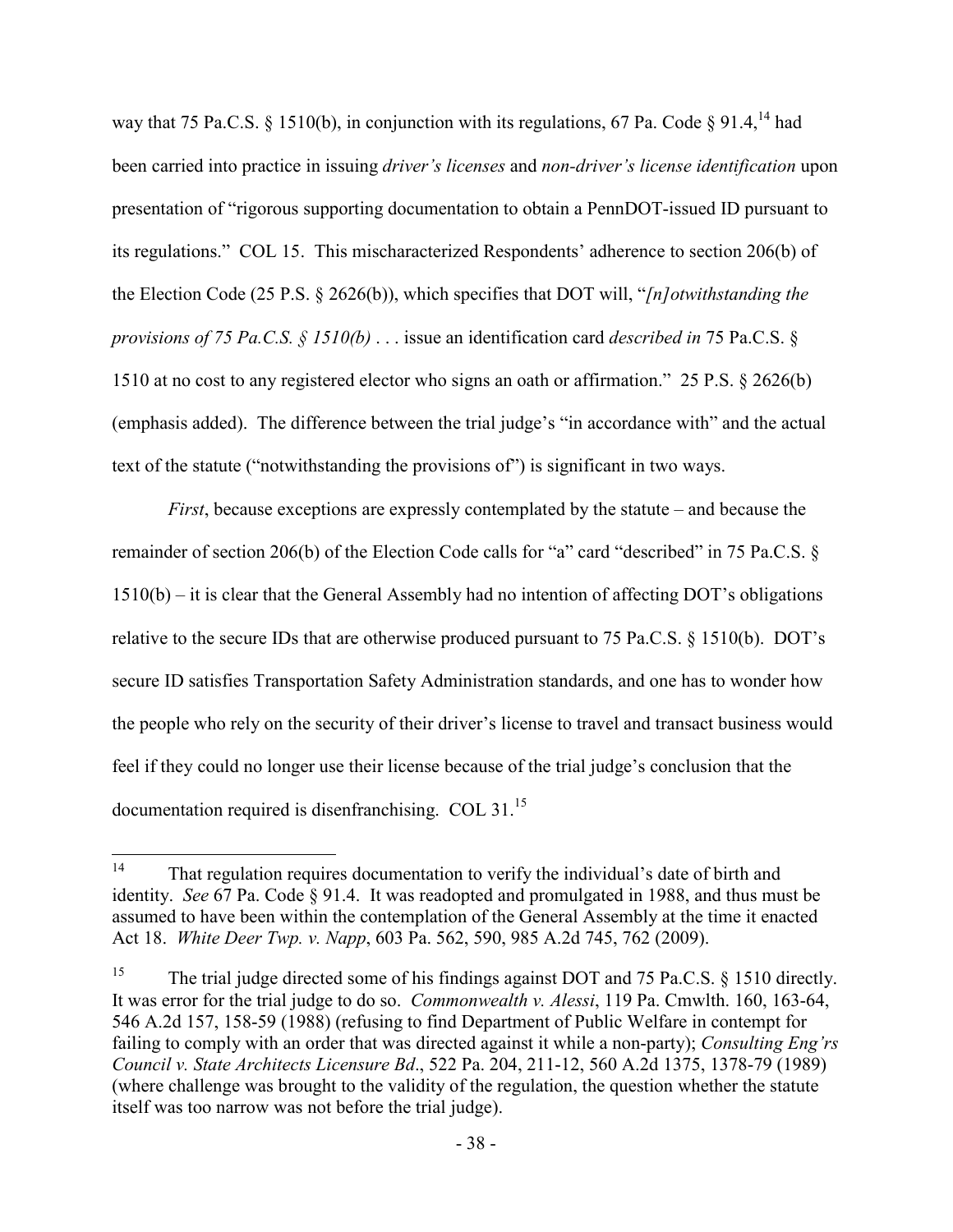*Second*, as the Supreme Court explained it, the "notwithstanding" proviso found in Section 206(b) of the Election Code "relat[es] to the issuance *and* content of the cards." *Applewhite II*, 54 A.3d at 3 (emphasis added). In other words, it is apparent that the General Assembly intended to remove whatever requirements in 75 Pa.C.S. § 1510(b) stand in the way of liberal access to such a card.

The Supreme Court recently reached a similar conclusion construing the "notwithstanding" language in 18 Pa.C.S. § 7508(a)(1). *See Commonwealth v. Ramos*, No. 11 MAP 2013, 2013 Pa. LEXIS 3246 (Dec. 27, 2013). In the sentencing statute at issue in *Ramos*, the "notwithstanding" clause led to what looked like an odd sentencing requirement that meant that both the minimum and maximum sentences were five years – and the trial judge had accordingly entered a sentence of five years. On appeal, the Supreme Court looked at whether the natural reading of the exception would "further the legislative intent." *Id*. at \*15. Finding that it would, the Supreme Court recognized that the seeming incongruity of having a minimum and maximum sentence be the same was of "no constitutional moment." *Id*. Under general principles of statutory construction, the later-enacted special provisions trumped the otherwiseapplicable general provision. *Id*. at \*18-19.

In the same way here, 75 Pa.C.S. § 1510(b) sets forth the criteria for issuing a secure form of identification, acceptable to the federal Transportation Security Administration, something that – to the extent it could be harmonized with the need to provide free and readily accessible proof of identification to electors – furthered the legislative intent of protecting the integrity (and the perception of the integrity) of elections and ensuring that electors were the ones who were casting votes. In order to balance those goals, DOT retained many of the features (including facial recognition software – *see* Op. at 7 n.11) of a card conventionally issued under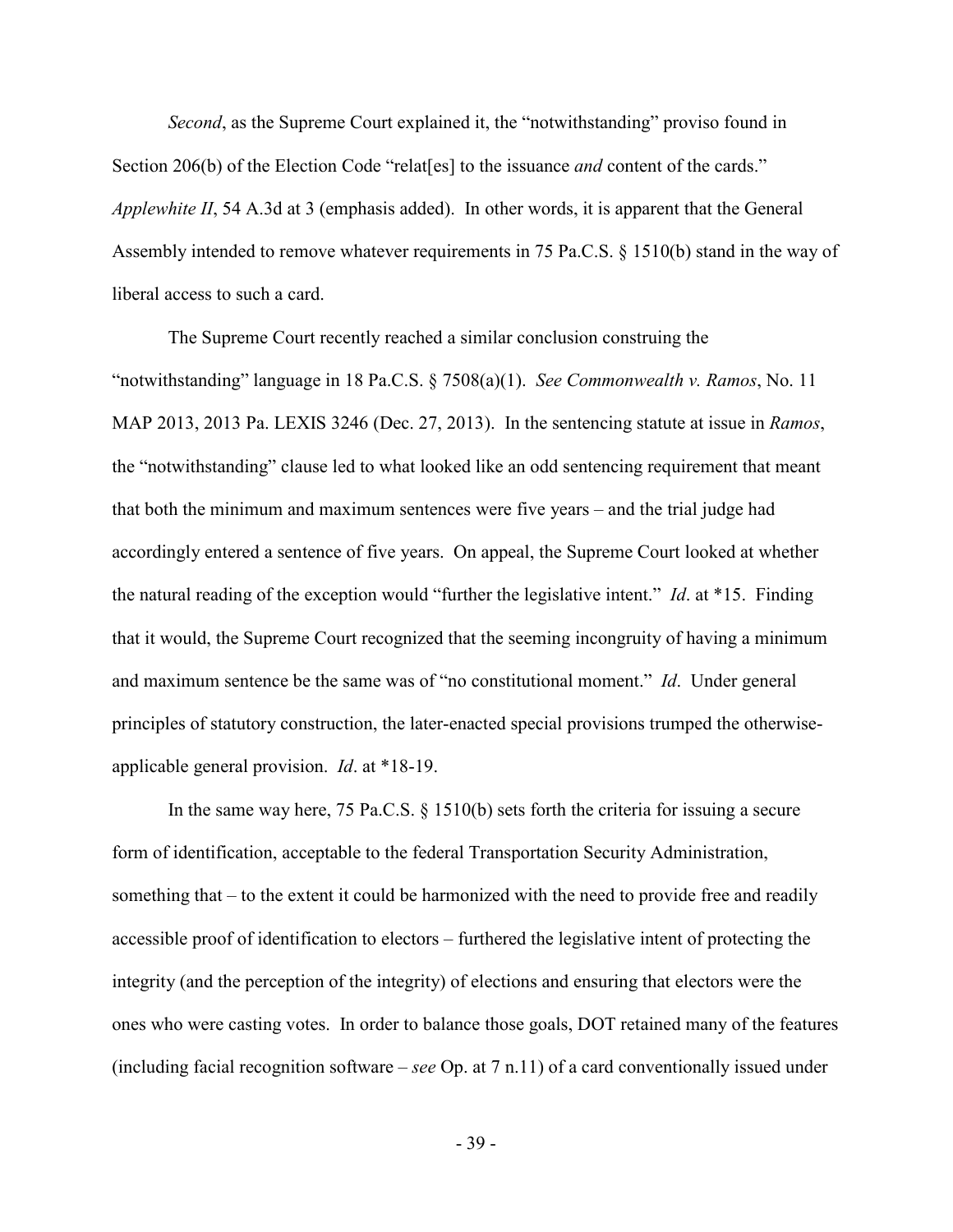75 Pa.C.S. § 1510(b), and eliminated only those features that are inconsistent with the specific requirements in section 206(b) of the Election Code, 25 P.S. § 2626(b). *Cf. Nat'l Cable & Telecomms. Ass'n v. Brand X Internet Servs.*, 545 U.S. 967, 982 (2005) (noting that "it is for agencies, not courts, to fill statutory gaps" because "allowing a judicial precedent to foreclose an agency from interpreting an ambiguous statute . . . would allow a court's interpretation to override an agency's"). In order to protect the security of the secure IDs produced pursuant to 75 Pa.C.S. § 1510(b), DOT needed to produce a card that had a "look" and "name" that could not be mistaken as the secure ID.

Given that the Department of State is the agency most closely identified with election administration, it made sense that the Department of State would lend its name to a card to be used for voting purposes, but it is by no means essential that it be called a DOS ID. It could be a neon green card called "PA VOTES."<sup>16</sup> Similarly, it is possible that the affirmation – which affirms that a person is registered *or has applied to register to vote* – could be rewritten to render the verification process superfluous. How far the "notwithstanding" language can reach is a question of statutory construction that this Court has the authority to determine. *Strawn v. DOT*, 609 Pa. 482, 493-94, 17 A.3d 320, 327 (2011) (emphasizing the need to give effect to the intention of the General Assembly by according words and phrases their plain meaning and construing statutes to give effect to all of their provisions).

This Court could thus construe the "notwithstanding" clause to extend further than the agencies have and provide guidance as to whatever change is required – whether it be changing the title of the card, or the affirmation, or some other way in which the statute is carried out – and it can do so within the express authorization of the statute. By finding that the statute was

<sup>16</sup> At one point, the trial judge recognized that there is nothing magical about the label on the card; but he did not acknowledge the implications of that recognition. Op. at 18.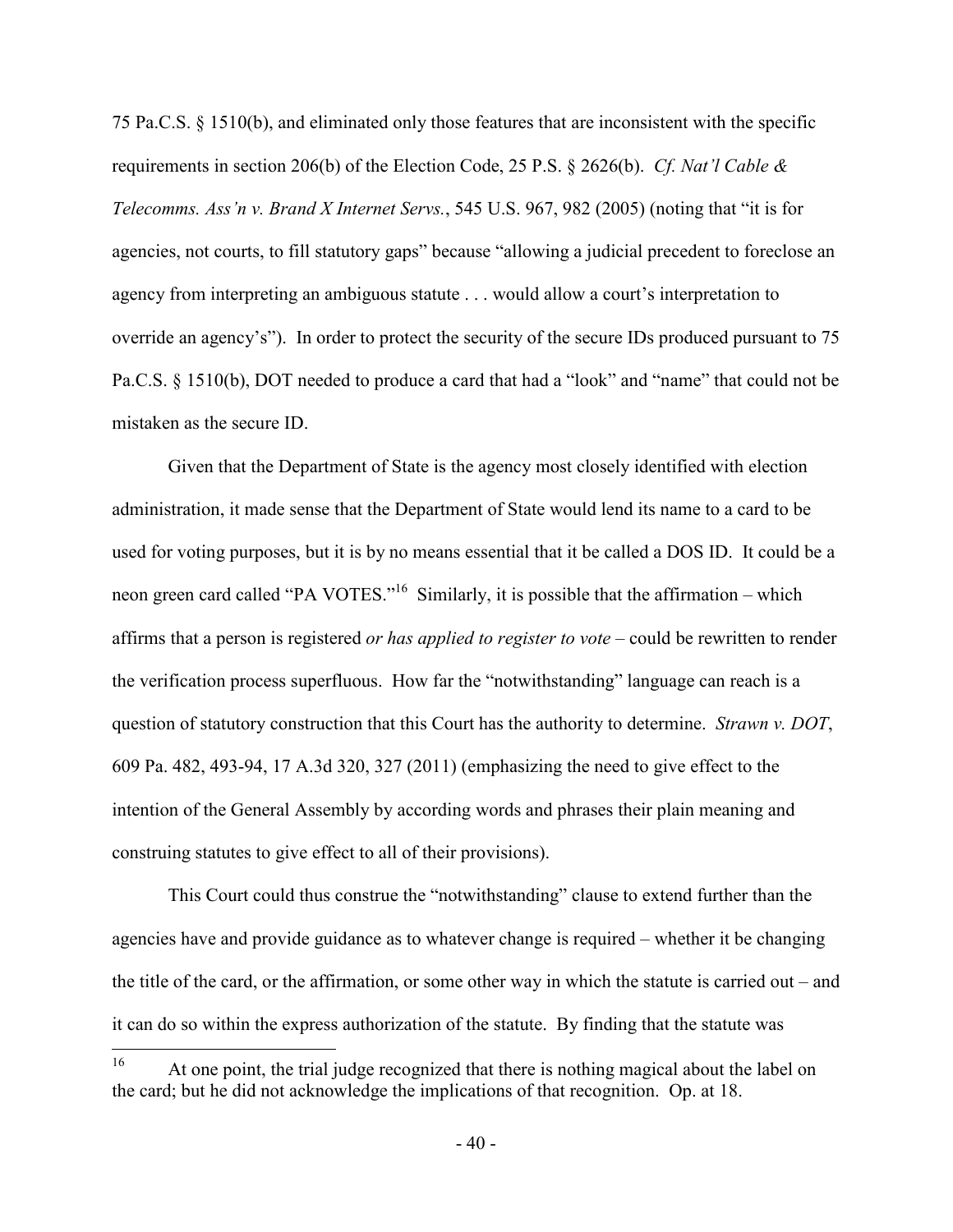facially invalid because DOT could not create a free, no documentation required, voting card "in accordance with" 75 Pa.C.S. § 1510(b), the trial judge read the statute too rigidly. Indeed, the trial judge went further, declaring the statute invalid upon finding fault with the way the agencies read and implemented the challenged provision.<sup>17</sup>

# **D. The Trial Judge Improperly Relied on a Record That Was Not Made.**

 Certainly any of the above errors – the conflation of flawed implementation with constitutional invalidity, the application of the wrong standard of scrutiny, and the failure to apply statutory construction principles – would warrant reversing the award of declaratory and injunctive relief. But these errors were interwoven with and magnified by the trial judge's view of the record as entirely open to his construction.

 For example, there were three areas where Petitioners bore the burden of proof, but the trial judge either transferred the burden to Respondents or excused Petitioners' burden: (1) standing; (2) the record before the General Assembly; and (3) the extent to which persons lack statutory ID and need it. As a corollary, there were findings from the earlier phases of the case that should have been given weight but were not.

# **1. Standing**

 The right to vote is a personal right that can be exercised only individually. *Erfer*, 568 Pa. at 136, 794 A.2d at 330. In his opinion, the trial judge found that

[t]his litigation implicates the violation of the right to vote protected in the Pennsylvania Constitution. Both the [League of Women Voters ("LWV")] and the [National Association for the Advancement of Colored People, Pennsylvania State Conference ("NAACP")] are organizations concerned with protecting the

<sup>17</sup> <sup>17</sup> It is ironic that even though the trial judge appeared to acknowledge that a photo ID requirement could be constitutional, *see* Op. at 45 n.30, he nonetheless enjoined that and other Act 18 provisions that "pertain[] to in-person voting requirements," *see* Order & Verdict. Had the trial judge truly honored his recognition that requiring photo ID is not unconstitutional, he would not have targeted his Order & Verdict to precisely those provisions.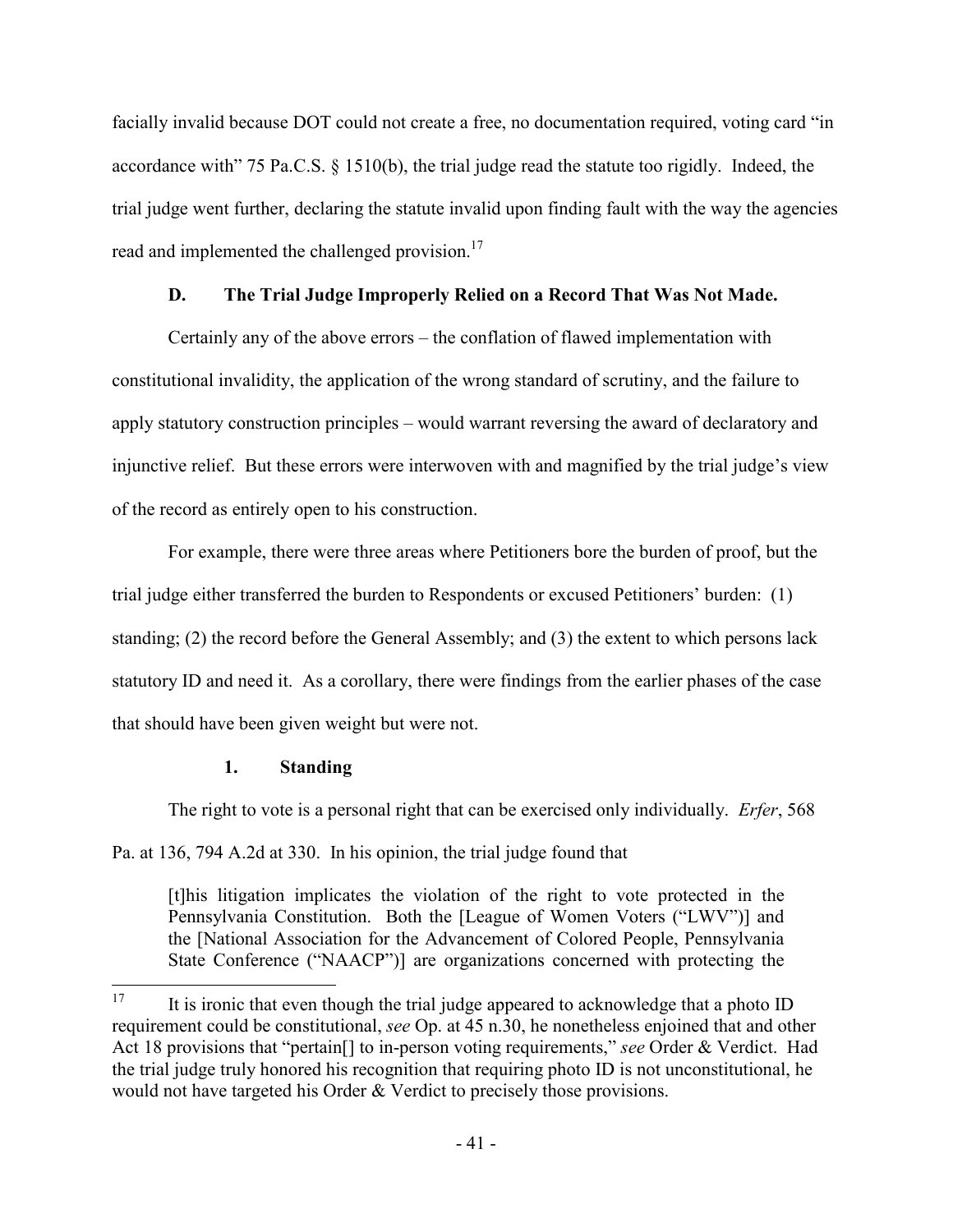right to vote of Pennsylvanians and maximize their opportunities to exercise that right. [Homeless Advocacy Project ("HAP")] also educates its clients as to voting criteria and has an interest in assisting its low-income clients to obtain compliant photo ID.

Op. at 15.

 Respondents moved for nonsuit because these Petitioners did not introduce sufficient evidence of standing at the permanent injunction hearing. Indeed, no one from HAP or NAACP even testified. The trial judge's initial response was that Respondents had waived their objection to organizational standing by raising it in their Answer with New Matter rather than by preliminary objection. *Id.* at 14. But the cases on which the trial judge relied simply look to Pa.R.C.P. No. 1032, which states that a "party waives all defenses and objections which are not presented *either by* preliminary objection, *answer* or reply." Pa.R.C.P. No. 1032(a) (emphasis added). The defense was pleaded and was not waived. Answer with New Matter to Am. Pet. for Review at ¶¶ 223-25.

 The organizational Petitioners are not electors and, therefore, under *Erfer* they are not aggrieved by Act 18. *See* 568 Pa. at 135, 794 A.2d at 329. Because their expenditures were made without being traceable to harm that the statute causes to their right to vote, the organizational Petitioners cannot prosecute these claims. *Clapper v. Amnesty Int'l USA*, 568 U.S.  $\ldots$ , 133 S. Ct. 1138, 1151 (2013) ("In other words, respondents cannot manufacture standing merely by inflicting harm on themselves based on their fears of hypothetical future harm that is not certainly impending."). In that regard, this case is very different from the case relied on by the trial judge, *Washington v. Dep't of Pub. Welfare*, 71 A.3d 1070, 1084 (Pa. Cmwlth. 2013) ("The association's interest is immediate and direct because Article XIV-B of the Public Welfare Code jeopardizes its funding by allowing counties to divert funds appropriated for mental health services to other programs."). Moreover, there was no testimony on which

- 42 -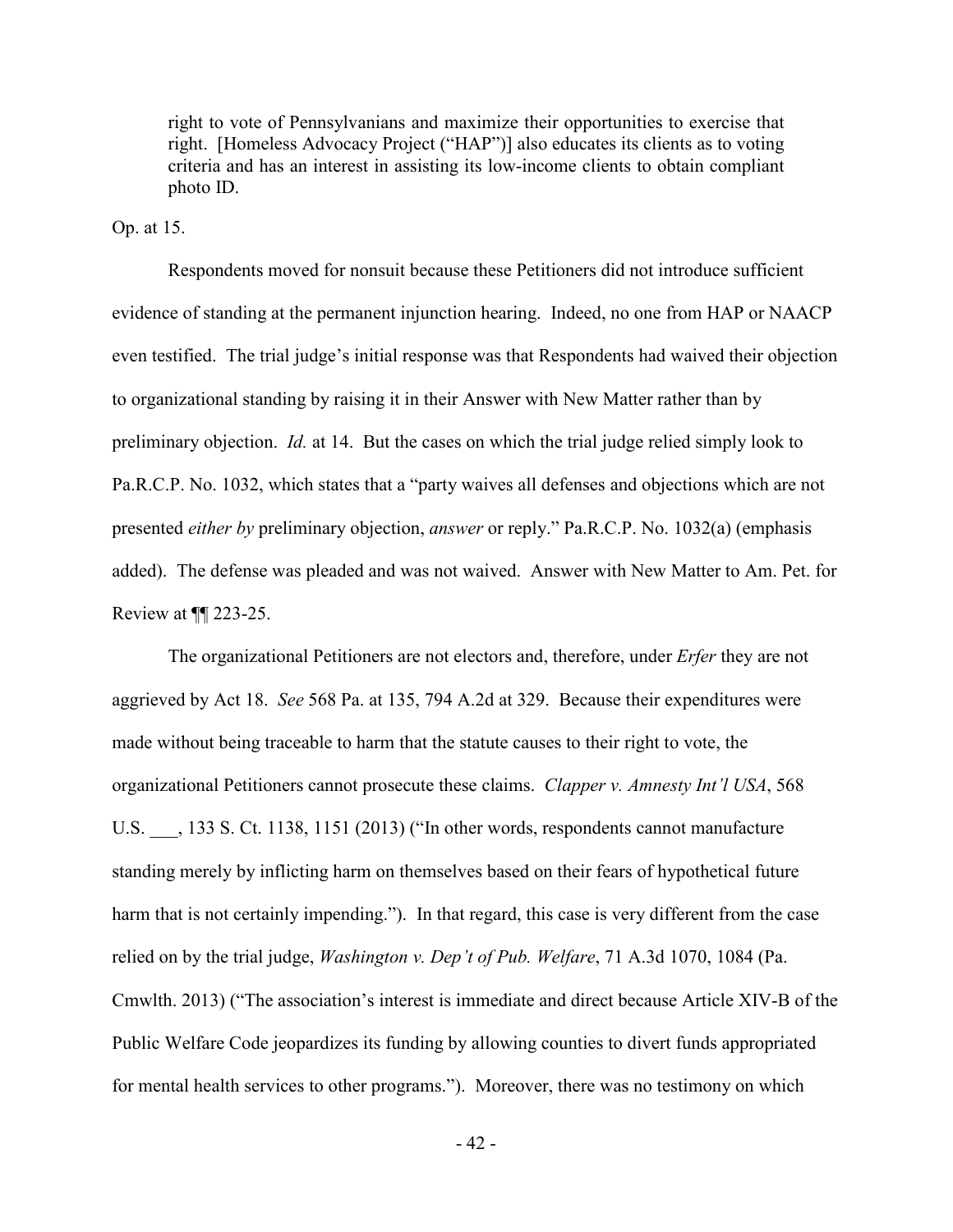member standing could be based, even if an alternate basis for standing could overcome the

Supreme Court's holding in *Erfer*. *Cf*. Op. at 14.

The two individual Petitioners also failed to establish that the law injured them. They

filed an Amended Petition for Review in February 2013; and in the process, they changed their

personal averments, with the effect that the amendment virtually withdrew their original Petition

for Review. *See Vetenshtein v. City of Philadelphia*, 755 A.2d 62, 67 (Pa. Cmwlth. 2000). Lee,

for example, averred:

Ms. Lee still does not have a birth certificate so cannot qualify to receive a PennDOT ID. She is, however, eligible to obtain a DOS ID since she allegedly does not need any documents to do so. Presently, Ms. Lee does not have either a DOS ID or any other ID allowable under the Photo ID Law. The demands of caring for her 99-year-old grandmother, who is not well, have prevented her from travelling to a PennDOT center to obtain the ID.

Am. Pet. for Review at ¶ 34.

Likewise, Bookler changed her averments to say:

Although Mrs. Bookler's assisted-living facility could issue photo IDs to its residents, upon information and belief, it is not doing so. In order to get photo ID that would be acceptable under the Photo ID Law, she would have to endure a trip to the nearest PennDOT Driver's License Center about ten miles from her home which would require to her to arrange transportation and would be a strenuous physical burden for her.

*Id.* at ¶ 48. Indeed, Bookler affirmatively pleaded that she had voted by absentee ballot in the

November 6, 2012 General Election, which was exactly what Judge Simpson predicted would

happen when he observed her earlier that year. *Id.* at ¶ 49; *Applewhite I*, 2012 Pa. Commw.

Unpub. LEXIS 757, at \*14-16 ("Ms. Bookler, who is 93 years old and lives in a senior living

center, was too infirm to attend trial in person; therefore, her videotaped testimony was offered at

trial. She appeared very frail and tremulous. Her testimony needed to be stopped at one point,

and she obviously struggled to answer some questions. . . . I thought it highly likely that these

individuals, and others with similar obvious, profound infirmities, would qualify for absentee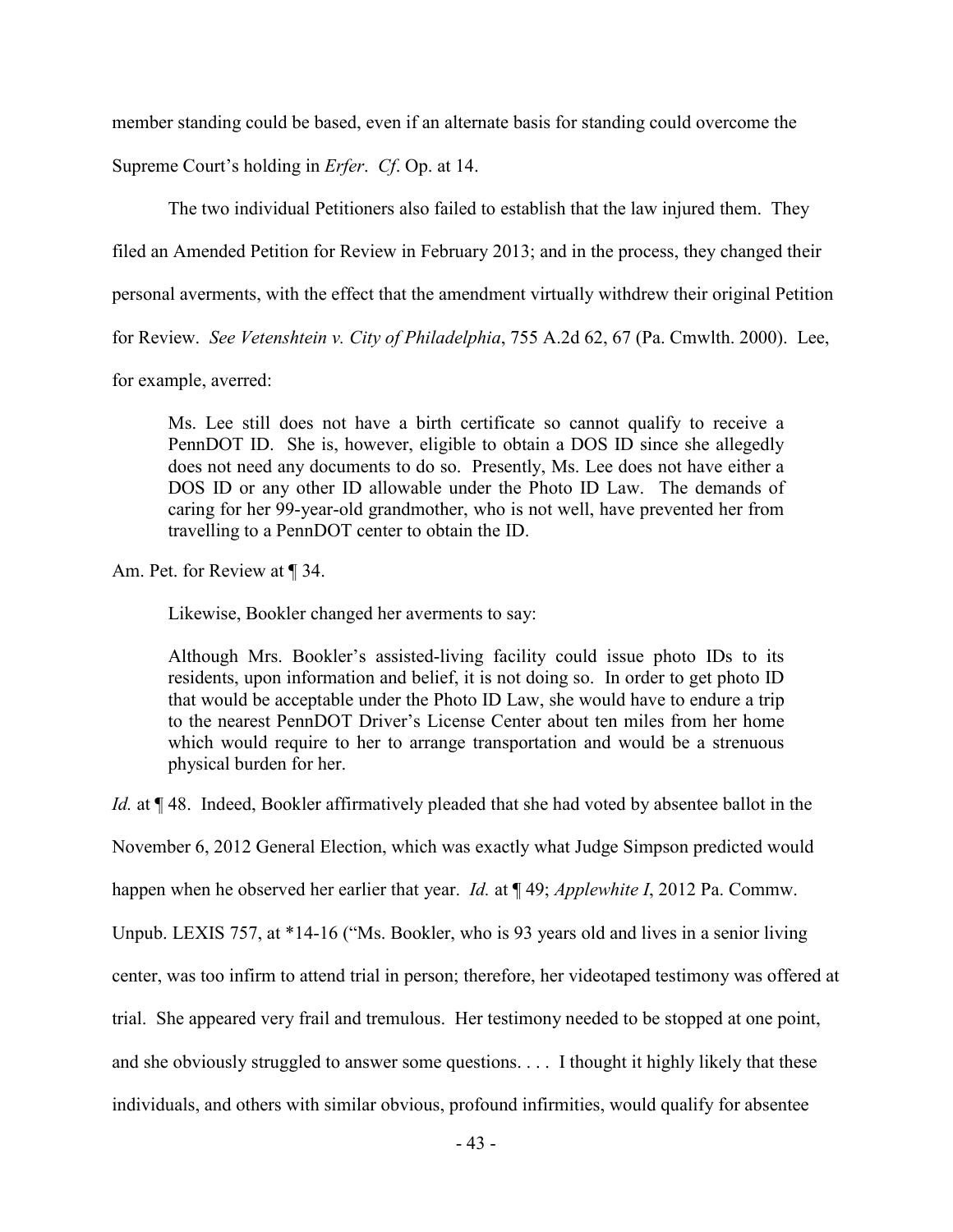voting. Indeed, I would be shocked if that were not the case here."). Although other witnesses appeared at trial by video, neither Lee nor Bookler did. Respondents, however, presented evidence at trial that Bookler's care facility was issuing compliant ID. H.T. (Sweeney) at 1826:23-1827:3.

Despite Bookler's pleading, the uncontradicted evidence, and Judge Simpson's observations, Judge McGinley concluded that there was "no competent evidence that Petitioner Bookler resides in a licensed care facility that issues a compliant photo ID that would obviate the necessity of her traveling to, and waiting in customer lines at a PennDOT location." FOF 31. This was obviously wrong, as the undisputed record shows. *See Kuznik*, 588 Pa. at 148, 902 A.2d at 507 (finding legal error where trial judge fails to make an uncontradicted finding of fact). Without a demonstration of harm traceable to Act 18's in-person voting provisions, Bookler cannot sustain her claim. *Smith v. Commonwealth*, No. 260 M.D. 2008, 2009 Pa. Commw. Unpub. LEXIS 563, at \*9-12 & n.5 (Jan. 13, 2009) (*per curiam*) (finding petitioners lacked standing because they would not be affected by challenged amendment), *aff'd*, 605 Pa. 457, 991 A.2d 306, *cert. denied sub nom*., 131 S. Ct. 90 (2010).

Lee likewise did not testify, and she thus failed to establish that there has been no opportunity in the year since the Amended Petition was filed to travel to a DOT location, or to explain how the need to make time – for she does not assert any other impediment – amounts to any "discernable adverse effect to an interest other than that of the general citizenry." *Cozen O'Connor v. City of Phila. Bd. of Ethics*, 608 Pa. 570, 579, 13 A.3d 464, 469 (2011); *cf*. *In re Nomination Paper of Nader*, 588 Pa. 450, 465, 905 A.2d 450, 459 (2006) (charging of costs for invalid petition signatures does not impinge on constitutional rights and is a reasonable burden "rationally related to the interest of the Commonwealth in ensuring honest and fair elections").

- 44 -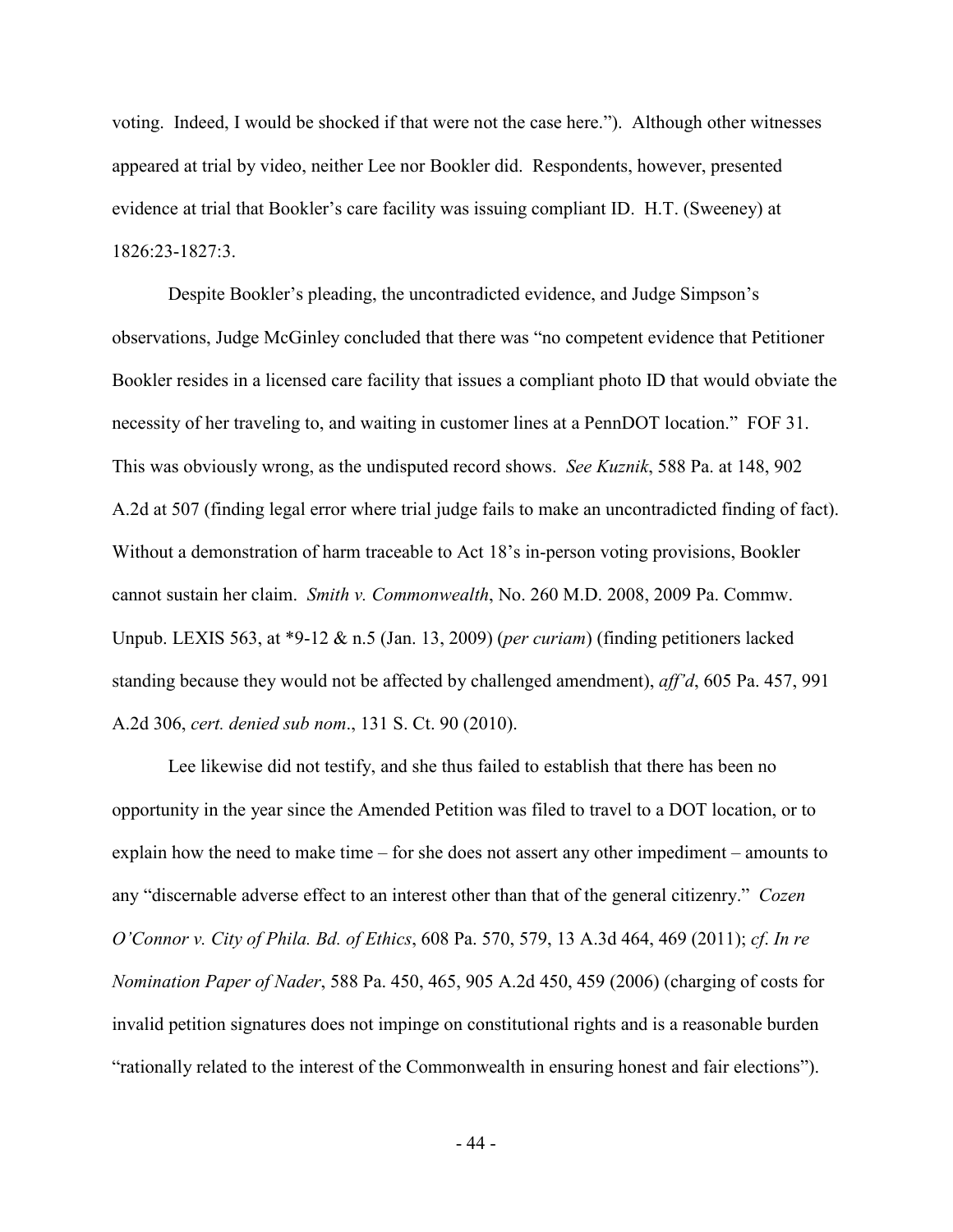This was not a matter of re-proving standing; the circumstances and the allegations had changed, and Petitioners needed to present evidence proving the new allegations. *Cf. Kauffman v. Osser*, 441 Pa. 150, 155, 271 A.2d 236, 239 (1970) ("Questions of standing and justiciable interest arise not only in connection with the institution of litigation at the *nisi prius* level but also in connection with the right to challenge, at the appellate level, determinations made by subordinate courts.").

In short, although given a full and fair hearing, neither individual Petitioner showed or even attempted to show aggrievement. It was Petitioners' burden to establish a record that supports standing. *See Mosside Assocs., Ltd. v. Zoning Hearing Bd. of Monroeville*, 70 Pa. Cmwlth. 555, 562, 454 A.2d 199, 203 (1982) (consolidation of cases disapproved in *Kincy v. Petro*, 606 Pa. 524, 2 A.3d 490 (2010)) ("Although the Commission members allege that they are property owners in Monroeville and, therefore, presumably have a direct interest in Council's action, we have found nothing in the record which would establish that their individual interests were adversely affected by the grant of the conditional use application.").

In his opinion, the trial judge reframed the harm in order to state an interest that anyone – even someone who does not provide any testimony – can satisfy, first reducing the need for certainty to "may" and then defining the interest as "[i]ndividual Petitioners are unable to exercise their right to vote without obtaining a compliant photo ID." *See* Op. at 13-14. That is certainly not an interest that is "greater than that of any other citizen," *Spahn v. Zoning Bd. of Adjustment*, 602 Pa. 83, 116, 977 A.2d 1132, 1151-52 (2009), and (as discussed above) cannot be reconciled with the holdings of the Supreme Court and this Court previously that the harm was *not* the request to show ID at the polling place, *Applewhite II*, 54 A.3d at 4-5; *Applewhite III*, 2012 Pa. Commw. Unpub. LEXIS 749, at \*8-9; *Applewhite VI*, slip op. at 7.

- 45 -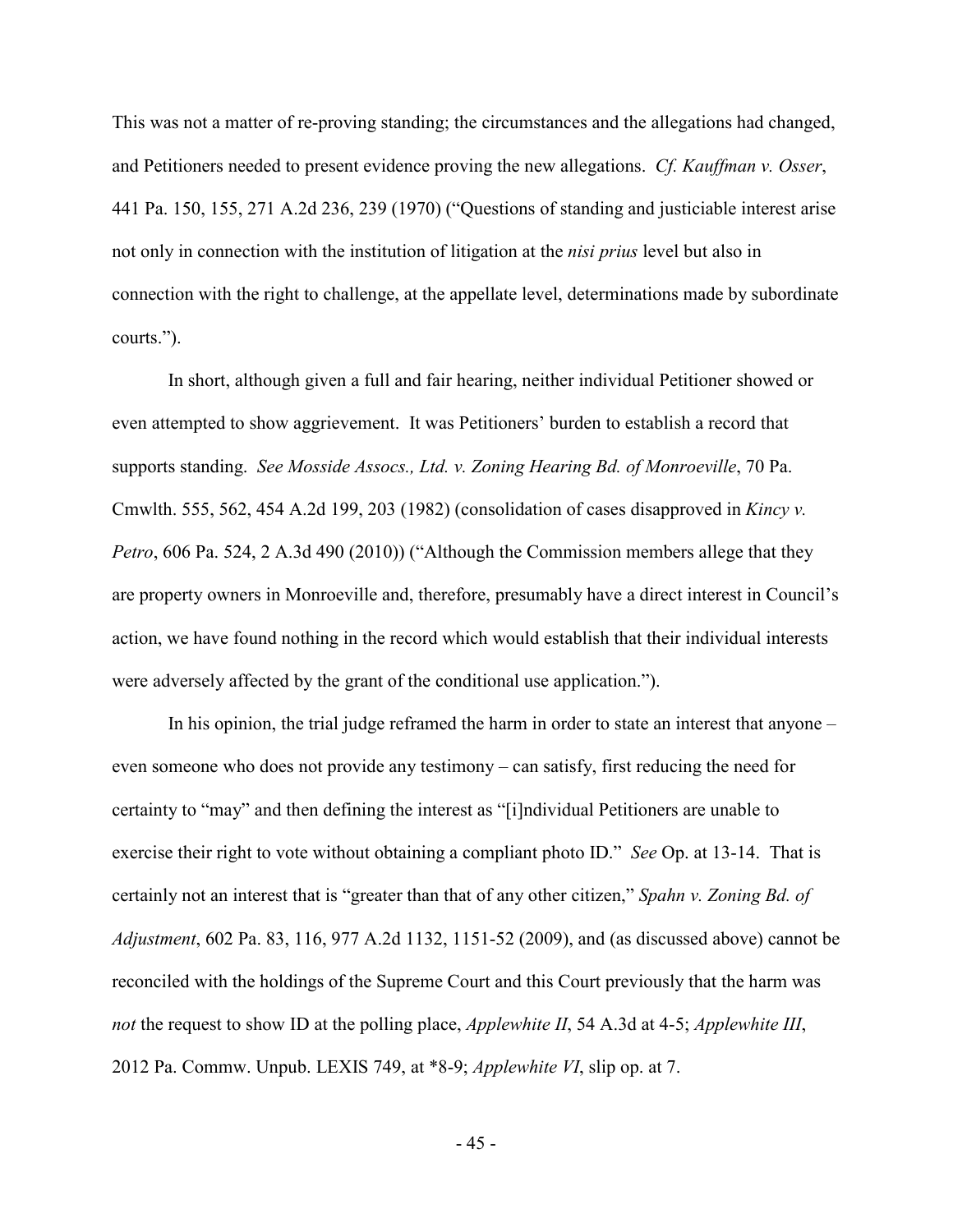Moreover, it is not clear why the trial judge observed that mootness – which asks whether a person who is aggrieved must nonetheless stop prosecuting a case if there is nothing further to gain – and its attendant exception for important issues that evade review, substitutes for the showing of aggrievement in the first instance. Op. at 14 n.16. There is no basis in Pennsylvania law to substitute mootness for standing; they are distinct doctrines of Pennsylvania's case-orcontroversy and justiciability jurisprudence. *See Rendell v. Pa. State Ethics Comm'n*, 603 Pa. 292, 307-08, 983 A.2d 708, 717 (2009).

### **2. Law of the Case and Coordinate Jurisdiction**

 Not only did the trial judge excuse Petitioners' burden, he also granted them a blank slate. It is apparent from his decision that the judge believed he was free to review *de novo* the record from earlier phases of this litigation, notwithstanding prior credibility findings and other determinations made by Judge Simpson and/or the Supreme Court. That was error.

 In his concurrence in *Ario v. Reliance Ins. Co*., Chief Justice Castille concluded with this jurisprudential truism: "The Commonwealth Court's obligation to rule consistently in similarly situated cases is an institutional imperative that must be taken seriously, both by single judges and by the Commonwealth Court as a whole." 602 Pa. 490, 514, 980 A.2d 588, 602 (2009) (Castille, C.J., concurring). He found that obligation to be consistent with not only *stare decisis*  but the entire "family" of the law of the case doctrine, including both the traditional principle of law of the case and the related coordinate jurisdiction rule. *Id*. at 507-14, 980 A.2d at 598-602. All of these doctrines promote certainty and stability. *Id*. at 507, 980 A.2d at 598.

 As a result of these principles, a trial judge is not free to revisit issues that have been resolved previously unless (a) there is new evidence or authority, such as occurs when a trial judge revisits a preliminary objection at summary judgment; or (b) there is both a patent error

- 46 -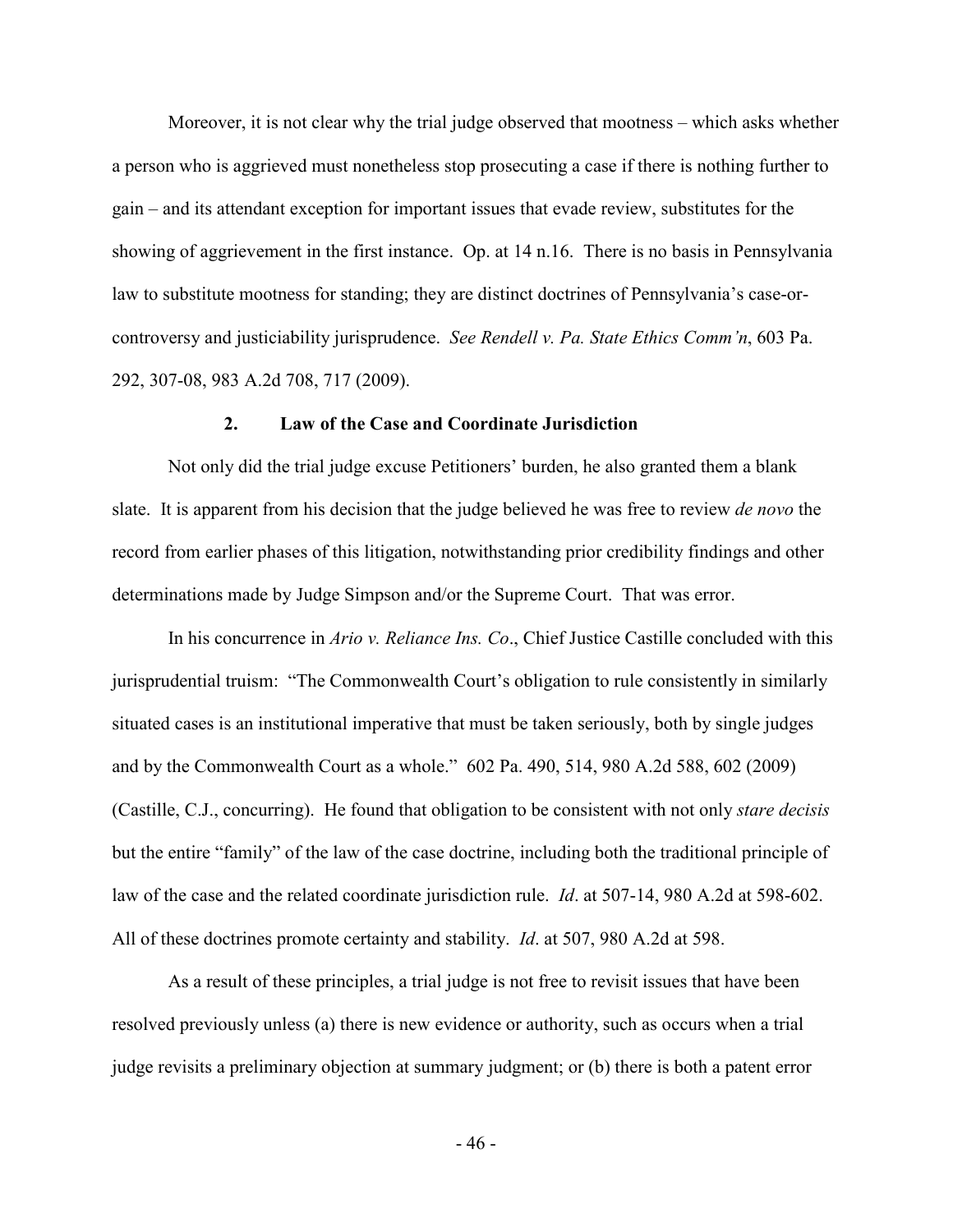and injustice that is apparent to a trial judge at a later stage of the proceedings. *In re De Facto Condemnation & Taking of Lands of WFB Assocs., L.P.*, 588 Pa. 242, 268, 272-74, 903 A.2d 1192, 1207-08, 1210-11 (2006) (setting forth the rule and exceptions and applying it to an evidentiary ruling on highest and best use testimony). Whether an exception to the coordinate jurisdiction rule should be applied is a question of law. *Zane v. Friends Hosp.*, 575 Pa. 236, 245 n.8, 836 A.2d 25, 30 n.8 (2003). If there is no exception – and certainly none has been asserted here – it is an abuse of discretion *per se* to disregard what a prior court has done. *See Commonwealth v. Brown*, 485 Pa. 368, 370, 402 A.2d 1007, 1008 (1979).

 Judge McGinley was not free to ignore the necessary implications of the Supreme Court's decision.<sup>18</sup> The Supreme Court understood the primary questions before it on the interlocutory appeal as twofold: Is the statute fatally flawed; and, if not, is a preliminary injunction nonetheless necessary because the implementation of the statute at that juncture could otherwise violate constitutional rights? The Supreme Court's answer to these questions is apparent both from what it did and what it did not do.

 The Supreme Court did not reverse outright, as it would have if the statute had been fatally flawed by its text. *Kremer v. Grant*, 529 Pa. 602, 613, 606 A.2d 433, 439 (1992) (recognizing, as trial judge was affirming a grant of a preliminary injunction, that the consequences of non-compliance with the amendment process was an incurable defect that made further proceedings unnecessary); *Office of the Lieutenant Governor v. Mohn*, 67 A.3d 123, 138 (Pa. Cmwlth. 2013) ("Importantly, for the analysis of this case, the Supreme Court did not accept the [Office of Open Record]'s argument that Duncan had already held that home addresses are

<sup>18</sup> In that regard, it is telling that Judge McGinley's authority for the lack of a compelling state interest is not the majority opinion, but Justice McCaffery's dissent. Op. at 38.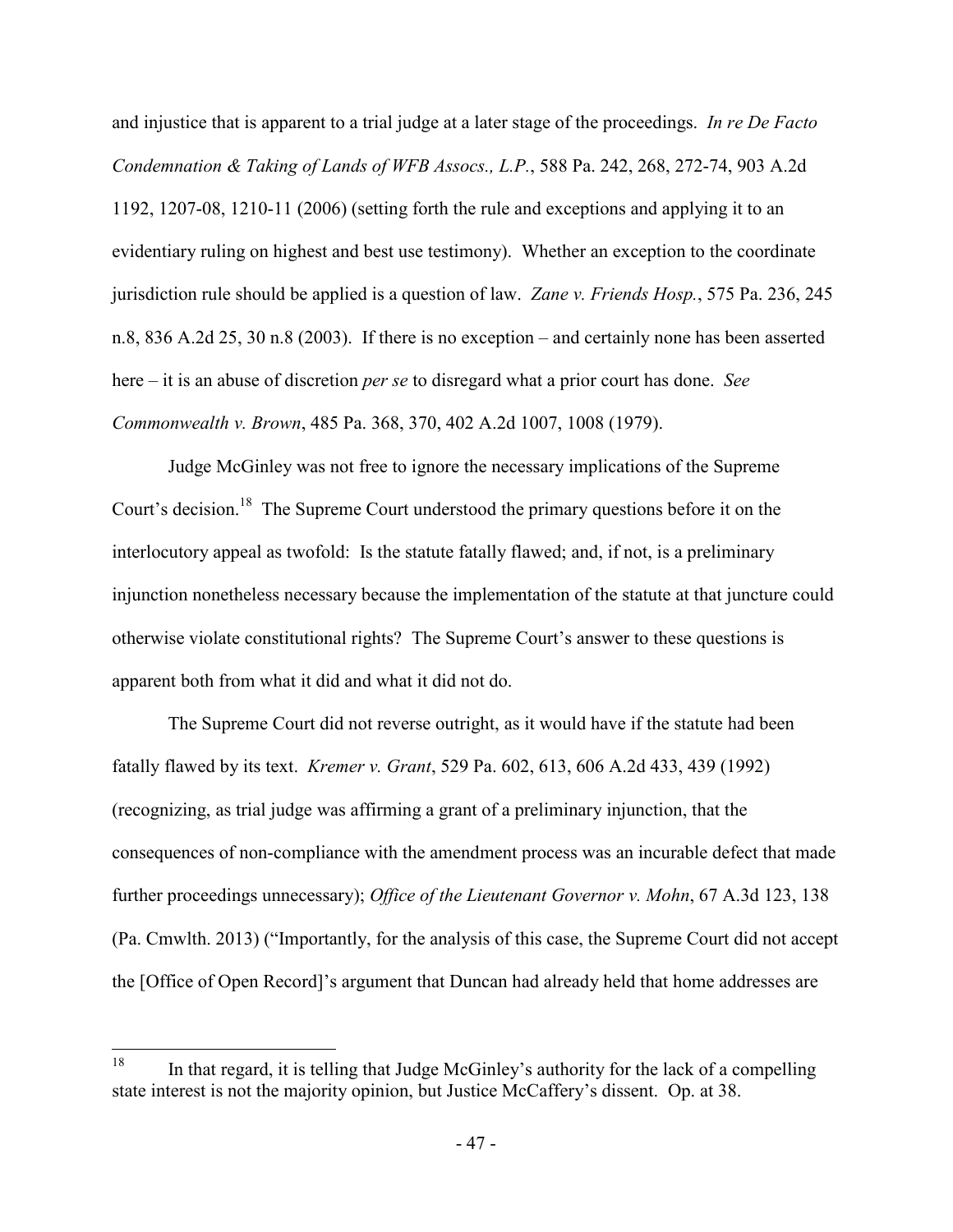not protected . . . ; had it done so, there arguably would have been no reason to remand the case for further proceedings.") (Cohn Jubelirer, J., concurring).

 Thus, the Supreme Court proceeded to the second question: Given that "counsel for [Petitioners] acknowledged that there is no constitutional impediment to the Commonwealth's implementation of a voter identification requirement, at least in the abstract," the "gravamen of their challenge at this juncture lies *solely in the implementation*." *Applewhite II*, 54 A.3d at 4-5 (emphasis added). The remand was necessary because even though Judge Simpson's findings about those testifying were not questioned by the Supreme Court, his conclusion that a preliminary injunction was not warranted was based on his prediction that the law would be efficacious, not whether during the implementation process there could be "constitutional impediments" that would "dissipate" and "moot" the constitutional concerns over time. *Id*. at 5. As Judge Simpson recognized, these statements also belied the "underlying assertion that the offending activity is the request to produce photo ID." *Applewhite III*, 2012 Pa. Commw. Unpub. LEXIS 749, at \*8-9.

 But rather than start – as Judge Simpson did on remand – from the launching point of the Supreme Court's remand order and opinion, the trial judge viewed the underlying question – can Act 18 require voters to show photo identification at the polls? – as an open question, and considered himself free to use any evidence he wished *de novo* to answer that question through the prism of whether Petitioners had demonstrated that there were burdens on the franchise as a result of Respondents' implementation of the statute.<sup>19</sup> See Op. at 44 ("The statute as intended assures entitlement to ID so that no one will be disenfranchised if they complete a simple, twopoint self-effectuating affirmation. The statute as implemented, imperfectly and inaccurately,

<sup>19</sup> At one point Judge McGinley had seen the question the same way that Judge Simpson and the Supreme Court had, however. *Applewhite VI*, slip op. at 7.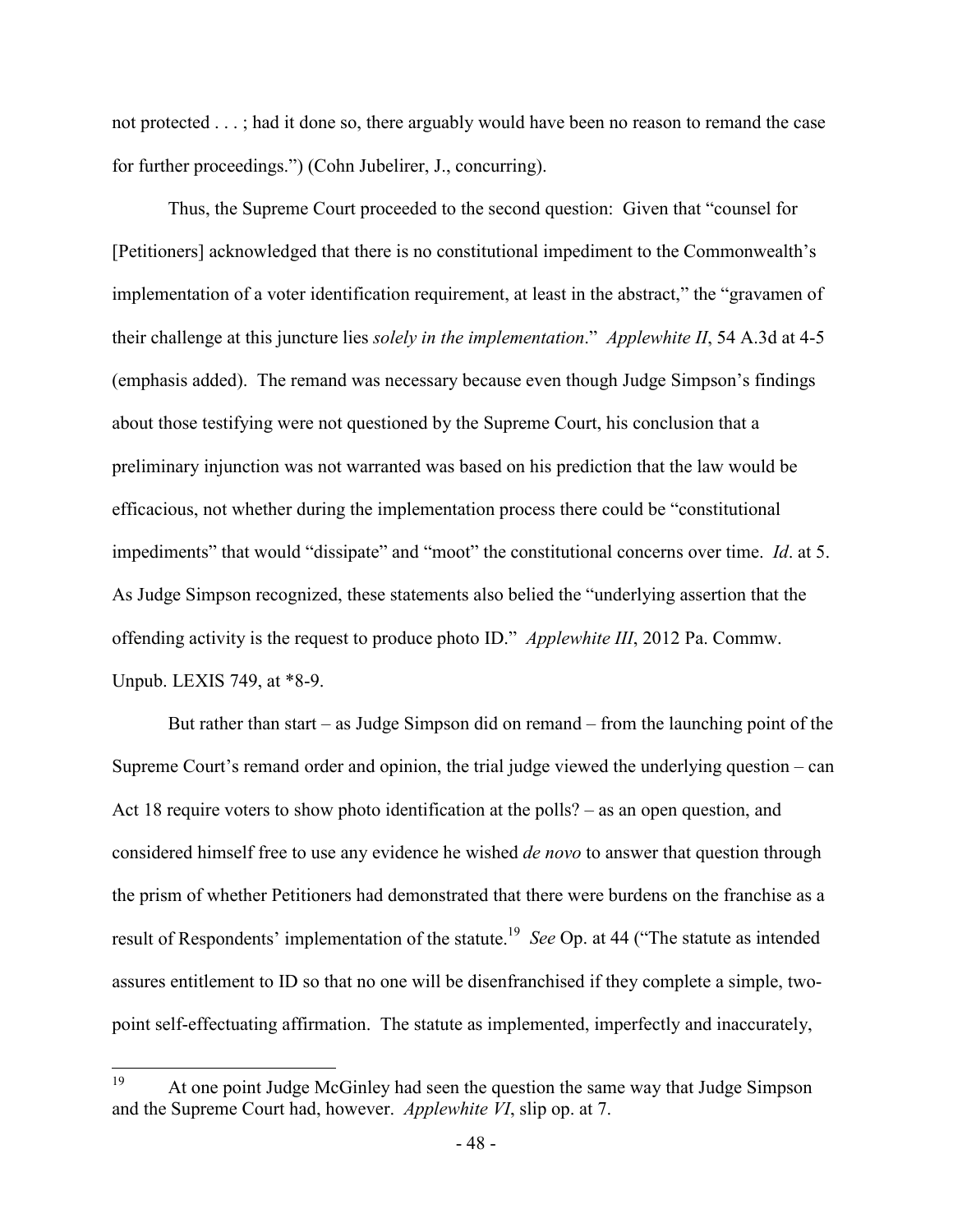does not assure the franchise, it *de facto* denies it."); *id.* at 37 ("These electors are subjected to the burdens *Respondents erected* to obtaining it at limited locations and during limited times, and run the real risk of improper denial of free voting ID given database inconsistencies and deficiencies." (emphasis added)).

 The coordinate jurisdiction rule is implicated in the many instances in which Judge McGinley used testimony from the preliminary injunction hearing but answered the questions based *on that testimony* differently than Judge Simpson had. *Compare* FOF 246-48 (Lorraine Minnite), *with Applewhite I*, 2012 Pa. Commw. Unpub. LEXIS 757, at \*85 (Respondents' "asserted interests are relevant, neutral, and non-discriminatory justifications for Act 18"). *See also* FOF 20-24, 117, 177, 215, 238 (accepting as credible testimony not heard and crediting Veronica Ludt and Michelle Levy, among others, none of whom attended the permanent injunction hearing). In addition, Judge McGinley faulted Respondents' education efforts prior to the November 2012 General Election even though Judge Simpson had repeatedly rejected Petitioners' complaints. *Compare* FOF 192, 197, *with Applewhite III*, 2012 Pa. Commw. Unpub. LEXIS 749, at \*8-9, *and Applewhite IV*, 2012 Pa. Commw. Unpub. LEXIS 856, at \*5-10. Judge McGinley also revisited Judge Simpson's findings and implicitly questioned whether Respondents' witnesses were acting in good faith throughout the implementation process. *Compare, e.g.*, Op. at 29, *and* FOF 40, 126, 152, 205, 214, 219, *with, e.g.*, *Applewhite I*, 2012 Pa. Commw. Unpub. LEXIS 757, at \*12, \*13 & n.16, \*20, *Applewhite II*, 54 A.3d at 5, *and Applewhite III*, 2012 Pa. Commw. Unpub. LEXIS 749, at \*3-5.

 Indeed, Petitioners' attempted rehabilitation of Matthew Barreto – not by having Barreto update his survey, or even by having him provide further testimony – but by having someone else read Judge Simpson's opinion and say that Judge Simpson's concerns were not well-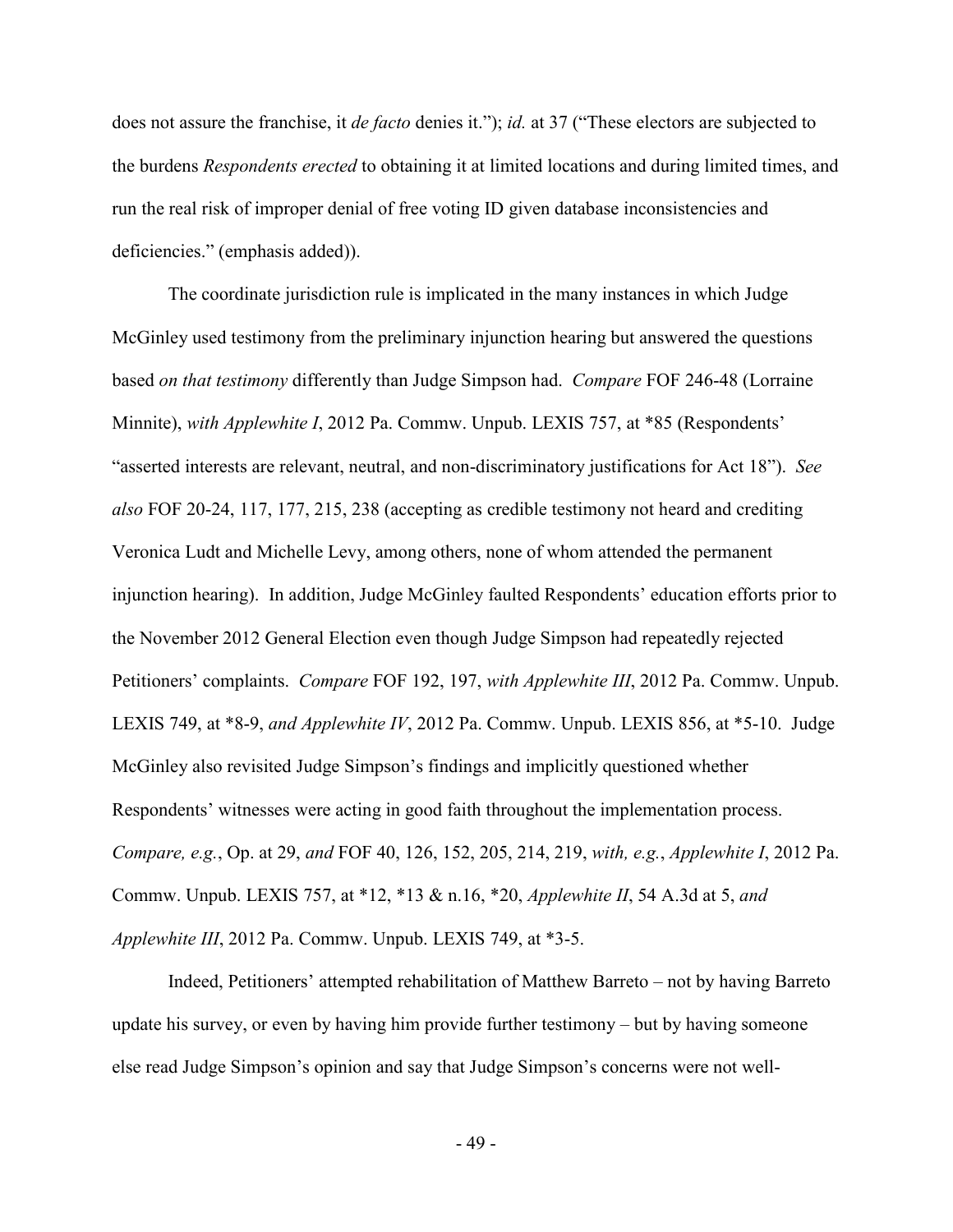founded – implicates both the law of the case and the coordinate jurisdiction rule. *See, e.g.*, H.T. (Marker) at 393:4-405:17, 410:15-412:6; COL 11 ("The Court concludes Dr. Marker's opinion rehabilitated the testimony of Professor Matthew Barreto as to his survey methodology."). But Judge Simpson's findings started with *credibility* – based both on demeanor and bias. *Applewhite I*, 2012 Pa. Commw. Unpub. LEXIS 757, at \*16-17 ("For the most part, however, [Barreto's] opinions were not credible or were given only little weight. There were numerous reasons for this, including demeanor, bias (*see* [P-16]), and lack of knowledge of Pennsylvania case law regarding name conformity.").<sup>20</sup> Marker's testimony attacked Judge Simpson's credibility assessment and did not rehabilitate Barreto.

 But this supposed rehabilitation was foreclosed by the Supreme Court appeal as well. Petitioners raised several questions in their interlocutory appeal, including, *inter alia*, whether there was substantial evidence to justify rejecting Petitioners' survey expert, Barreto. Brief of Appellants at 4, 71 MAP 2012 (filed Aug. 30, 2012). Under *Gray v. Grunnagle*, 425 Pa. 403, 404, 228 A.2d 735, 735 (1967), it is of no moment that the opinion did not answer this question directly: The question was before the Court and was not open for reconsideration. Accordingly, the rehabilitation of Barreto is barred by the law of the case as well as the coordinate jurisdiction doctrine. Op. at 38; *Starr*, 541 Pa. at 577, 664 A.2d at 1332 ("The determination of those questions which led to its appellate judgment constitute a 'final' adjudication which may not be lightly disturbed in later stages of the litigation."); *Trizechahn Gateway LLC v. Titus*, 601 Pa. 637, 646, 976 A.2d 474, 479 (2009) ("As a threshold matter, the law of this case, as it comes to

<sup>20</sup> <sup>20</sup> This characterized Dr. Marker's testimony as well. *See, e.g*., H.T. (Marker) at 421:10- 422:11 (explaining that all he knew of the statute was what was in the parts of Judge Simpson's opinion he was asked to address); *id.* at 427:1-428:2 (no way to know what the impact was when Barreto designed his questions so that they asked for "official" identification instead of tracking the language of Act 18).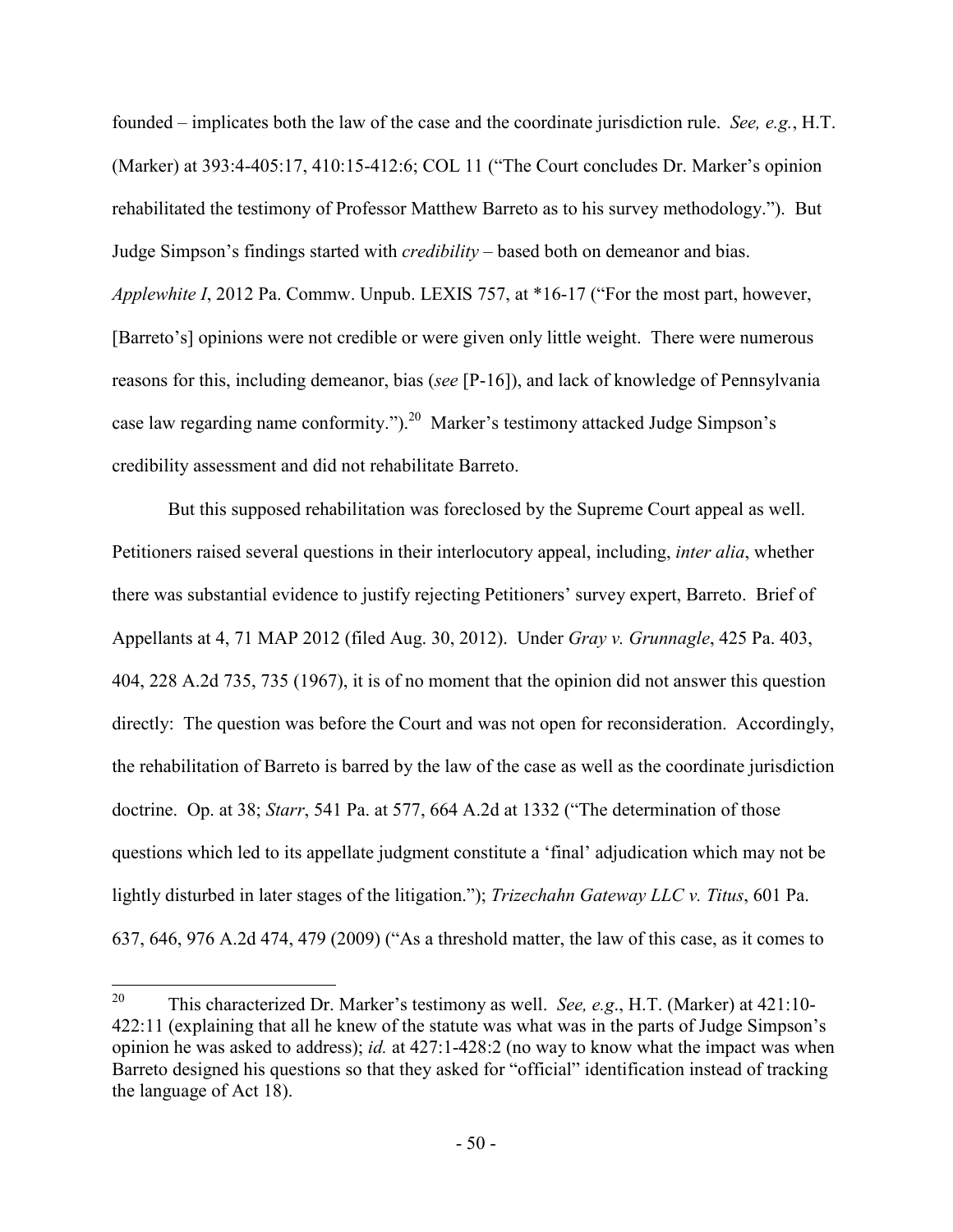this Court, is that, if there is any release from individual liability, such release may only apply to Arbogast and Wettach. In the Superior Court, Arbogast argued that Paragraph 28(i) also released all of the remaining partners from individual liability. . . .The Superior Court rejected this contention, and we declined to review the issue." (Citation and footnote omitted)).

 Barreto administered a survey shortly after the Voter ID law was enacted, asking about various forms of ID – although putting extra-statutory labels on them by asking people whether they had "official" ID. H.T. (Marker) at 426:17-428:6. This was the only evidence Petitioners put forth about the availability of alternate forms of ID. Clearly, it was important enough that they raised Judge Simpson's rejection of the evidence on interlocutory appeal. And because it was important, and they could not risk bringing back Barreto, they hired someone to vouch for Barreto and the weight of his study.

 But the first – and only salient – finding is that Barreto and his work is not credible. Because Petitioners put forth no other evidence of the availability of other forms of ID – and never factored in the availability of absentee ballots, the indigency provision, or the other safety nets in the statute – they have failed to satisfy their burden.

#### **3. The Record Before the General Assembly.**

All legislative enactments, as well as the manner in which they are enacted, enjoy a presumption that they do not violate the Pennsylvania Constitution. Accordingly, a party that challenges the constitutionality of a statute bears a heavy burden of persuasion to overcome this presumption.

*Washington*, 71 A.3d at 1077 (citations omitted). As a corollary, it is "[t]he legislature [that] must make the basic policy choices, but it can 'impose upon others the duty to carry out the declared legislative policy in accordance with the general provisions' of the statute." *Id.* at 1088 (citations omitted). Accordingly, the measure of whether the General Assembly acted reasonably is what *it* heard and decided.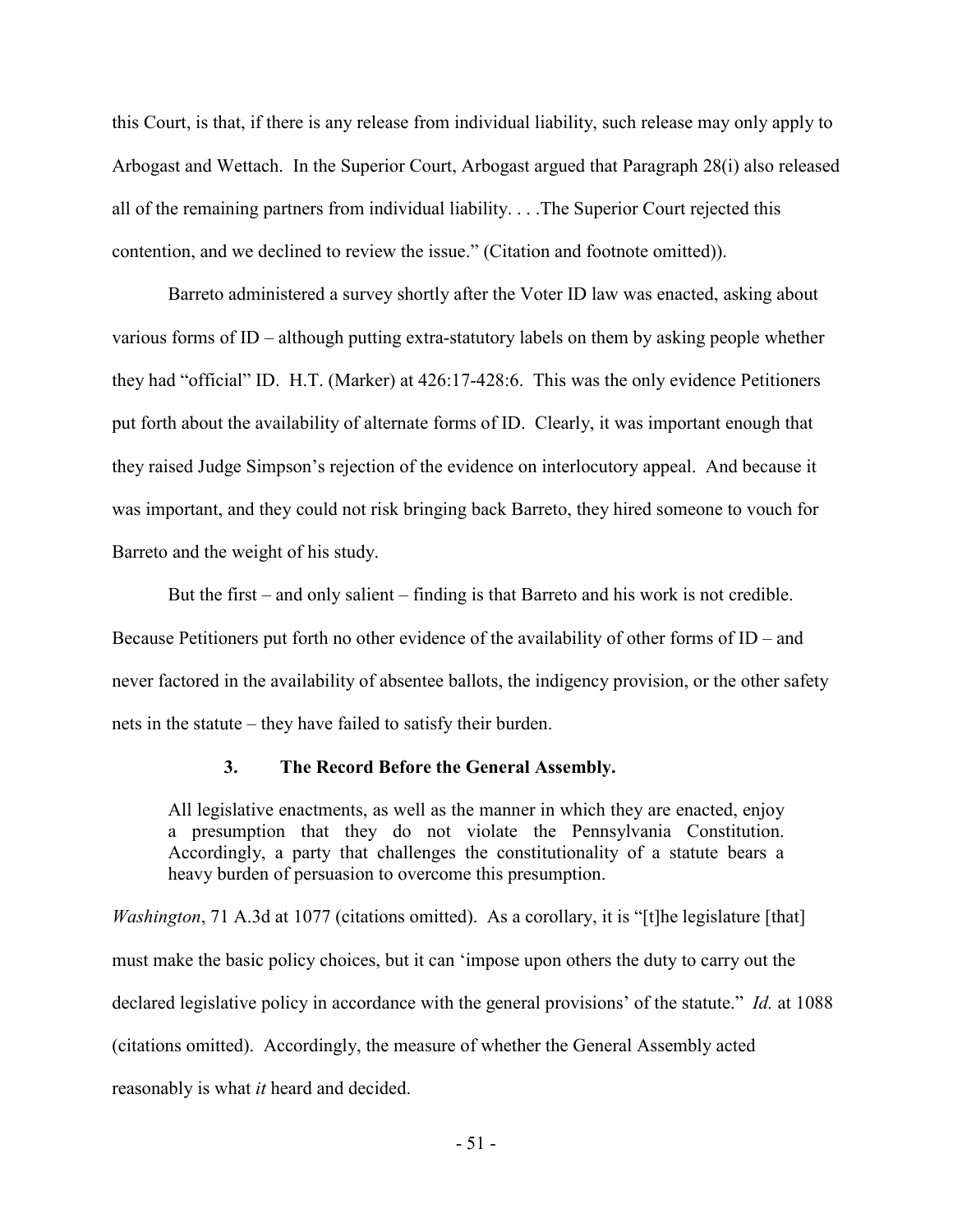Prior to the permanent injunction hearing, Respondents filed two motions *in limine* to protect the record from collateral attacks on the actual record that was considered by the General Assembly when it was making its decisions on Act 18. *See* Motion *in Limine* to Exclude Testimony or Other Evidence Regarding the Prevalence of Certain Types of Voter Fraud and the Efficacy of Act 18 in Addressing Them; Motion *in Limine* to Exclude Evidence or Argument on the Legislative Process for Act 18. The trial judge denied both and then engaged in his own version of a legislative analysis.

 As it turned out, Petitioners chose not to introduce any evidence at the permanent injunction hearing from their purported "expert" on fraud, Lorraine Minnite. Minnite has a view on what and why people are concerned about fraud – and the perceptions of fraud – tainting the electoral process, but it was a view that was rejected by the General Assembly.

 It follows that when the trial judge accorded more weight to Minnite's testimony than Judge Simpson had, Judge McGinley undermined not only Judge Simpson's assessment of Minnite but also the General Assembly's assessment of the evidence that it had before it when it deliberated on and enacted Act 18. The trial judge was not free to admit a collateral attack on the testimony that the General Assembly heard.

 It also follows that the Court was not free to weigh only the personal knowledge of *Respondents* in evaluating the governmental interests at issue. And yet, that was precisely what the trial judge did here. He credited testimony from the preliminary injunction hearing that was viewed as having little utility<sup>21</sup> by the judge who heard it<sup>22</sup> as rendering the legislative purpose

<sup>21</sup> <sup>21</sup> Although Minnite testified at the preliminary injunction hearing, Judge Simpson did not give weight to her testimony because "the absence of proof of in-person voter fraud in Pennsylvania is not by itself dispositive." *Applewhite I*, 2012 Pa. Commw. Unpub. LEXIS 757, at \*86.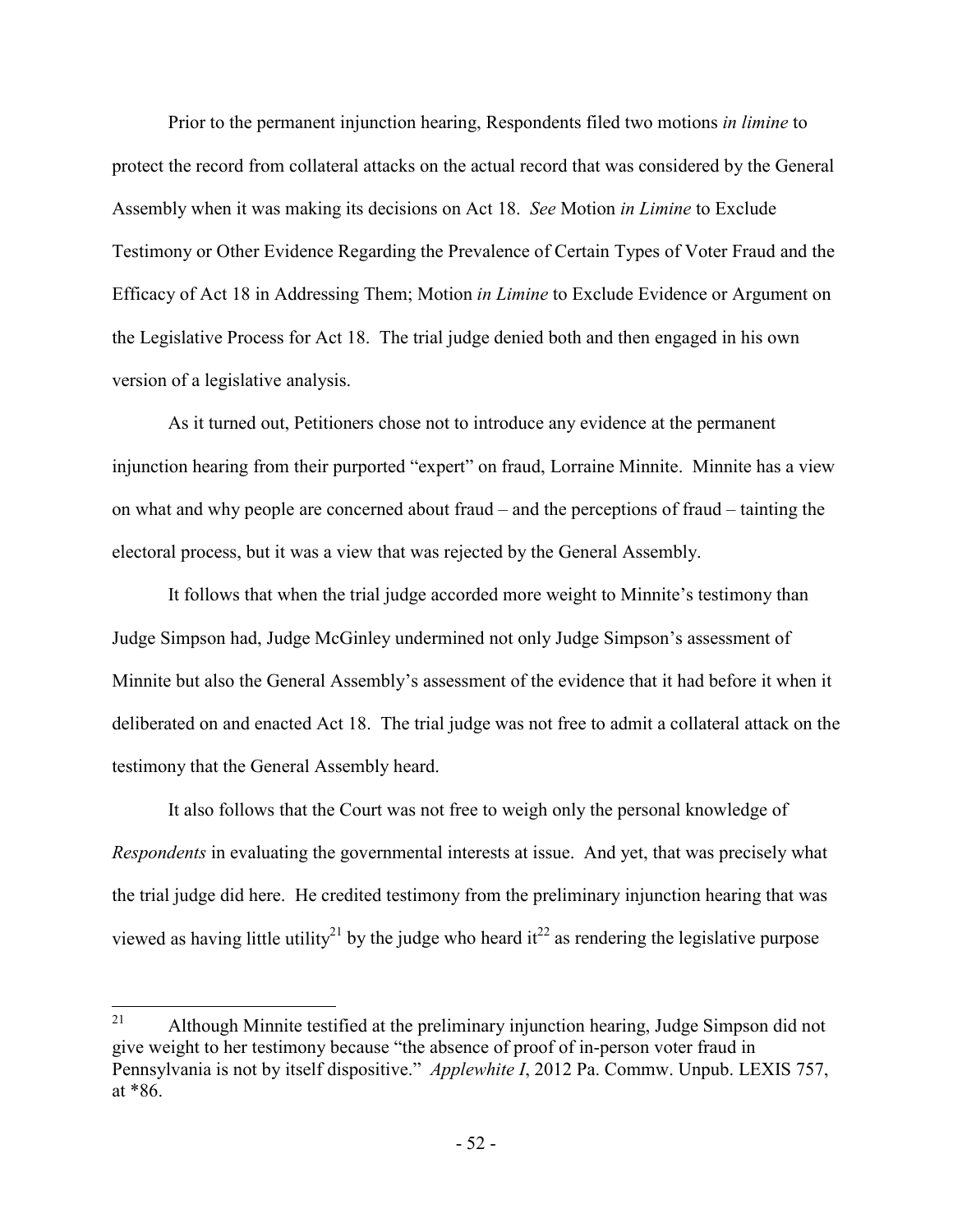speculative and entitled to no weight. Op. at 38. He credited Minnite in finding that there was only "a vague concern about voter fraud" that cannot be a compelling interest; and he faulted Respondents for not placing evidence of voter fraud in the record, finding that, to the contrary, Respondents had stipulated that the reason for the statute was not voter fraud. *Id*. In fact, the rationale underlying the stipulation incorporated an interrogatory response, which stated:

[R]equiring a photo ID improves the security and integrity of elections in Pennsylvania in a manner that is in keeping with the photo ID requirements of many other secure institutions and processes. . . . Requiring a photo ID is one way to ensure that every elector who presents himself to vote at a polling place is in fact a registered elector and the person that he purports to be, and to ensure that the public has confidence in the electoral process. The requirement of a photo ID is a tool to detect and deter voter fraud.

P-46.

 What Judge McGinley overlooked in reaching those conclusions is that the record that is meaningful here is the record before the *General Assembly*. Five persons testified before the House State Government Committee about fraud and about the threat to electoral integrity that it poses. Minnite was not among those testifying. Based upon the record before the General Assembly, that body concluded that the risk of fraud and the threat to the integrity of the electoral process warranted Act 18. *See* Exhibits to the Motion in Limine to Exclude Testimony or other Evidence Regarding the Prevalence of Certain Types of Voter Fraud and the Efficacy of Act 18 in Addressing Them. The trial judge had no basis for substituting his personal assessment of the risk of fraud for the assessment made by the General Assembly.

 As the Supreme Court explained in *Glenn Johnston, Inc. v. Department of Revenue*, trial judges cannot

 $22$ <sup>22</sup> The coordinate jurisdiction principles that were violated here are discussed *supra* in Section III.D.2.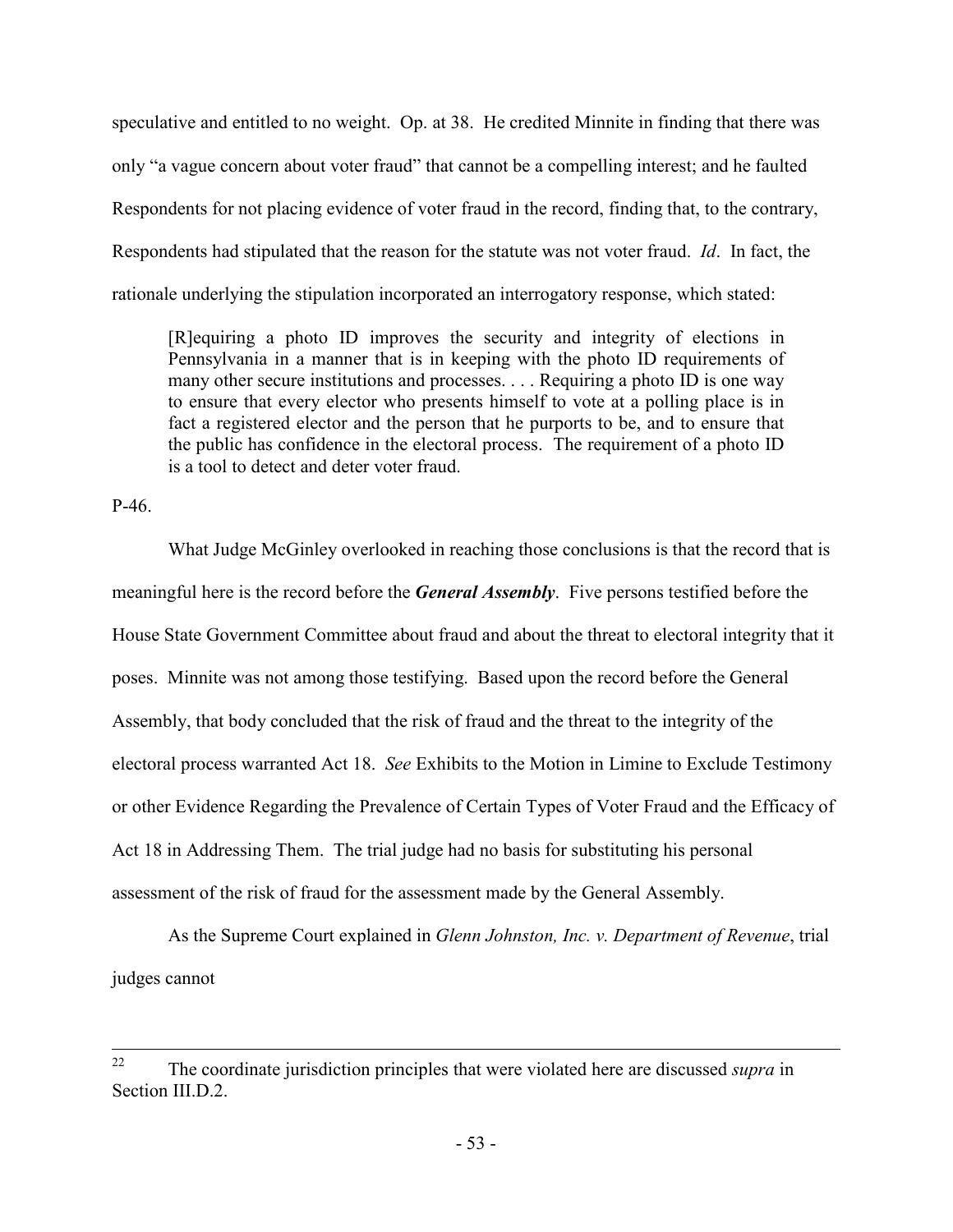reassess the fiscal and other policy determinations made by the legislature in the course of its drafting this statute. Such policy determinations, however, are within the exclusive purview of the legislature, and it would be a gross violation of the separation of powers doctrine for us to intrude into that arena.

556 Pa. 22, 30, 726 A.2d 384, 388 (1999).

As Respondents explained in their Supplemental Interrogatory Response, the legislative

purpose was set by the General Assembly based on the record that was before it:

 Based on their reading of the Photo ID Law and the public record of legislative history leading to the enactment of the Photo ID Law (including information received at legislative hearings), Respondents do contend that the *General Assembly's* principal public purpose in enacting the law is this: To provide a protective measure well-designed to deter, detect and prevent individuals from entering a polling place on Election Day, misrepresenting themselves using the false name of a registered elector in that election district, forging the signature of the registered elector, proceeding to cast a vote using the election machinery in use at the polling place, and thereby fraudulently casting a ballot in that election. Respondents understand the General Assembly to believe that the process prescribed by the Pennsylvania Election Code without the Photo ID Law amendment does not contain protections that are reliably designed to deter, detect, or prevent an individual from committing in-person voter fraud at the polling place. The General Assembly had before it reports it could and apparently did credit that discussed as a general matter the probable and potential occurrence of such fraud and the consequential corrosive effects upon the integrity of elections. Respondents agree with the General Assembly's *legislative* judgment that the Photo ID on its face is a much more protective tool for deterring and preventing such in-person voter fraud – whenever and wherever it *might* occur in a *future* election – than the system in place before the Photo ID Law was enacted.

 In addition, from the public record of legislative history leading to the enactment of the Photo ID Law (including information received at legislative hearings), Respondents do contend that the *General Assembly* had concerns about *public confidence* in the integrity of the election system and that *citizens of the Commonwealth* (as well as members of the General Assembly) do not have confidence that the voting system, absent a Photo ID Law, includes adequate measures to reliably assure that those who cast ballots in the Commonwealth's polling places are who they say they are. Respondents do contend that the *General Assembly* decided to enact the Photo ID Law in part for the purpose of assuring the citizens of the Commonwealth that all who cast ballots at the polling places are properly registered electors and not imposters casting illegal votes in the name of another person. Respondents also contend that the *General Assembly* believes that any occurrence of voter fraud wrongfully dilutes votes that are lawfully cast.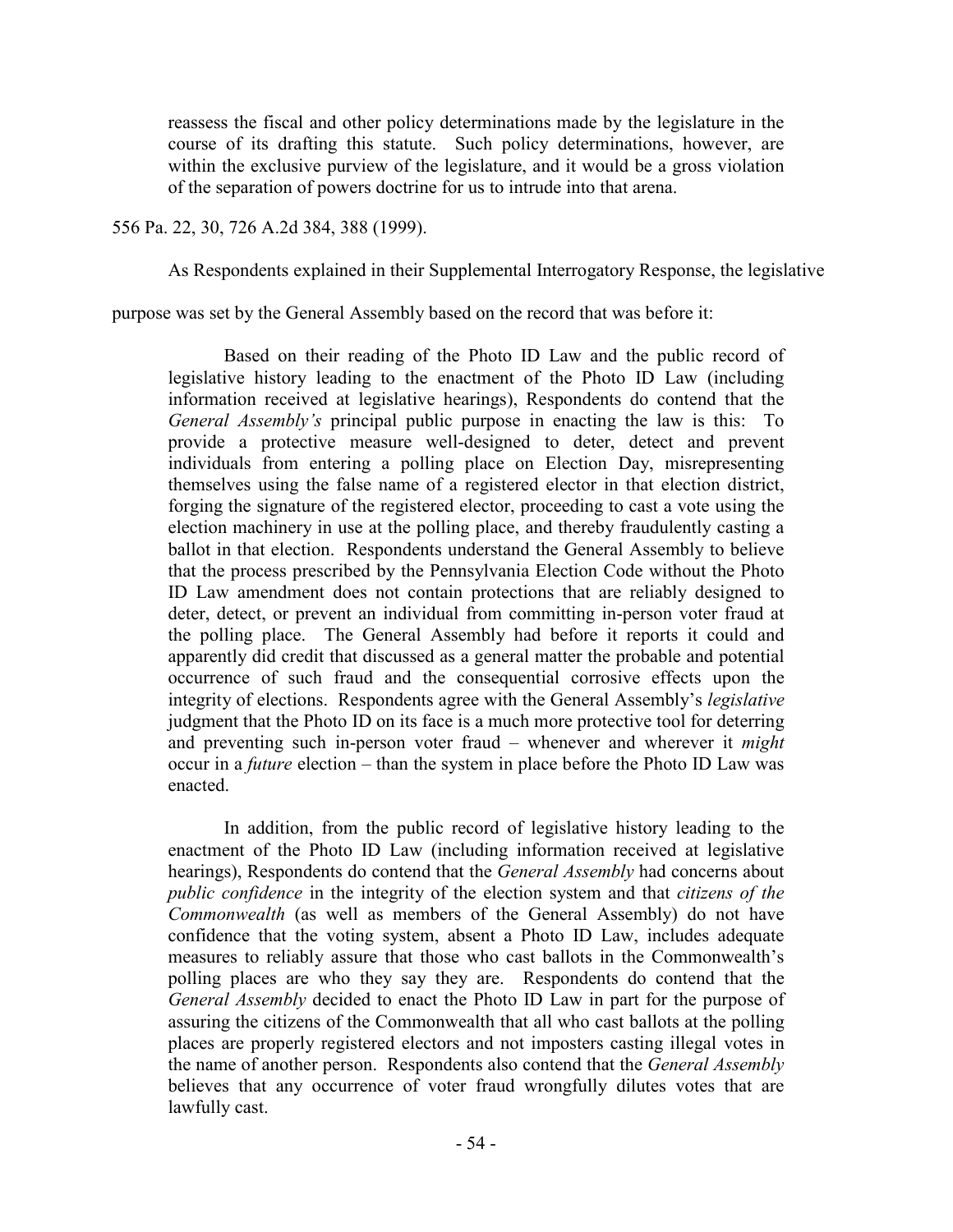Though Respondents currently have no evidence to present to the court demonstrating *actual incidents* of in-person voter impersonation fraud that have occurred in Commonwealth elections of the past, they agree with the indisputable judgment of the General Assembly that fraud of this nature would be much more difficult to perpetrate *undetected* were the Photo ID Law in effect. Moreover, Respondents agree with the conclusion of the General Assembly (as the principal policymaking body of the Commonwealth) that the confidence of the citizens of the Commonwealth in the integrity of elections is a public interest of the highest order and that that confidence will be substantially elevated by the Photo ID Law.

## P-1618.

As well, of course, the U.S. Supreme Court did not measure the importance of Indiana's

### interest by the magnitude of the fraud:

There is no question about the legitimacy or importance of the State's interest in counting only the votes of eligible voters. Moreover, the interest in orderly administration and accurate recordkeeping provides a sufficient justification for carefully identifying all voters participating in the election process. While the most effective method of preventing election fraud may well be debatable, *the propriety of doing so is perfectly clear*.

*Marion Cnty.*, 553 U.S. at 196 (lead plurality opinion) (emphasis added).

Similarly, as our Supreme Court recognized in *DePaul v. Commonwealth*, while "[t]he

importance of the governmental interest in preventing [corruption of elected representatives

through the creation of political debts] has never been doubted[,] . . . preventing the perception of

corruption is an equally compelling state interest." 600 Pa. 573, 618, 969 A.2d 536, 564 (2009)

(citation omitted). In the same way, preventing the perception of fraud and a lack of integrity in

elections is as compelling as the prevention of the fraud itself.

 To be sure, Minnite may have since concluded that those who shared her viewpoint were less persuasive to the General Assembly than she herself would have been, but that is immaterial. She does not get to come to court to present what should have been (and was by others)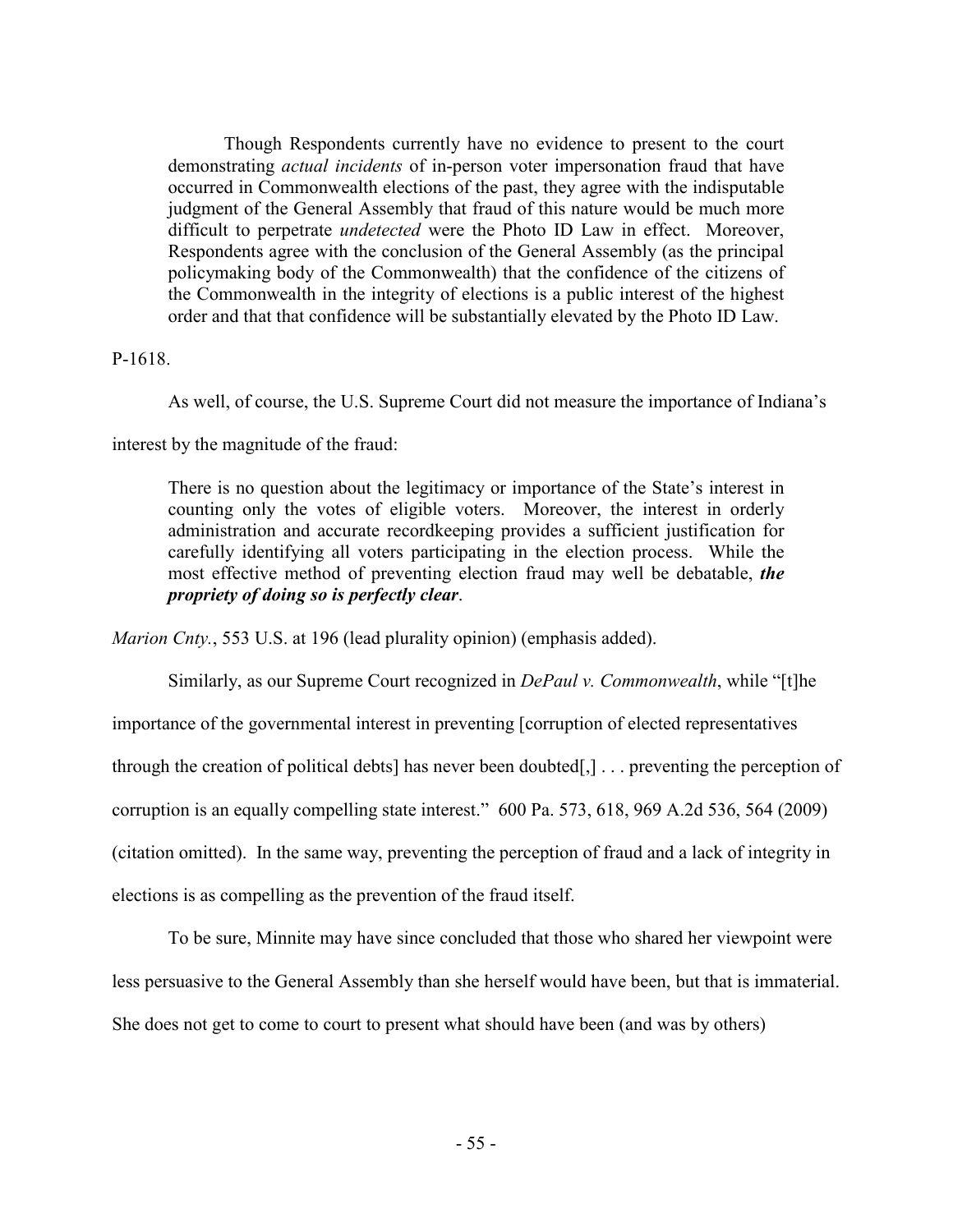presented to the General Assembly; and it is not the role of the judiciary to accommodate her collateral attack.

## **4. There Were Data Before the General Assembly – and the Court – That Were Improperly Discounted and Disregarded.**

 The trial judge found that a comparison of datasets yielded a list of somewhere "between 259,000 and 511,000 registered voters who lack compliant photo ID," Op. at 22, but also found only *four* persons who "would not have been able to cast regular ballots" at the November 2012 General Election, *id.* at 43. The way the number changed was the subject of a motion *in limine* at trial.

 Petitioners' expert, Bernard Siskin – who had been granted access to the highly confidential data but was not allowed to share it – provided publicly available information based upon his computer analysis of confidential data. The attorneys and their agents then called the list of possible names to verify whether the people they called did in fact lack compliant ID. Given the privacy protections attached to the data Siskin used, as well as the terms of the Protective Order governing the secure DOT data, Respondents moved to exclude the six witnesses (only four of whom the trial judge credited) at trial. *See Advancement Project v. Pa. Dep't of Transp*., 60 A.3d 891, 898 (Pa. Cmwlth. 2013) (concluding that the fact of existence and non-existence of driver's license or identification card records is not a public record and is not subject to disclosure). The trial judge denied the motion without explanation.

 Those four witnesses are the only ones the trial judge found specifically would have been disenfranchised had the law been in effect in November 2012.<sup>23</sup> Op. at 43.

<sup>23</sup> The four all testified about limited mobility and about the fact that they depended upon others or, in one instance, took taxis, when they left their homes. But none testified that it was not possible to go to a DOT driver's license center. *See* H.T. (Baker) at 73:9-13; H.T. (Pripstein) at 81:14-16, 89:14-90:5, 93:23-94:7, 106:14-107:21; P-1427 (Howell) at 16:2-25, 18:13-21:13, 33:15-34:6, 35:10-15; P-1430a (Norton) at 14:8-15:9, 22:4-14, 31:16-32:9.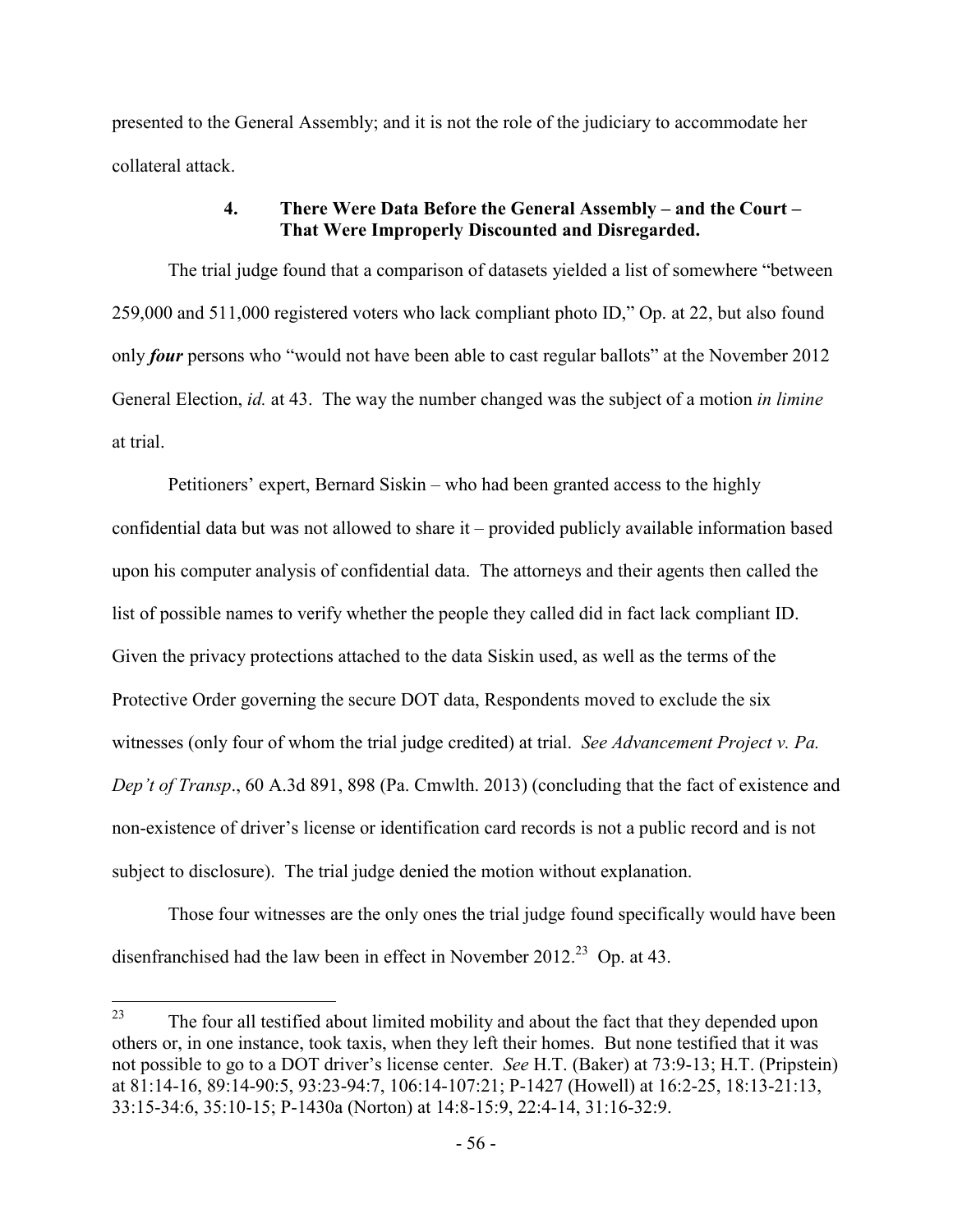It was error to admit the witnesses' testimony, because their status with DOT was confidential data and was the only basis for their being contacted. *Advancement Project*, 60 A.3d at 898. Instead, the trial judge should have accorded significance only to the fact that after Petitioners contacted untold numbers of the persons on Siskin's list, they found only a handful who could offer possibly relevant testimony at trial – only four of whom the Court credited. That in itself showed the limited value of Siskin's analysis. Approximately 250,000 persons with data reported in SURE could not be matched to a corresponding entry in the DOT database, and roughly the same number had matches but with an expired secure DOT ID. Those data do not, in other words, provide the number (or a reliable estimate) of disenfranchised individuals – a fundamentally different question from how accurately Siskin's computer could identify what should be matching entries. That information cannot suffice to show whether any given elector is disenfranchised, because the fact that, as of a specific date, there is no perfect match of name, address, and other private identifying data between two databases cannot tell whether a person still (1) is alive, (2) in Pennsylvania, (3) voting in person, and (4) without compliant ID.

 Petitioners – and the trial judge – must have recognized the inherent unreliability of those numbers because they invoked additional estimates and recited the phrase, "hundreds of thousands," rather than a specific number of persons – except for the four that testified and were credited – in an attempt to demonstrate facial invalidity.<sup>24</sup> Cf. Sameric Corp. of Mkt. St. v. Goss,

 $24$ <sup>24</sup> This is not to say that, absent privacy protections, the data could not have been used *as a starting point*. Petitioners' experts could have taken the data as a starting point and then tested to see how many of the mismatches or expired IDs represented actual persons who were living in Pennsylvania and voting in person without ID necessary to do so. And, in fact, that was precisely what Petitioners did to find witnesses; they set in place an elaborate charade with their expert so that *they* could *identify and locate* persons potentially affected by the statute, despite the Protective Order and statutory protections of the fact (or not) of a current DOT ID. Once those persons were identified and located and contacted, the 511,000 that the trial judge views as lacking current compliant ID became only four witnesses whom the trial judge found would have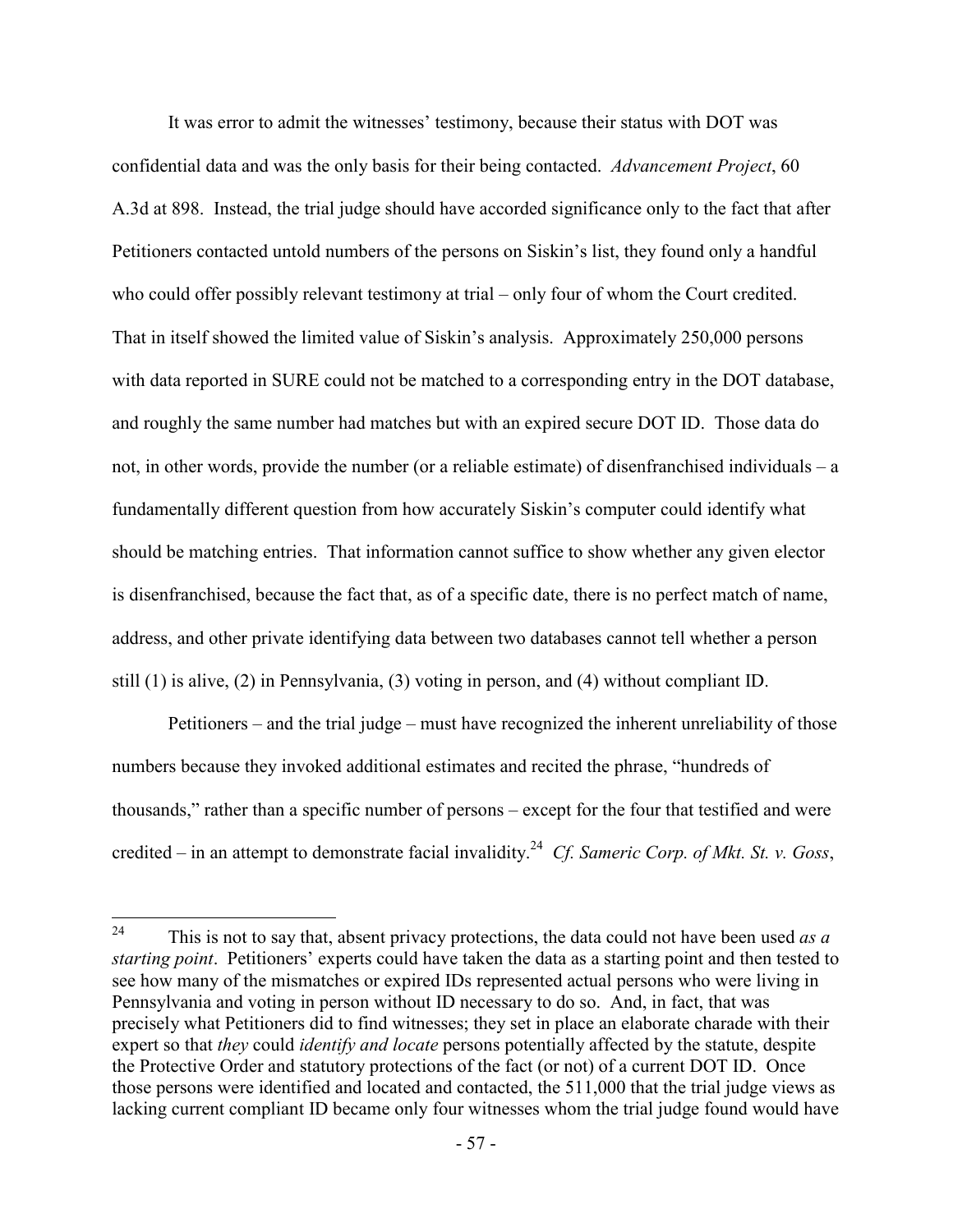448 Pa. 497, 501, 295 A.2d 277, 280 (1972) ("While the loss of 'goodwill' may be a proper subject for injunctive relief, the proof of injury offered here is too speculative and conjectural to support a preliminary injunction."). But the trial judge's effort to resolve the unreliability  $-i.e.,$ that everyone who looks at the number of persons lacking secure DOT ID comes up with similar numbers – is flawed.<sup>25</sup>

 Moreover, the trial judge ignored – or, worse, blamed Respondents for – the inherent unreliability of the underlying data on which Petitioners relied. Op. at 26-27. When the SURE database was cross-referenced with the DOT database in 2012 – the exercise that led to the awareness that the two databases had information entered differently and did not correspond precisely, and the exercise that Siskin tried to "do better" – the trial judge found the data unreliable for verification purposes but found it reliable as a measure of disenfranchisement. *Id.* at 26; FOF 92, 94, 98, 99, 142.

been unable to vote if Act 18 had been in place during the November 2012 election. Op. at 43. Petitioners would argue that the witnesses who testified at trial were just examples. But they were instead a devastating indictment of Petitioners' constant rhetoric – adopted by the trial judge – that "hundreds of thousands" of qualified electors lack compliant ID. The trial judge never reconciled the unexplained decrease in the numbers between computer records and reality, nor the implications of the privacy violations of an unknown number of persons that enabled Petitioners to present testimony from six witnesses (four of whom the trial judge credited) at trial.

 $\overline{a}$ 

<sup>25</sup> There are two sources that the trial judge looked to that were not based on estimates of the numbers with current secure DOT ID. At FOF 57-58, the trial judge references a comment by Secretary Aichele during a hearing before the Senate Appropriations Committee, in which she referenced an exit poll – which on its face said it was not reliable. The trial judge nonetheless took the percentage of Philadelphians who reported that they had not brought compliant ID to the polls and multiplied that by the population of Pennsylvania to estimate that 192,000 persons statewide came to the polls without compliant photo ID. This is precisely the problem with substituting numbers for people and why the lack of testimony from anyone who truly could not get to DOT and was not otherwise provided for by the statute is the most compelling evidence in the record. The trial judge also relies on Barreto's June 2012 survey – which, as discussed in Section III.D.2, *supra*, had already been found not to be credible. Everyone else was looking at DOT data.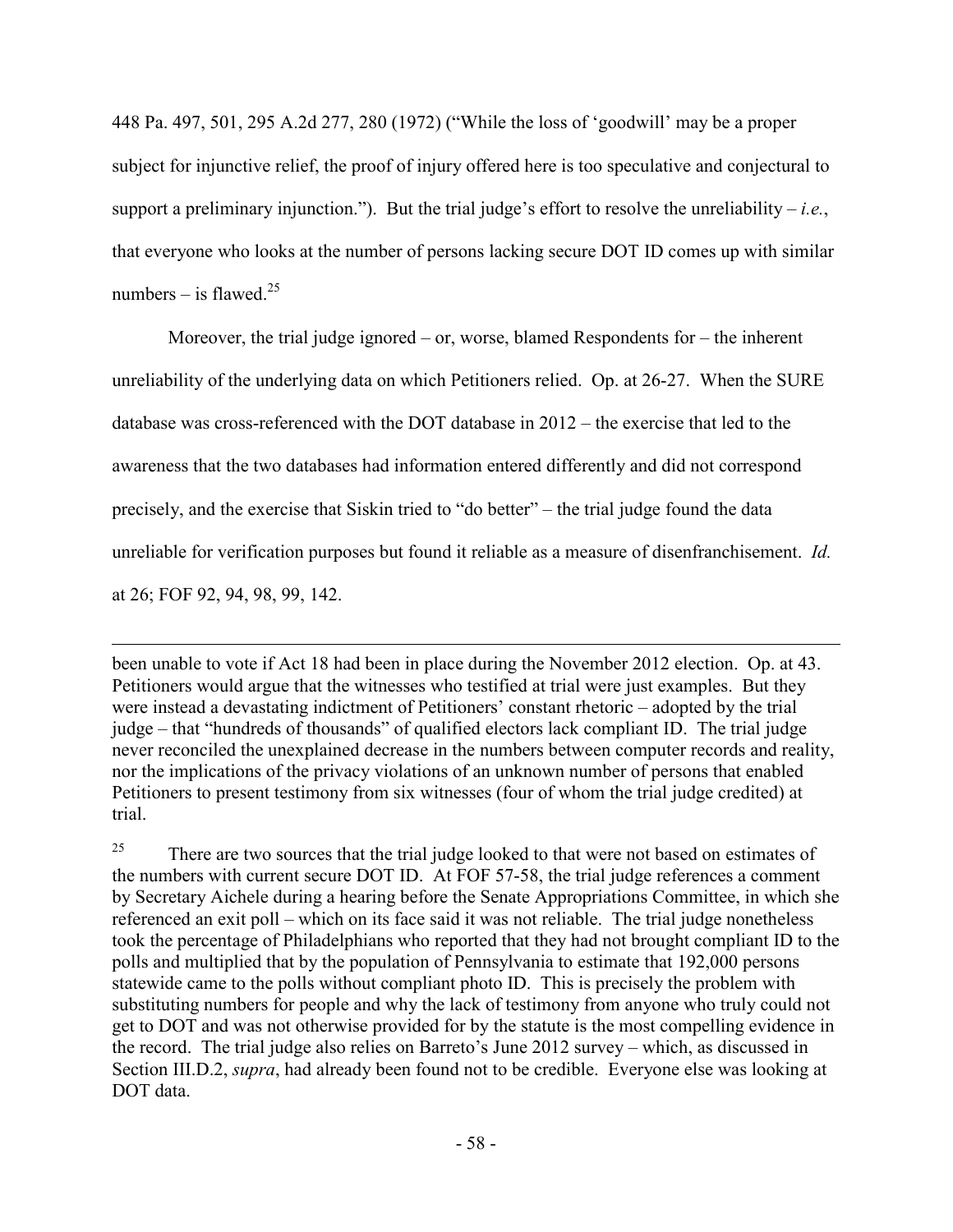Siskin's analysis was no more reliable. He testified that he found a 14 percent error rate of false negatives and a 14 percent error rate of false positives, which he portrayed as netting out to no error whatsoever. H.T. (Siskin) at 154:4-162:18, 162:19-25; P-2096e. But that ignores the fact that he took a database at a moment in time, and the program he created to match the records was unreliable 28 percent of the time. Across almost 10 million records, one simply cannot conclude that any results coming from the matching process are reliable.<sup>26</sup> This may be why, when the Department of State did its match in 2012, and followed up with letters to every registered elector whose record did not "match" to a DOT entry, 150,000 of the letters were returned because the individual was no longer at that address, and many other letters prompted calls and letters because the people who received them did, indeed, have DOT identification. H.T. (Royer) at 745:5-747:1; *see also* FOF 53-56.

 Given that "a statute will not be found unconstitutional 'unless it clearly, palpably, and plainly violates the Constitution[,]' [and] [i]f there is any doubt as to whether a challenger has met this high burden, then [courts] will resolve that doubt in favor of the statute's constitutionality," the trial judge should have rejected Petitioners' claim, because *they* bore the burden to establish disenfranchisement. *See Commonwealth v. Neiman*, No. 74 MAP 2011, 2013 Pa. LEXIS 3018, at \*20-21 (Dec. 16, 2013). But the trial judge did not hold them to that burden. Instead, he faulted Respondents for not proffering data *of their own* as to how many people lack compliant  $ID^{27}$  – despite the fact that they had tried and found lacking the same method that

<sup>26</sup> This was one reason why the Department of State did not redo its match; the other was that the match was undertaken for the primary purpose of supplying drivers' license and social security numbers to SURE. H.T. (Royer) at 743:15-744:6; H.T. (Marks) at 1640:9-22.

<sup>&</sup>lt;sup>27</sup> The trial judge went even further, though, and faulted DOT for its security measures. Federal and state statutes and regulations establish DOT's obligations and the trial judge was not free to find fault with DOT's adherence to those directives. Indeed, the trial judge went so far as to find that DOT "disenfranchised" people. *Compare* Answer with New Matter to Am. Pet. for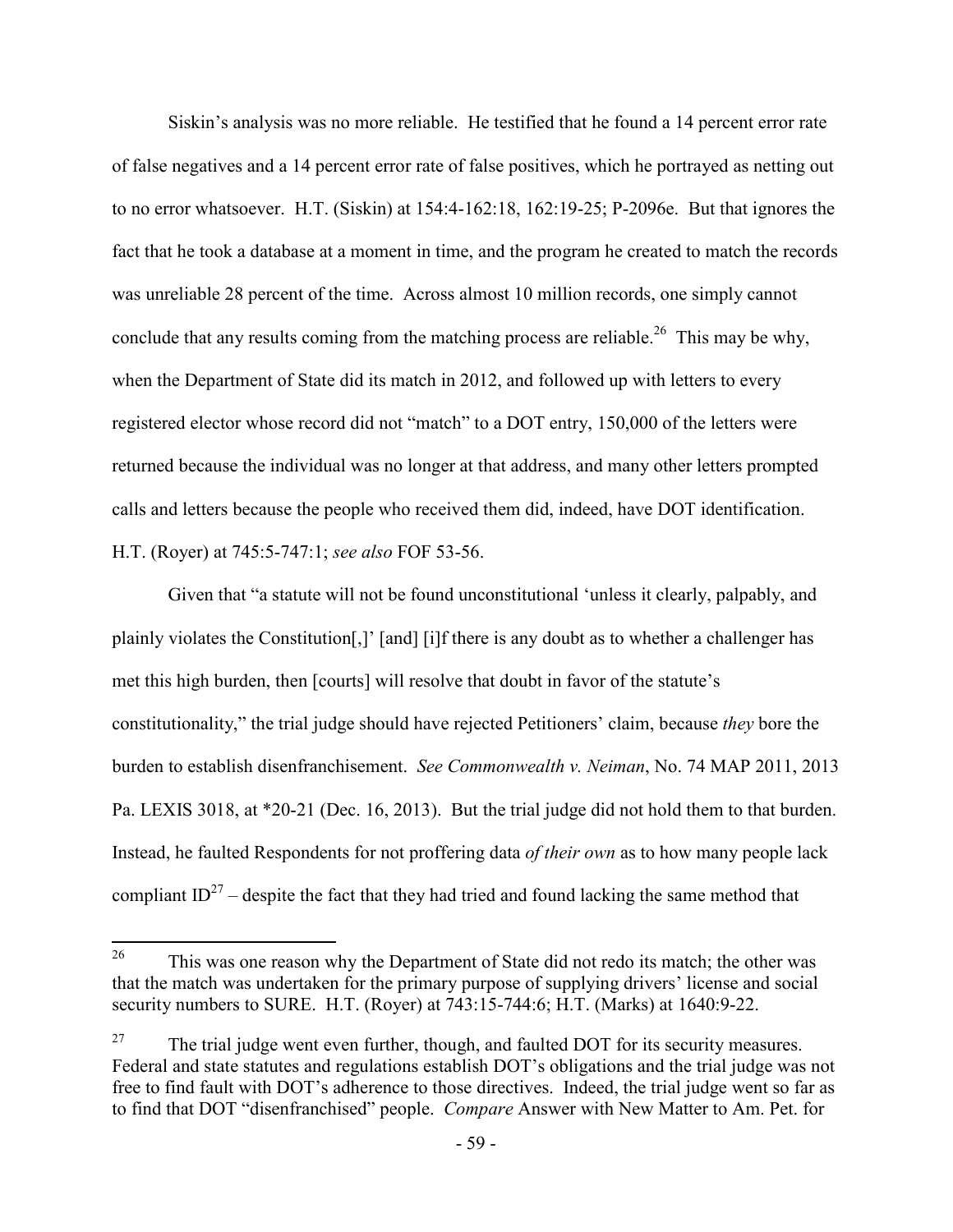Petitioners employed – and for not spending the two weeks from the time Petitioners served their expert report until the permanent injunction hearing began working with a different expert to replicate the same fruitless exercise. Op. at 22; FOF  $64.28$ 

 Further exacerbating the improper burden-shifting, the trial judge gave no credence to the structure of the statute or the specific mechanisms introduced by the General Assembly to address persons who were less likely to be able to obtain secure DOT ID. The General Assembly surely reasoned that the vast majority of Pennsylvanians already had current and compliant secure DOT ID. The fact that 9.8 million do certainly would have reassured the General Assembly of the pervasiveness of the secure IDs.

 At the same time that the trial judge accepted a number of "needs ID" persons that is too high, he rejected the ways that the statute addresses such needs. Thus, for example, the trial judge concluded that "alternate IDs are not guaranteed by the Voter ID Law," Op. at 23, that absentee provisions do not "apply to all electors lacking compliant ID," *id.* at 43, and that the indigency provision is difficult to envision, *id.* The indigency provisions and alternative IDs are discussed above, in Section III.C.1.

-

<sup>28</sup> The Court had allowed only one week for Respondents to prepare and serve rebuttal reports. Pretrial Hr'g Tr. at 51:24-52:8 (June 24, 2013).

Review at ¶ 208, *Applewhite II*, 54 A.3d at 3 (characterizing DOT's conduct as "apparently [taken] for good reason"), *and Consulting Eng'rs Council*, 522 Pa. at 211-12, 560 A.2d at 1378- 79 (where challenge was brought to the validity of the regulation, the question whether the statute itself was too narrow was not before the court), *with* COL 31 ("The rigorous documentation requirement PennDOT imposes for issuance of its secure IDs disenfranchises qualified electors, and is facially unconstitutional."). In fact, DOT is not a party to the litigation, and cannot be enjoined. *See* Order & Verdict (enjoining section 206(b) of the Election Code, which provides that DOT "shall issue"); *Alessi*, 119 Pa. Cmwlth. at 163-64, 546 A.2d at 158-59 (refusing to find Department of Public Welfare in contempt for failing to comply with an order that was directed against it while a non-party).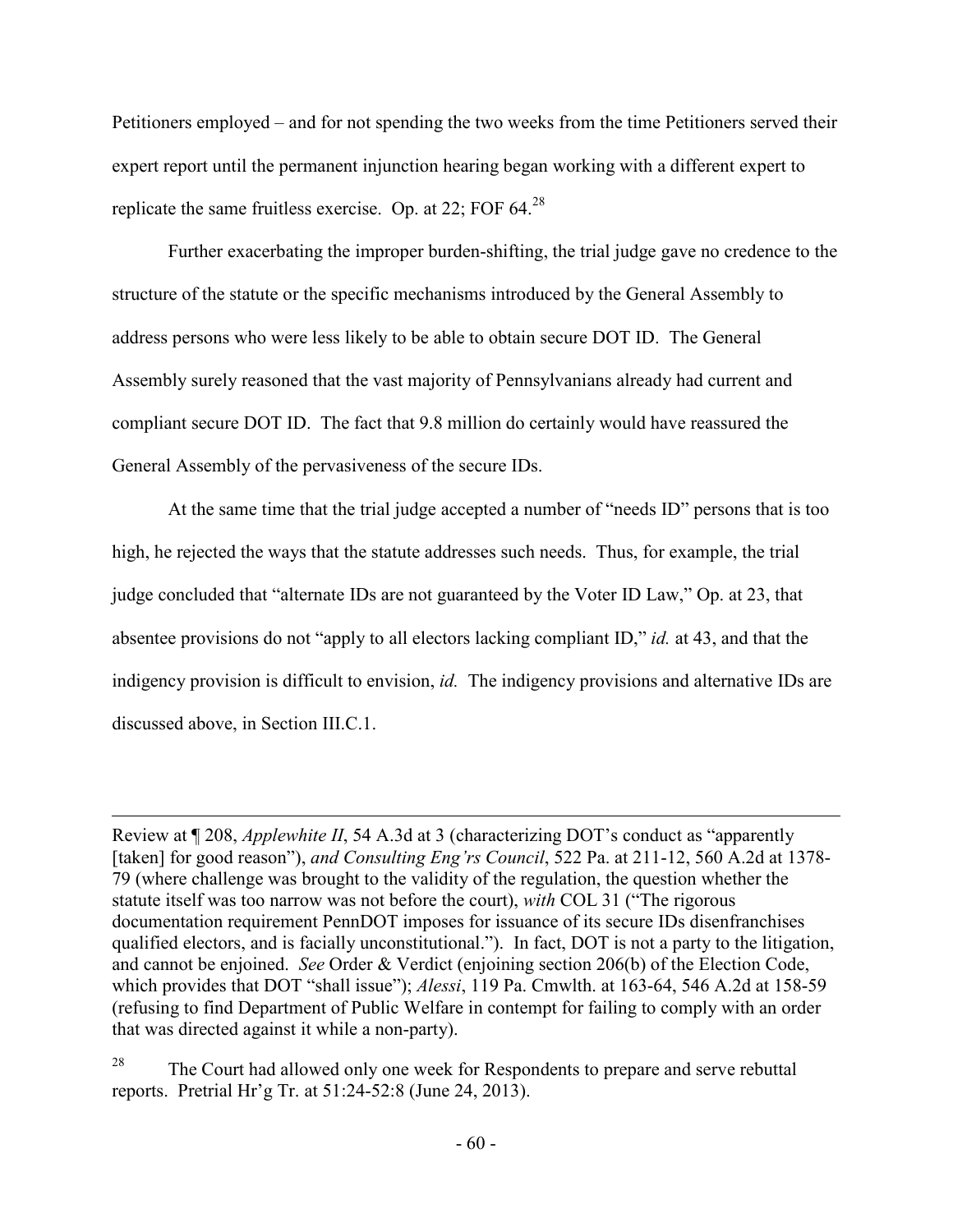Indeed, as he examined senior citizens, the trial judge acknowledged that there are only approximately 142,000 that lack current compliant DOT secure ID. FOF 232. But the trial judge discounted any significance if those persons are among the 130,000 living in a care facility authorized to issue ID, FOF 233; and he never considered whether they were likely to be among the 242,000 domestic civilians who voted absentee in the November 2012 General Election, R-233; H.T. (Myers) at 1304:10-1305:1; H.T. (O'Donnell) at 1257:13-23, 1296:5-7. Nor did the trial judge consider whether they had or could get yet another form of compliant ID, or were indigent. As Bookler demonstrated – and Judge Simpson found – the frailty that accompanies increasing age for many is addressed by the availability of absentee ballots. And yet, while the trial judge himself pointed out that the older a person is, the less likely the person is to have current and compliant DOT ID, FOF 230, he did not recognize that those electors are more likely to be the persons who will have difficulty getting to a polling place and so have long been provided for by the federal and state guarantees of absentee and alternative ballots.

### **E. The Scope of Relief is Unsustainable.**

Even if the verdict were not set aside (but it should be), it should be modified and amended. As discussed above, the trial judge impermissibly conflated implementation with unconstitutionality. The fact remains that the trial judge made harsh findings about the ways Act 18 had been implemented. Indeed, the trial judge identified five potential impediments to constitutional enforcement of the statute, four of which he deemed to be "barriers to liberal access": exhaustion, documentation, verification, and location. Op. at 23.

None of these, separately or in combination, warrants the invalidation of the statute. *See Applewhite II*, 54 A.3d at 4 (not striking down the statute, but holding that the exhaustion requirement was contrary to legislative intent); *Applewhite IV*, 2012 Pa. Commw. Unpub. LEXIS

- 61 -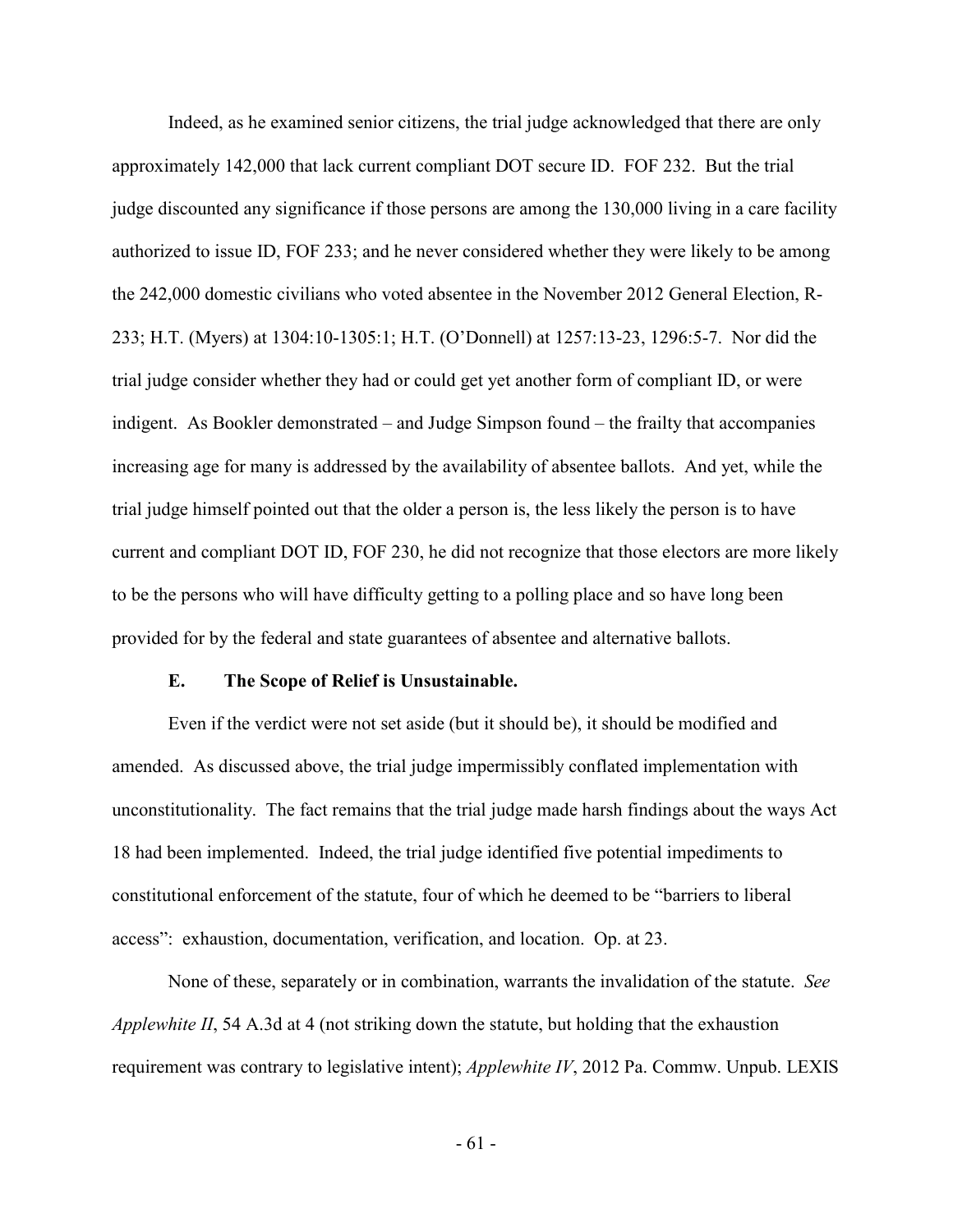856, at \*5-10 (refusing to reconsider and enjoin education efforts and rejecting specific challenges to the education program). Indeed, two of them – documentation<sup>29</sup> and exhaustion – were addressed through the implementation procedures, as amended on remand; the trial judge even acknowledged that the exhaustion process had been discontinued. Op. at 24.<sup>30</sup>

In addition, the trial judge concluded that the Department of State had "neglected [its] statutory duties" to educate the public and thereby failed to ensure liberal access. *Id.* at 21. Education is a pure question of implementation: Did the Department of State do what section 206(a) of the Election Code (25 P.S. § 2626(a)) instructed it to do? In answering this question, the trial judge misapprehended the Department of State's educational efforts.

In reliance on companies that are approved for Commonwealth usage, the Department of State concluded that the best ways to provide individualized and correct information was by having all education and advertising direct people to call a toll-free number and/or visit the website. If, however, that decision was in error, or if the Department of State misconstrued its obligations under section 206(a) of the Election Code (25 P.S.  $\S$  2626(a)), a separate section of the statute, the remedy would be to enter an order construing the Secretary's statutory obligations, not an order invalidating the statute as unconstitutional. *See, e.g.*, *Applewhite II*, 54 A.3d at 4.

What is left are two current "barriers" identified by the trial judge as "verification" and "location." Both of these "barriers" are the result of statutory construction, and neither was

<sup>29</sup> <sup>29</sup> In this regard, the trial judge seemed to say that *DOS ID* applicants were required to produce two proofs of residency. *See* Op. at 24. It appears that this may be merely a typographical error, given that he recognized in the Findings of Fact that the residency requirement had been removed prior to the remand hearing, and that finding was based on uncontradicted evidence. FOF 131; H.T. (Marks) 563:6-564:5.

 $30$  The trial judge contended that documentation is still an issue because the DOS ID is invalid. Because, as discussed above, the DOS ID is valid, documentation is not a current issue.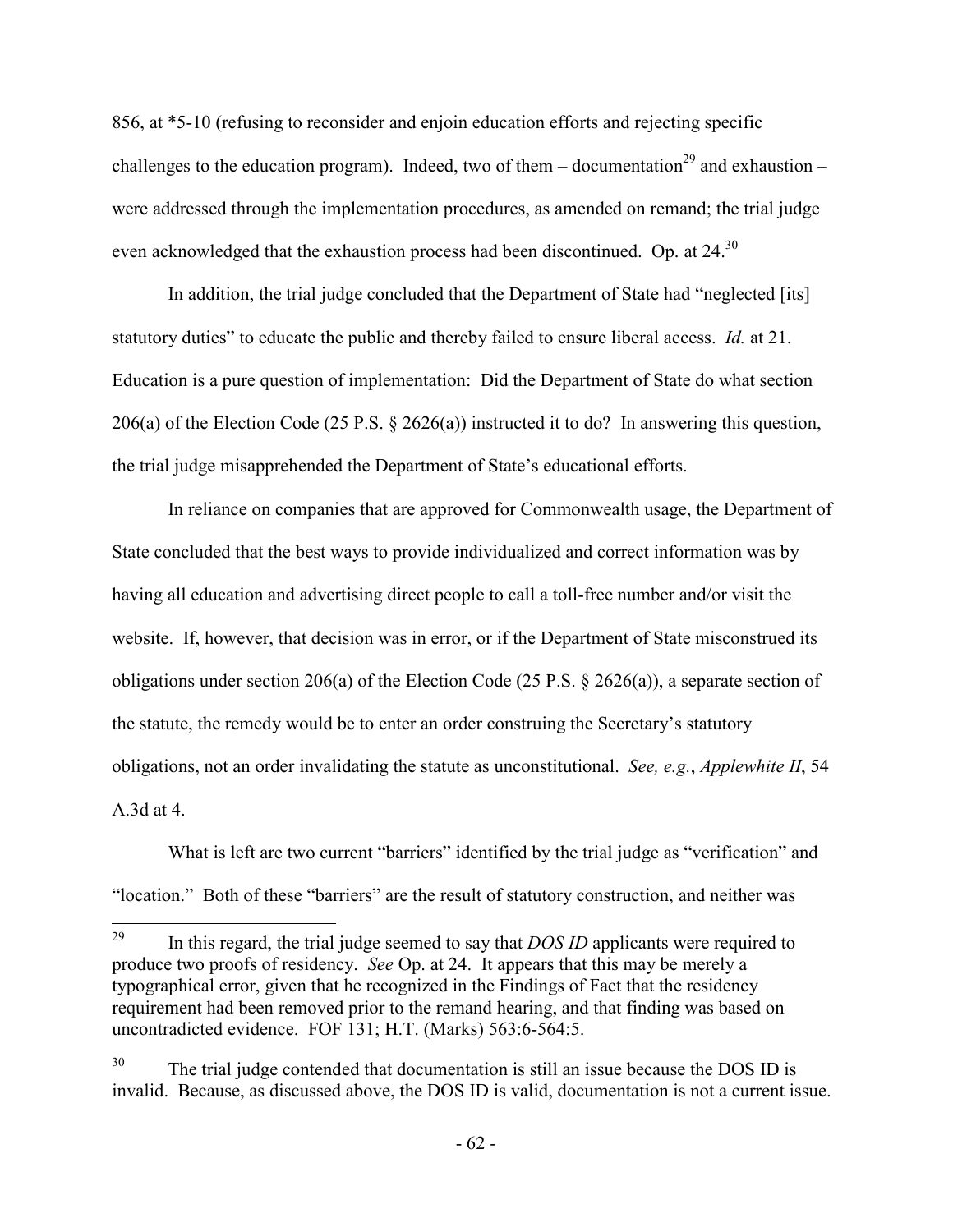identified by the Supreme Court as a hindrance to liberal access, even though both were in place at the time. *Id.* Respondents submit that they have implemented the statute as they understood it.

Section 206(b) of the Election Code requires DOT to "issue an identification card described in 75 Pa.C.S. § 1510(b) at no cost to any registered elector." 25 P.S. § 2626(b). But qualified electors are only registered when their application for registration has been approved. *See* 25 Pa.C.S. § 1328 (recognizing that voter registration applications may be accepted or rejected); 25 Pa.C.S. § 1323(c)(3) ("No applicant shall be deemed eligible to vote until the commission has received and approved the application."). If Respondents have read section  $206(b)$  of the Election Code erroneously – *i.e.*, that the Department of State should not require verification of registration status before issuance – the proper role of the judiciary is to advise Respondents of the appropriate construction, not to find an entirely different provision unconstitutional.

DOT undertakes the issuance of photo identification pursuant to 75 Pa.C.S. § 1510(b) largely, but not exclusively, through driver's license centers. At trial, however, Petitioners presented testimony of a person who had mailed in a license for his father-in-law and received a free non-driver's secure identification. H.T. (Rogoff) at 693:2-8, 700:15-18. DOT also has accommodated the elderly and disabled by using photographs on file. *Id.* at 694:2-5; H.T. (Myers) at 1345:12-1346:20. The trial judge, however, found these measures to be inconsequential because they are not publicized. FOF 182. But publicizing, or other similar steps, is again a question of instructing the agencies as to the proper way to construe their statutory obligations, not a basis for declaring an entire statutory provision invalid.

- 63 -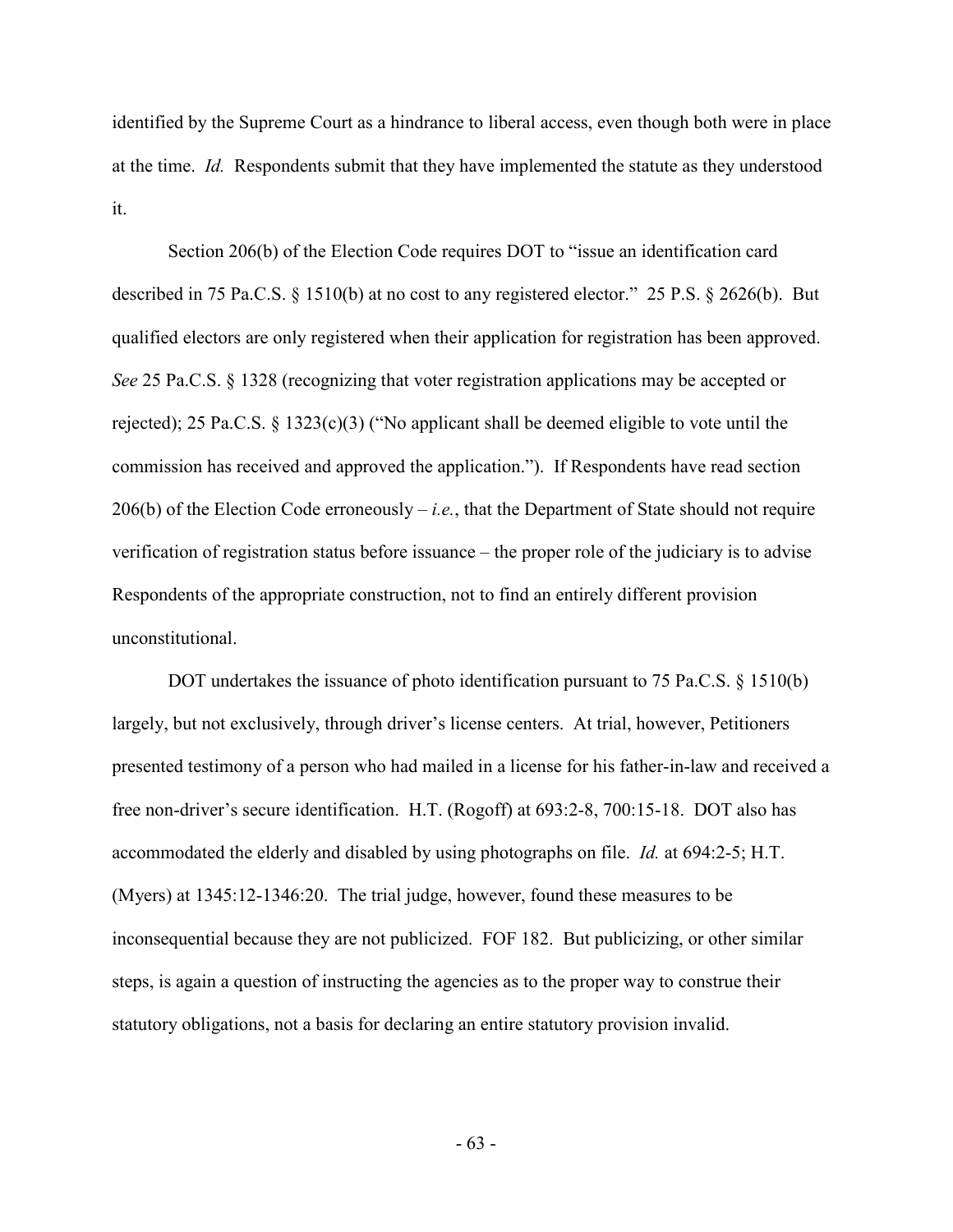It is in the light of the above framework that the trial judge was to construe the statute and to determine whether (a) the General Assembly had crafted a constitutional statute; and (b) the Department of State was implementing it properly. *See Strawn*, 609 Pa. at 493-94, 17 A.3d at 327 (applying 1 Pa.C.S. § 1903 and emphasizing the need for courts to give effect to the intention of the General Assembly by according words and phrases their plain meaning and construing statutes to give effect to all of their provisions). If, after proper statutory construction is employed, the Court were to find that there were portions of the statute that were in fact constitutionally infirm, the Court is to take as narrow a scalpel as possible to excise only the constitutional infirmity. *See* 25 P.S. § 2603(a) ("The provisions of this act are severable, and if any article, section or clause of this act, or part thereof, is held to be unconstitutional, the decision shall not be construed to affect or invalidate any other provisions of this act, or the act as a whole. It is hereby declared as the legislative intent that this act would have been adopted had such unconstitutional provision not been included therein.").

If there are problems of implementation, by contrast, the remedy is to construe the statute and craft a corresponding injunction. Because such a remedy would be based on the construction of the statute, it does not implicate the fear that the trial judge expressed that the Court is being asked to *design* an alternative scheme to pass constitutional muster. Op. at 35 (quoting *Heller v. Frankston*, 504 Pa. 528, 537, 475 A.2d 1291, 1296 (1984)).

In this regard, it is notable that there is no point at which the trial judge evaluated all of the ways in which the General Assembly provided for citizens' needs: *i.e*., whether the exception available to DOT's location requirement for those who are infirm or disabled, taken together with the availability of care facility ID, the indigency provision, provisional ballots, and absentee and alternative ballot provisions under federal and state law, 25 P.S. § 2602(w)(11),

- 64 -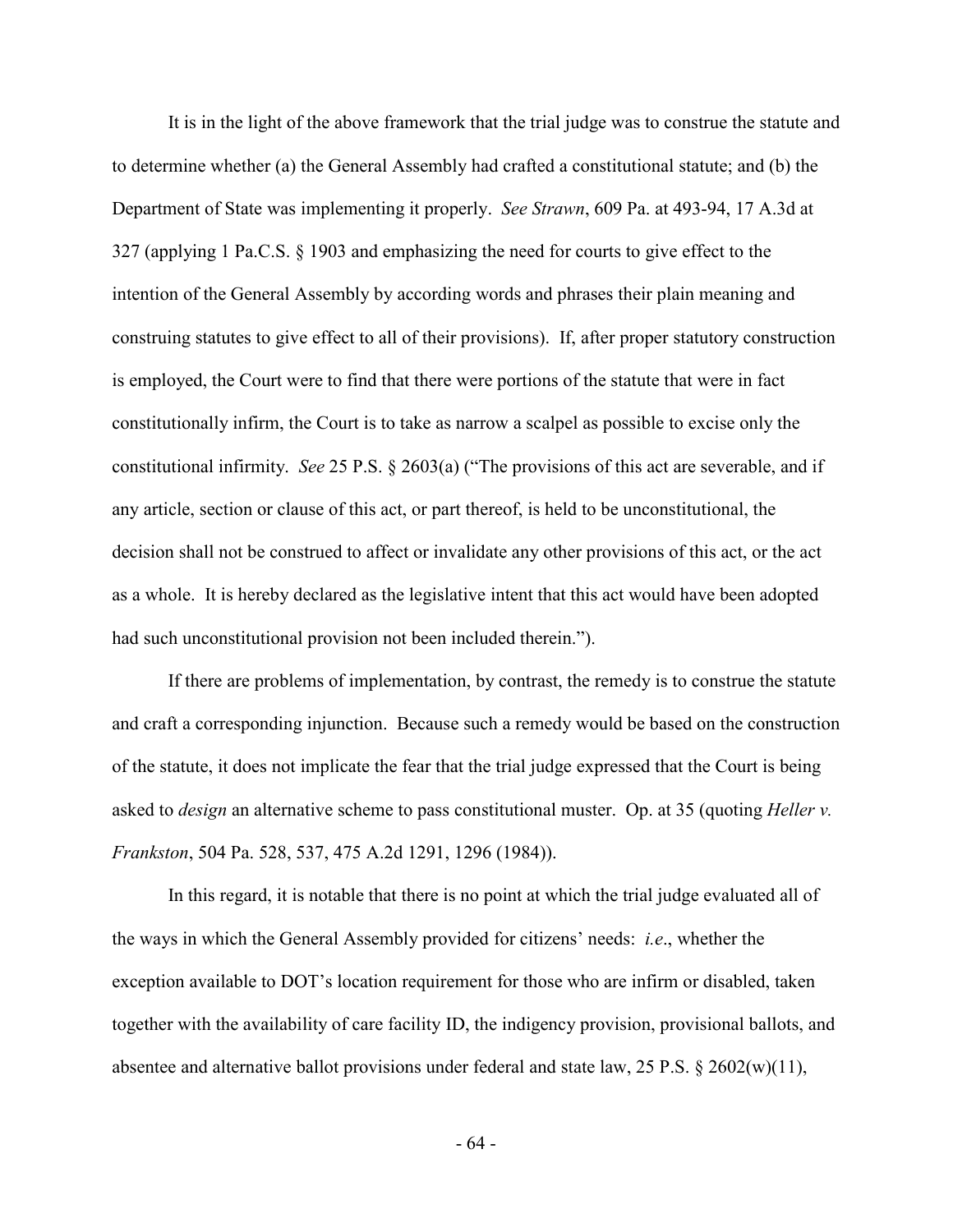(z.5); *id.* § 3050(a.2); *id.* §§ 3146.1-3146.9; 42 U.S.C. §§ 1973ee-1 to 1973ee-6; 42 U.S.C. §§ 12101-12213; 42 U.S.C. §§ 1973ff to 1973ff-7, adequately address – as the General Assembly believed they would – the needs of those unable to travel to a DOT driver's license center.

Moreover, the trial judge heard testimony from persons who are living independently, but who are dependent upon others to transport them for all of their ordinary life functions, such as shopping, trips to the doctors, and trips to the post office. *See, e.g.*, FOF 30, 170. The fact that a person may need to ask for the *same level* of assistance to prepare to vote that he or she does for other essential errands is not constitutionally burdensome. Indeed, as Jonathan Marks, the Director of the Bureau of Commissions, Elections, and Legislation, explained at the permanent injunction hearing, in rural counties, polling places may be 5, 6, or 7 miles from a person's residence. H.T. (Marks) at 1626:24-1627:1; FOF 39 ("This Court credits the testimony of Marks and Oyler based on their knowledge and demeanor to the extent any testimony conflicts."). If it is not unconstitutional for a person to need transportation to vote – unless one votes absentee – how can it be unconstitutional to need transportation to demonstrate one's identity for voting purposes?

In that regard, it is important just how much legislation in Pennsylvania reflects the fact that as a society we respect how sensitive it is for individuals and families to determine what level of independence a person can maintain. Toward this end, the Department of Aging has extensive outreach, including through Area Agencies on Aging, to assist with decision-making and to assist with meeting the needs of the elderly at whatever level of care they choose. H.T. (O'Donnell) at 1259:18-1260:22, 1269:8-21. Kelly O'Donnell from the Department of Aging testified at the permanent injunction hearing that she received many complaints, but no complaints that ID was not available. *See id.* at 1267:13-1268:4. That testimony was

- 65 -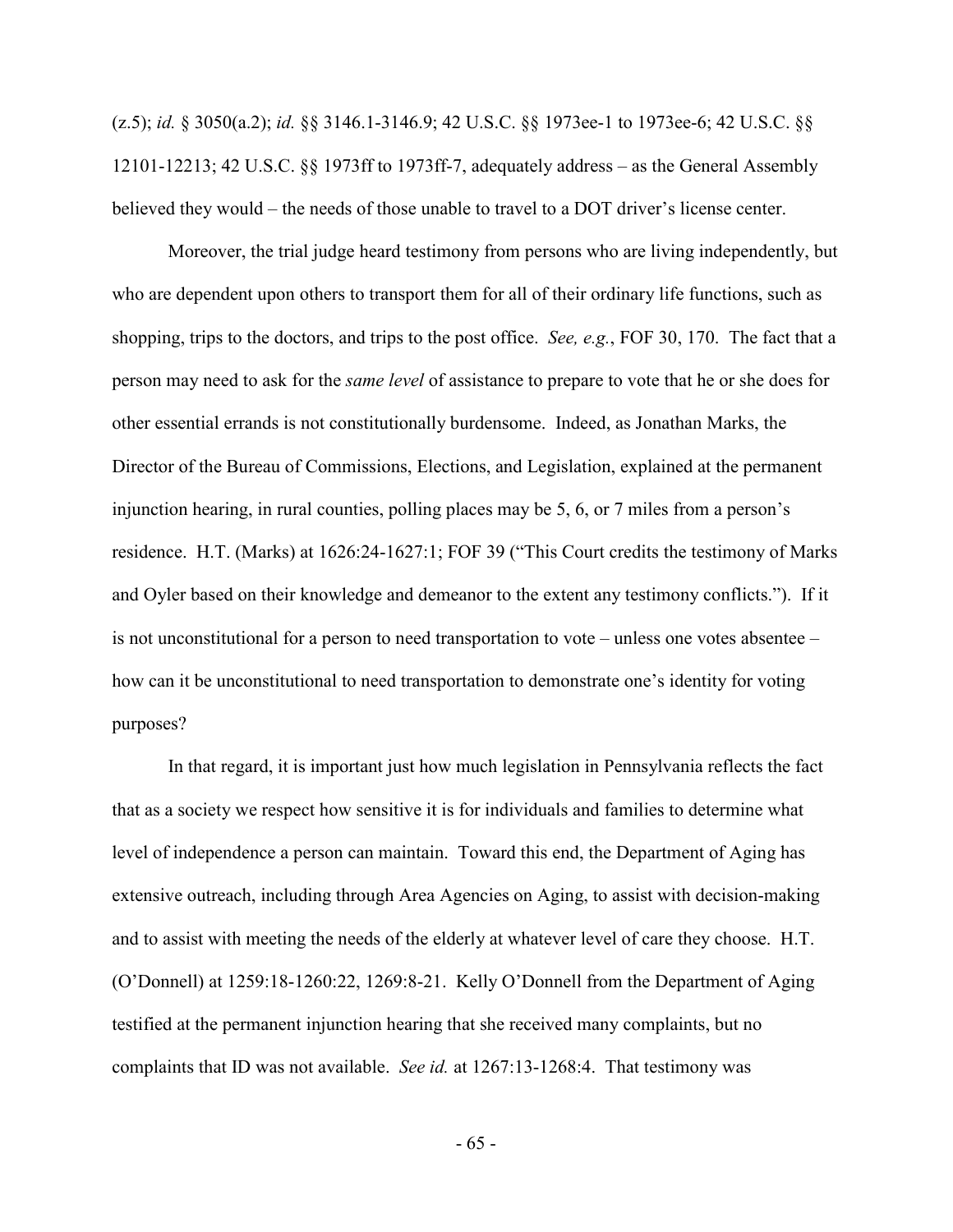uncontradicted. And there are other agencies that provide services to the disabled, including, *inter alia*, the Department of Public Welfare and the Department of Labor & Industry. But in all of the testimony that Petitioners proffered, no one came forward to say that he or she had contacted any of these agencies to ask for help and had been turned down.

It is important to note that the trial judge here expressly rejected the premise that there is a shared responsibility between a government and its citizens. Op. at 31; *see also* FOF 122. Respondents respectfully submit that there is a critical distinction between a government that dedicates itself to serving the people, and a government whose role it is to make people subservient. We do not live in a society in which it is mandatory to vote; but we do live in a society in which there are legal protections – both federal and state – that are designed to ensure that everyone who wishes to vote can do so, whether in person, by absentee, or through alternative ballot.

In sum, the Supreme Court addressed specifically what to do when implementation of a statute is at issue: "[E]ven though the statute might validly be enforced at some time in the future[,] the most judicious remedy, in such a circumstance, is the entry of a preliminary injunction, which may moot further controversy as the constitutional impediments dissipate." *Applewhite II*, 54 A.3d at 5. In this regard, it is an important principle of injunctive relief that the restriction extend only to the extent of the harm to be abated, which would also limit the scope of declaratory relief. *See Big Bass Lake Cmty. Ass'n v. Warren*, 23 A.3d 619, 626 (Pa. Cmwlth. 2011); *Kozlowski v. Dep't of Corr.*, No. 691 M.D. 2004, 2008 Pa. Commw. Unpub. LEXIS 492, at \*15-16 (Sept. 24, 2008).

In either case, because the trial judge improperly declared the entirety of the photo ID provisions in the statute unconstitutional, the Court should modify the verdict, either by

- 66 -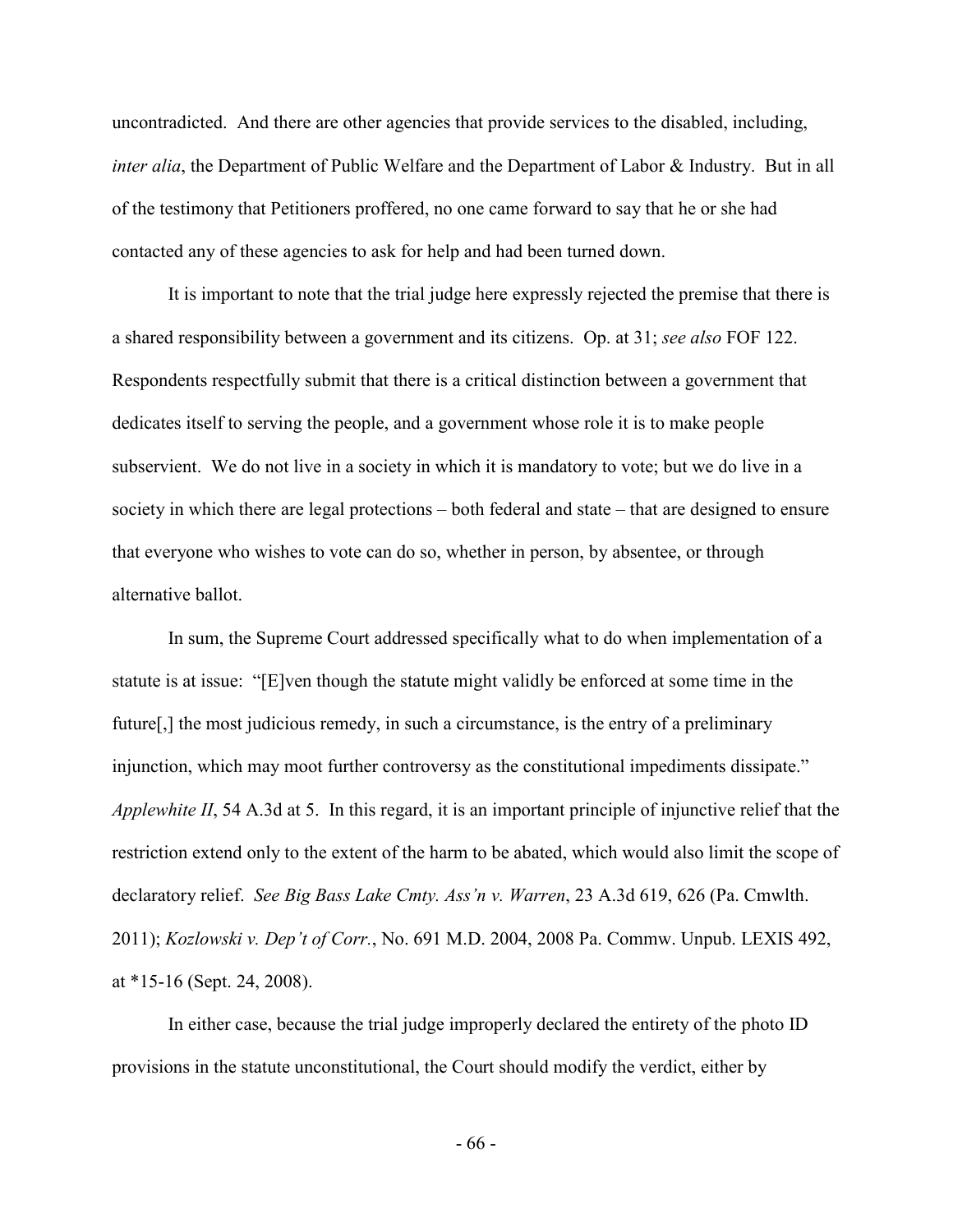declaring only the precise parts of the statute that are found to be constitutionally infirm, or by issuing a tailored injunction to guide the agencies' actions.

## **IV. CONCLUSION**

For the foregoing reasons, Respondents respectfully request that this Court set aside the verdict and direct judgment in favor of Respondents and against Petitioners on all causes of action pursuant to Rule  $227.1(a)(2)$ . In the alternative, Respondents respectfully request the Court to modify or change the verdict as set forth above pursuant to Rule 227.1(a)(4), or to order a new trial if necessary pursuant to Rule  $227.1(a)(1)$ .

Dated: February 10, 2014 Respectfully submitted,

## DRINKER BIDDLE & REATH LLP

 By:/s/ D. Alicia Hickok Alfred W. Putnam, Jr. D. Alicia Hickok Todd N. Hutchison One Logan Square, Suite 2000 Philadelphia, PA 19103 (215) 988-2700 alfred.putnam@dbr.com alicia.hickok@dbr.com todd.hutchison@dbr.com

> KATHLEEN G. KANE Attorney General TIMOTHY P. KEATING Senior Deputy Attorney General Office of the Attorney General Strawberry Square, 15th Floor Harrisburg, PA 17120 (717) 705-8580 tkeating@attorneygeneral.gov

*Attorneys for Respondents*